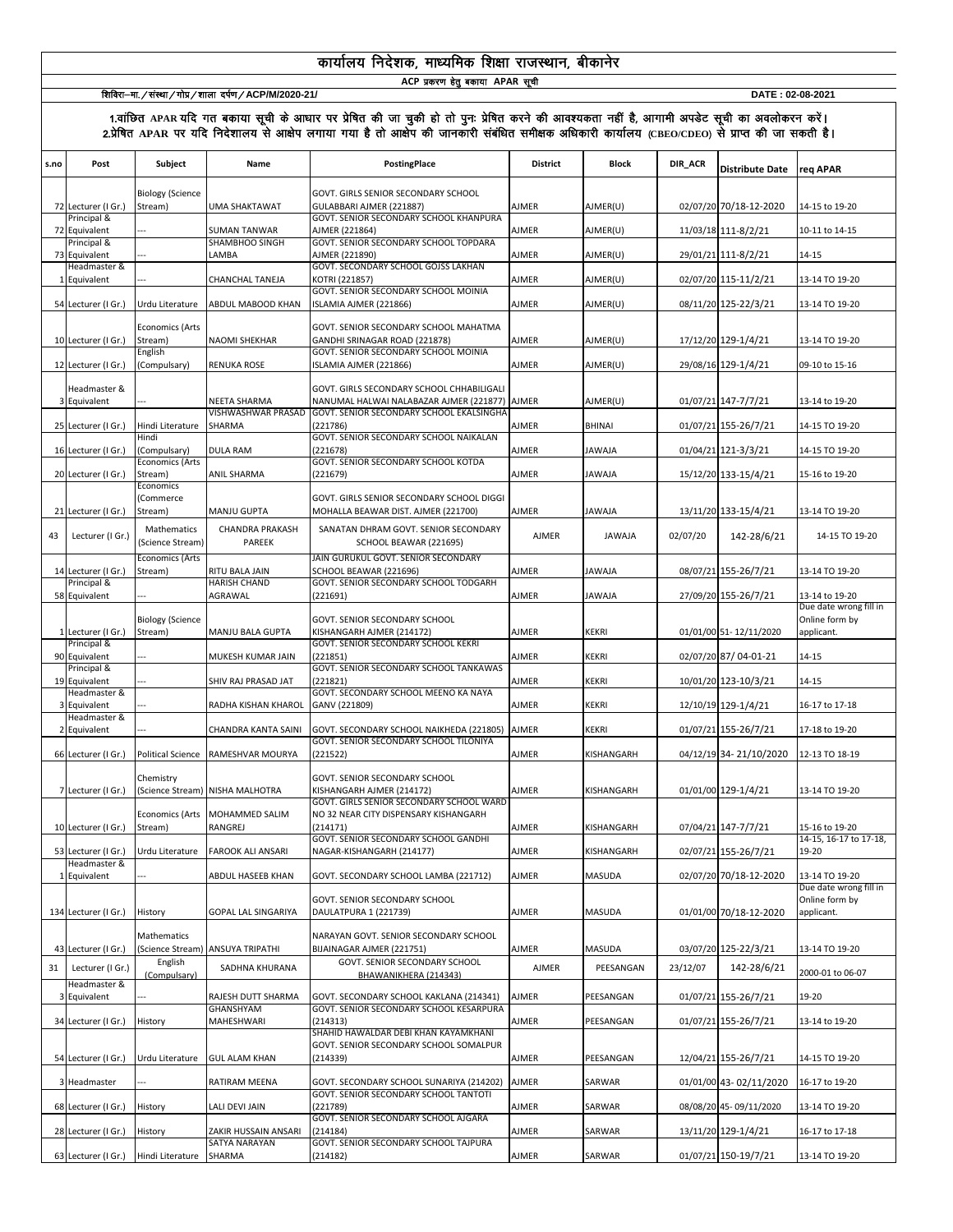| s.no | Post                                | Subject                             | Name                                                    | PostingPlace                                                                                | <b>District</b> | Block                    | DIR_ACR  | <b>Distribute Date</b> | reg APAR                                 |
|------|-------------------------------------|-------------------------------------|---------------------------------------------------------|---------------------------------------------------------------------------------------------|-----------------|--------------------------|----------|------------------------|------------------------------------------|
|      |                                     | Mathematics                         |                                                         | VYAPARIK GOVT. SENIOR SECONDARY SCHOOL                                                      |                 |                          |          |                        |                                          |
|      | 85 Lecturer (I Gr.)                 |                                     | (Science Stream) GOVIND PRASAD GUPTA NASIRABAD (214288) |                                                                                             | <b>AJMER</b>    | SRI NAGAR                |          | 02/07/20 45-09/11/2020 | 14-15 to 19-20                           |
|      | 7 Lecturer (I Gr.)                  | <b>Biology (Science</b><br>Stream)  | <b>LALITA KHETAWAT</b>                                  | GOVT. SENIOR SECONDARY SCHOOL RAMSAR<br>(214239)                                            | <b>AJMER</b>    | SRI NAGAR                |          | 03/07/20 108-29/1/21   | 13-14 TO 19-20                           |
|      | Principal &<br>24 Equivalent        |                                     | SULBHA SHARMA                                           | GOVT. SENIOR SECONDARY SCHOOL KANAKHEDI<br>(214246)                                         | <b>AJMER</b>    | <b>SRI NAGAR</b>         |          | 31/01/21 115-11/2/21   | 14-15 TO 19-20                           |
|      | 52 Lecturer (I Gr.)                 | Hindi<br>(Compulsary)               | MADHU GOYAL                                             | GOVT. GIRLS SENIOR SECONDARY SCHOOL<br>NASIRABAD (214287)                                   | <b>AJMER</b>    | SRI NAGAR                |          | 01/07/21 150-19/7/21   | 13-14 TO 19-20                           |
|      |                                     |                                     | NARENDRA KUMAR                                          | GOVT. SENIOR SECONDARY SCHOOL AJAY NAGAR<br>ROAD OPP. SAIBABA TEMPLE RAMGANJ AJMER          |                 |                          |          |                        | Due date wrong fill in<br>Online form by |
|      | 38 Lecturer (I Gr.)                 | <b>Political Science</b>            | OJHA                                                    | (221863)                                                                                    | <b>AJMER</b>    |                          |          | 01/01/00 43-02/11/2020 | applicant.                               |
|      | 91 Lecturer (I Gr.)                 | English<br>(Compulsary)             | JAGDISH PRASAD REGAR                                    | GOVT. SENIOR SECONDARY SCHOOL<br>MEHRUKALAN (221833)                                        | <b>AJMER</b>    |                          |          | 08/12/20 70/18-12-2020 | 14-15 to 19-20                           |
|      | 111 Lecturer (I Gr.)                | Hindi<br>(Compulsary)               | PRAKASH CHAND                                           | GOVT. SENIOR SECONDARY SCHOOL KARANA<br>216365 (216365)                                     | ALWAR           | <b>BANSUR</b>            |          | 07/10/19 70/18-12-2020 | 12-13 TO 18-19                           |
|      | 32 Lecturer (I Gr.)                 | Hindi Literature                    | <b>BANWARI LAL</b>                                      | GOVT. SENIOR SECONDARY SCHOOL NAYABAS<br>(216374)                                           | ALWAR           | <b>BANSUR</b>            |          | 15/03/19 111-8/2/21    | 12-13 TO 18-19                           |
|      | Headmaster &<br>12 Equivalent       |                                     | RAMNIWAS YADAV                                          | GOVT. SECONDARY SCHOOL MALLUWAS<br>(215750)                                                 | ALWAR           | <b>BANSUR</b>            |          | 01/07/21 158-2/8/21    | 16-17                                    |
|      | 79 Lecturer (I Gr.)                 | Home Science                        | <b>MANJU SHARMA</b>                                     | GOVT. GIRLS SENIOR SECONDARY SCHOOL<br>BEHROR ALWAR (216201)                                | <b>ALWAR</b>    | <b>BEHRORE</b>           |          | 01/07/17 61-01-12-2020 | 10-11 to 16-17                           |
|      | 26 Lecturer (I Gr.)                 | Hindi Literature                    | MAHESH CHAND YADAV                                      | GOVT. SENIOR SECONDARY SCHOOL KHOHAR<br>BASAI (216180)                                      | ALWAR           | <b>BEHRORE</b>           |          | 04/01/20 108-29/1/21   | 12-13 TO 18-19                           |
|      | Principal &<br>59 Equivalent        |                                     | SUBHASH CHAND YADAV BASAI (216180)                      | GOVT. SENIOR SECONDARY SCHOOL KHOHAR                                                        | ALWAR           | <b>BEHRORE</b>           |          | 02/07/20 125-22/3/21   | $16 - 17$                                |
| 46   | Principal &                         | $\overline{a}$                      | <b>KARAN SINGH YADAV</b>                                | GOVT. SENIOR SECONDARY SCHOOL BHAGWARI                                                      | ALWAR           | <b>BEHRORE</b>           | 18/12/20 |                        |                                          |
|      | Equivalent                          |                                     |                                                         | KHURD (216187)<br>GOVT. SENIOR SECONDARY SCHOOL KHOHAR                                      |                 |                          |          | 139-18/6/21            | 17-18 to 19-20                           |
|      | 35 Lecturer (I Gr.)                 | History                             | RAJPAL SINGH                                            | BASAI (216180)<br>GOVT. SENIOR SECONDARY SCHOOL METHANA                                     | <b>ALWAR</b>    | <b>BEHRORE</b>           |          | 01/07/21 155-26/7/21   | 13-14 to 19-20                           |
|      | 46 Lecturer (I Gr.)                 | <b>Political Science</b>            | <b>GYARSI LAL SHARMA</b>                                | (216586)<br>GOVT. SENIOR SECONDARY SCHOOL TIGARIYA                                          | ALWAR           | KATHUMAR                 |          | 10/12/20 125-22/3/21   | 13-14 TO 19-20                           |
|      | 40 Lecturer (I Gr.)                 | <b>Political Science</b>            | MANGAL RAM MEENA                                        | (211642)<br>GOVT. SENIOR SECONDARY SCHOOL                                                   | <b>ALWAR</b>    | KATHUMAR                 |          | 12/01/21 129-1/4/21    | 14-15 to 17-18                           |
|      | 41 Lecturer (I Gr.)                 | <b>Political Science</b>            | PANCHYA RAM MEENA                                       | BAHRAMPUR (216608)<br>GOVT. SENIOR SECONDARY SCHOOL METHANA                                 | ALWAR           | KATHUMAR                 |          | 11/01/21 129-1/4/21    | 13-14 to 17-18                           |
|      | 48 Lecturer (I Gr.)                 | Geography<br><b>Economics (Arts</b> | <b>BHARAT SINGH</b>                                     | (216586)<br>GOVT. SENIOR SECONDARY SCHOOL KAROLI                                            | ALWAR           | KATHUMAR<br>KISHANGARH   |          | 04/04/21 150-19/7/21   | 15-16 to 19-20                           |
|      | 10 Lecturer (I Gr.)                 | Stream)                             | Sunanda Sharma                                          | (216352)                                                                                    | <b>ALWAR</b>    | <b>BAS</b>               |          | 02/07/20 51-12/11/2020 | 13-14 TO 19-20                           |
|      | Principal &                         |                                     |                                                         | GOVT. SENIOR SECONDARY SCHOOL OPPOSITE                                                      |                 | KISHANGARH               |          |                        |                                          |
|      | 56 Equivalent<br>Headmaster &       |                                     | JYOTI REKHARI                                           | SDM OFFICE KISHANGARH BAS (216318)<br>GOVT. GIRLS SECONDARY SCHOOL ANAND                    | ALWAR           | BAS<br>KISHANGARH        |          | 05/08/05 96/11-1-21    | 98-99 to 04-05                           |
|      | 4 Equivalent                        |                                     | <b>GEETA</b>                                            | NAGAR KHAIRTHAL (215024)<br>GOVT. GIRLS SENIOR SECONDARY SCHOOL                             | ALWAR           | <b>BAS</b><br>KISHANGARH |          | 02/04/21 135-3/6/21    | $16 - 17$                                |
|      | 15 Lecturer (I Gr.)<br>Headmaster & | Hindi Literature                    | <b>GEETA THAKUR</b>                                     | BAHADURPUR (216349)<br>GOVT. SECONDARY SCHOOL KHOHAGAON                                     | ALWAR           | <b>BAS</b><br>KISHANGARH |          | 05/10/20 135-3/6/21    | 18-19 to 19-20                           |
|      | 11 Equivalent<br>Principal &        |                                     | RAKESH KUMAR TANK                                       | (216346)<br>GOVT. SENIOR SECONDARY SCHOOL BHOJRAJKA                                         | ALWAR           | BAS                      |          | 01/07/21 158-2/8/21    | 13-14 to 19-20                           |
| 54   | Equivalent<br>Principal &           | $\overline{a}$                      | REENA AGGARWAL                                          | (215049)<br>GOVT. SENIOR SECONDARY SCHOOL KOTKASIM                                          | ALWAR           | KOTKASIM                 | 29/04/21 | 139-18/6/21            | 18-19 to 19-20                           |
|      | 59 Equivalent                       |                                     | SURESH CHANDRA                                          | (215029)<br>GOVT. SENIOR SECONDARY SCHOOL DIWALI                                            | ALWAR           | KOTKASIM                 |          | 02/07/20 155-26/7/21   | 17-18                                    |
|      | 37 Lecturer (I Gr.)                 | History                             | HAJARI LAL MEENA                                        | (216535)<br>GOVT. SENIOR SECONDARY SCHOOL MAUJPUR                                           | ALWAR           | LAKSHMANGARH             |          | 11/03/19 133-15/4/21   | 12-13 TO 18-19                           |
|      | 46 Lecturer (I Gr.)                 | English<br>(Compulsary)             | VIMAL CHAND JAIN                                        | (216524)                                                                                    | ALWAR           | LAKSHMANGARH             |          | 01/07/21 150-19/7/21   | 18-19 to 19-20                           |
|      |                                     | Chemistry<br>(Agriculture           |                                                         | GOVT. SENIOR SECONDARY SCHOOL BEEJWAR                                                       |                 |                          |          |                        |                                          |
|      | 6 Lecturer (I Gr.)<br>Principal &   | Stream)                             | MANJU CHAHAR                                            | <b>CHAUHAN (216257)</b><br>GOVT. SENIOR SECONDARY SCHOOL SILARPUR                           | ALWAR           | MUNDAWAR                 |          | 19/10/20 129-1/4/21    | 13-14 TO 19-20                           |
|      | 92 Equivalent                       |                                     | DINESH KUMAR                                            | (216222)                                                                                    | ALWAR           | NEEMRANA                 |          | 02/07/20 87/ 04-01-21  | 14-15                                    |
|      | 29 Lecturer (I Gr.)                 | Sanskrit<br>Literature              | RATAN SHARMA                                            | GOVT. SENIOR SECONDARY SCHOOL KANHAWAS<br>BLOCK- NEEMRANA ALWAR (216221)                    | ALWAR           | NEEMRANA                 |          | 28/07/19 135-3/6/21    | 12-13 TO 18-19                           |
|      | 16 Principal                        |                                     | <b>VISHRAM KUMAR</b><br>MEENA                           | GOVT. SENIOR SECONDARY SCHOOL JAIN NASIYA<br>KE PASS RENI ALWAR (216479)                    | ALWAR           | RAINI                    |          | 06/01/15 55-18/11/2020 | 07-08 to 13-14                           |
|      | 24 Lecturer (I Gr.)                 | Geography                           | DINESH CHANDRA<br><b>GUPTA</b>                          | GOVT. SENIOR SECONDARY SCHOOL GARHI<br>SAWAIRAM (216516)                                    | ALWAR           | RAINI                    |          | 27/03/20 133-15/4/21   | 12-13 TO 18-19                           |
|      |                                     |                                     |                                                         | GOVT. SENIOR SECONDARY SCHOOL KANETI                                                        |                 |                          |          |                        |                                          |
|      | 55 Lecturer (I Gr.)                 | Hindi Literature                    | ANIL KUMAR SHARMA                                       | (216511)<br>GOVT. SENIOR SECONDARY SCHOOL BABELI                                            | ALWAR           | RAINI                    |          | 01/07/21 150-19/7/21   | 13-14 TO 19-20                           |
|      | 70 Lecturer (I Gr.)<br>Headmaster & | History                             | MANGAT RAM BAIRWA                                       | (216495)                                                                                    | ALWAR           | RAINI                    |          | 20/08/20 150-19/7/21   | 13-14 to 19-20                           |
|      | 5 Equivalent                        |                                     |                                                         | PAWAN KUMAR JHALANI GOVT. SECONDARY SCHOOL BAHALI (216472)<br>GOVT. SENIOR SECONDARY SCHOOL | ALWAR           | RAJGARH                  |          | 02/07/21 150-19/7/21   | 15-16, 16-17                             |
|      | 68 Lecturer (I Gr.)                 | History                             | JAGDISH PRASAD MEENA RAJPURBADA (216455)                |                                                                                             | ALWAR           | RAJGARH                  |          | 15/01/21 150-19/7/21   | 15-16 to 19-20                           |
|      | 12 Lecturer (I Gr.)                 | Chemistry                           | (Science Stream) SHAKUNTLA SAINI                        | GOVT. SENIOR SECONDARY SCHOOL BAGAD MEV<br>(215140)                                         | ALWAR           | RAMGARH                  |          | 02/07/20 111-8/2/21    | 13-14 TO 19-20                           |
|      | 25 Lecturer (I Gr.)                 | Geography                           | <b>HARIOM MEENA</b>                                     | GOVT. SENIOR SECONDARY SCHOOL BAMBOLI<br>(215648)                                           | ALWAR           | RAMGARH                  |          | 20/08/20 111-8/2/21    | 13-14 TO 19-20                           |
|      | 29 Lecturer (I Gr.)                 | Hindi<br>(Compulsary)               | <b>SURESH KUMAR</b>                                     | GOVT. SENIOR SECONDARY SCHOOL RAMGARH<br>(215657)                                           | ALWAR           | RAMGARH                  |          | 11/09/19 111-8/2/21    | 12-13 TO 18-19                           |
|      |                                     |                                     |                                                         |                                                                                             |                 |                          |          |                        |                                          |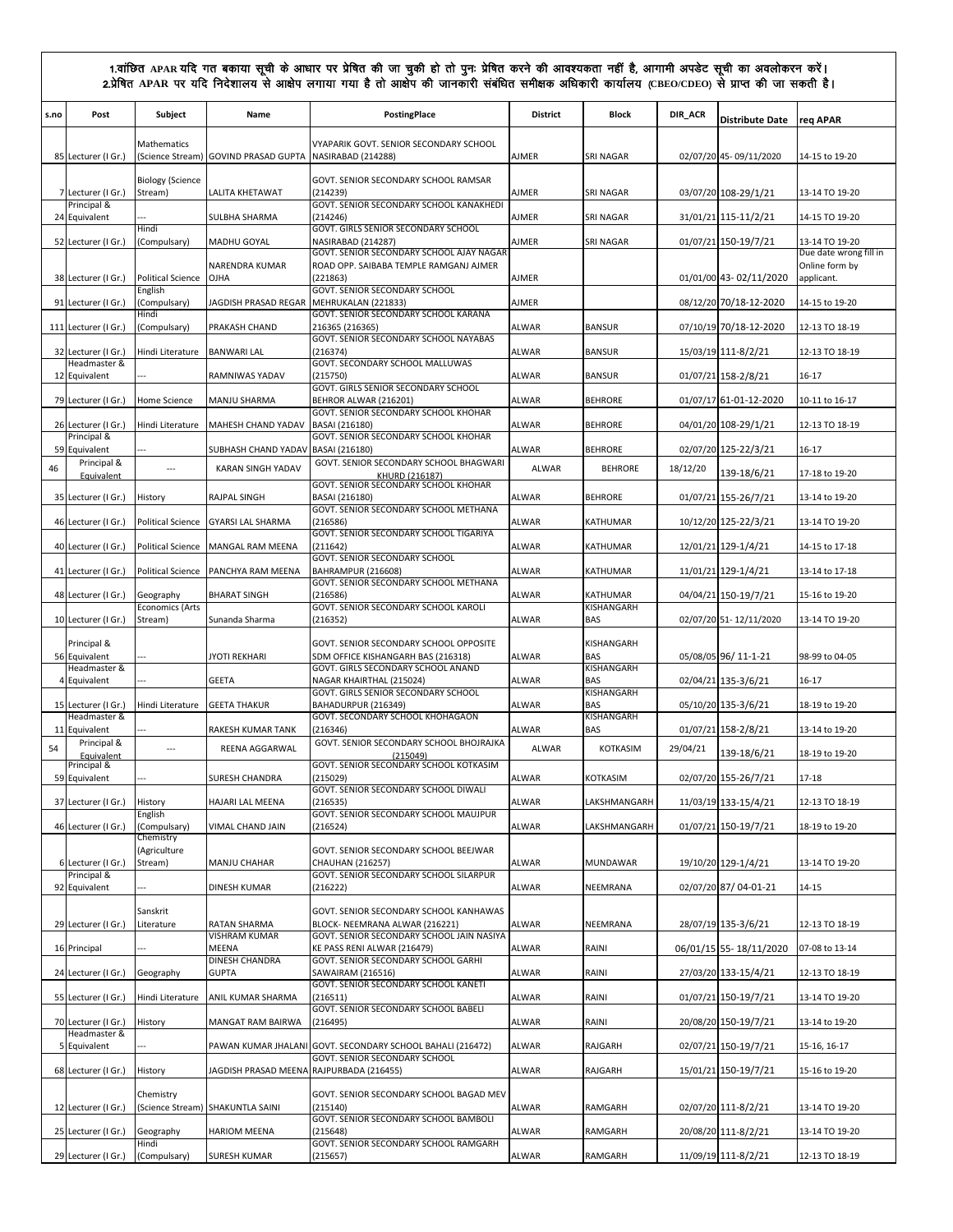| s.no           | Post<br>Principal &                 | Subject                  | Name                                 | <b>PostingPlace</b><br>GOVT. SENIOR SECONDARY SCHOOL GARHI                                           | <b>District</b> | <b>Block</b>       | DIR_ACR  | <b>Distribute Date</b> | reg APAR              |
|----------------|-------------------------------------|--------------------------|--------------------------------------|------------------------------------------------------------------------------------------------------|-----------------|--------------------|----------|------------------------|-----------------------|
|                | 61 Equivalent                       |                          | MEENAKSHI SHARMA                     | <b>DHANETA (215143)</b><br>GOVT. SENIOR SECONDARY SCHOOL DOHALI                                      | <b>ALWAR</b>    | RAMGARH            |          | 05/10/16 125-22/3/21   | 09-10 to 15-16        |
|                | 87 Lecturer (I Gr.)<br>Headmaster & | <b>Political Science</b> | <b>BHOORI SINGH</b>                  | (215130)                                                                                             | <b>ALWAR</b>    | RAMGARH            |          | 08/02/21 158-2/8/21    | 16-17 to 19-20        |
| 7              | Equivalent                          |                          | RAM PRASAD SHARMA                    | GOVT. SECONDARY SCHOOL HARNER (216397)                                                               | <b>ALWAR</b>    | THANAGAZI          |          | 01/07/21 150-19/7/21   | 13-14 to 16-17        |
|                | Principal &<br>89 Equivalent        |                          | <b>MANGTU RAM</b>                    | GOVT. SENIOR SECONDARY SCHOOL MAYAPUR<br>ALWAR (215081)                                              | <b>ALWAR</b>    | <b>TIZARA</b>      |          | 08/01/21 101-21/1/21   | 16-17, 17-18          |
| 1              | Headmaster &<br>Equivalent          |                          | <b>RENU BALA</b>                     | GOVT. SECONDARY SCHOOL ALAMPUR (215064)                                                              | <b>ALWAR</b>    | TIZARA             |          | 18/12/19 133-15/4/21   | 12-13 to 15-16        |
|                | 52 Lecturer (I Gr.)                 | English<br>(Compulsary)  | SUNITA YADAV                         | GOVT. SENIOR SECONDARY SCHOOL TAPUKARA<br>(215070)                                                   | ALWAR           | TIZARA             |          | 01/07/21 158-2/8/21    | 13-14 to 19-20        |
|                | Principal &<br>55 Equivalent        |                          | <b>KARAN SINGH</b><br>СННАСННІҮА     | GOVT. SENIOR SECONDARY SCHOOL KERWAWAL<br>UMRAIN ALWAR (215714)                                      | <b>ALWAR</b>    | <b>UMRAIN</b>      |          | 18/10/19 96/ 11-1-21   | 14-15                 |
|                | 38 Lecturer (I Gr.)                 | <b>Political Science</b> | SAROJ SHARMA                         | SETH GANESHILAL GOVT. SENIOR SECONDARY<br>SCHOOL CHANDOLI (215687)                                   | <b>ALWAR</b>    | <b>UMRAIN</b>      |          | 29/08/20 108-29/1/21   | 13-14 TO 19-20        |
|                | 24 Lecturer (I Gr.)                 | Hindi<br>(Compulsary)    | LATA MISHRA                          | GOVT. SENIOR SECONDARY SCHOOL AKBARPUR<br>(215679)                                                   | <b>ALWAR</b>    | <b>UMRAIN</b>      |          | 01/04/14 125-22/3/21   | 06-07 to 09-10        |
|                |                                     | Mathematics              |                                      | GOVT. SENIOR SECONDARY SCHOOL YASHWANT                                                               |                 |                    |          |                        |                       |
|                | 42 Lecturer (I Gr.)<br>Headmaster & | (Science Stream)         | SHASHIKALA SHARMA                    | ALWAR (215738)<br>GOVT. SECONDARY SCHOOL SUNDYANA                                                    | <b>ALWAR</b>    | <b>UMRAIN</b>      |          | 27/12/16 133-15/4/21   | 09-10 to 15-16        |
| 2              | Equivalent<br>Principal &           |                          | <b>BHONREY LAL SHARMA</b>            | (216598)<br>GOVT. SENIOR SECONDARY SCHOOL KUMHARIYA                                                  | <b>ALWAR</b>    |                    |          | 21/10/16 70/18-12-2020 | 09-10 to 15-16        |
|                | 92 Equivalent<br>Principal &        | ---                      | <b>UNKARLAL KHANT</b>                | (215003)<br>GOVT. SENIOR SECONDARY SCHOOL                                                            | BANSWARA        | ANANDPURI          |          | 17/12/14 101-21/1/21   | 07-08 to 13-14        |
|                | 25 Equivalent<br>Principal &        |                          | KALURAM PARGI                        | CHANDARAWARA (214992)<br>GOVT. SENIOR SECONDARY SCHOOL BAGIDORA                                      | BANSWARA        | ANANDPURI          |          | 16/10/16 115-11/2/21   | 09-10, 13-14 to 15-16 |
|                | 22 Equivalent<br>Principal &        |                          | <b>DALCHAND GUPTA</b>                | (215013)<br>GOVT. SENIOR SECONDARY SCHOOL KESARPURA                                                  | BANSWARA        | <b>BAGIDORA</b>    |          | 16/02/21 123-10/3/21   | 13-14 TO 19-20        |
|                | 25 Equivalent<br>Principal &        |                          | SANGEETA MALOT                       | BSW (223846)<br>GOVT. SENIOR SECONDARY SCHOOL BORKHEDA                                               | BANSWARA        | BANSWARA           |          | 12/10/19 70/18-12-2020 | 12-13 TO 18-19        |
|                | 63 Equivalent<br>Principal &        |                          | PUSHYAMITRA DIXIT                    | (225314)<br>GOVT. SENIOR SECONDARY SCHOOL KADELIYA                                                   | BANSWARA        | BANSWARA           |          | 10/11/16 125-22/3/21   | 09-10 to 15-16        |
|                | 52 Equivalent                       |                          | JAYANTILAL GANDHI                    | (223844)                                                                                             | BANSWARA        | BANSWARA           |          | 12/10/13 133-15/4/21   | 06-07 to 12-13        |
|                | 49 Lecturer (I Gr.)                 | Geography                | INDU GOUVADIYA                       | GOVT. SENIOR SECONDARY SCHOOL NOOTAN<br>BANSWARA (223870)                                            | BANSWARA        | BANSWARA           |          | 01/07/21 150-19/7/21   | 13-14 TO 19-20        |
|                | 76 Lecturer (I Gr.)                 | Mathematics              |                                      | MAHATMA GANDHI GOVT. SCHOOL, KHANDU<br>(Science Stream) MUKESH CHANDRA DOSI COLONY BANSWARA (223867) | <b>BANSWARA</b> | BANSWARA           |          | 01/07/21 150-19/7/21   | 13-14 to 19-20        |
| 13             | Principal &<br>Equivalent           | $\overline{a}$           | <b>MAHA BIR SINGH</b>                | GOVT. SENIOR SECONDARY SCHOOL ROHANIYA<br>(223933)                                                   | BANSWARA        | GANGADTALAI        | 02/07/20 | 142-28/6/21            | 17-18 to 19-20        |
|                | 23 Lecturer (I Gr.)                 | Hindi Literature         | MOHAN LAL PARETA                     | GOVT. SENIOR SECONDARY SCHOOL<br>GANGARTALAI (223937)                                                | BANSWARA        | <b>GANGADTALAI</b> |          | 01/05/21 147-7/7/21    | 16-17 to 19-20        |
|                | Principal &<br>17 Equivalent        |                          | DEVENDRA KUMAR JAIN                  | GOVT. SENIOR SECONDARY SCHOOL CHAUPASAG<br>(223892)                                                  | BANSWARA        | <b>GARHI</b>       |          | 01/07/21 150-19/7/21   | 14-15 to 19-20        |
|                | Principal &<br>90 Equivalent        |                          | PREM SINGH                           | GOVT. SENIOR SECONDARY SCHOOL BADI SARVA<br>(224011)                                                 | BANSWARA        | KUSHALGARH         |          | 05/06/20 101-21/1/21   | 14-15 to 18-19        |
| 10             | Lecturer (I Gr.)                    | Hindi<br>(Compulsary)    | YASHVANT KUMAR<br>PANDYA             | GOVT. SENIOR SECONDARY SCHOOL DUNGRA<br>CHHOTA (223956)                                              | <b>BANSWARA</b> | SAJJANGARH         | 04/10/19 | 145-5/7/21             | 14-15 to 18-19        |
| 39             | Principal &<br>Equivalent           | $\sim$                   | ANANT KUMAR JOSHI                    | GOVT. SENIOR SECONDARY SCHOOL JHANTLA<br>(223819)                                                    | BANSWARA        | <b>TALWARA</b>     | 02/07/20 | 139-18/6/21            | 13-14 to 19-20        |
| 20             | Principal &<br>Equivalent           | $\hspace{0.05cm} \ldots$ | SEEMA GOYAL                          | GOVT. SENIOR SECONDARY SCHOOL TAMATIYA<br>AADA (223829)                                              | BANSWARA        | <b>TALWARA</b>     | 21/09/19 | 142-28/6/21            | 12-13 to 18-19        |
|                | 165 Lecturer (I Gr.)                | Urdu Literature          | RAIS MOHAMMED<br>SHEIKH              | GOVT. SENIOR SECONDARY SCHOOL<br>PRITHVIGANJ BANSWARA (223868)                                       | BANSWARA        |                    |          | 04/11/20 70/18-12-2020 | 13-14 TO 19-20        |
|                | 91 Lecturer (I Gr.)                 | <b>Political Science</b> | MADHUSUDAN VIJAY                     | GOVT. SENIOR SECONDARY SCHOOL BOHAT<br>(216874)                                                      | <b>BARAN</b>    | ANTA               |          | 05/04/21 158-2/8/21    | 13-14 to 19-20        |
|                | Principal &<br>60 Equivalent        |                          | OM PRAKASH GAUR                      | GOVT. SENIOR SECONDARY SCHOOL KHURI ATRU<br>BARAN (216935)                                           | BARAN           | ATRU               |          | 01/07/21 155-26/7/21   | 17-18                 |
| $\overline{7}$ | Headmaster &<br>Equivalent          |                          | <b>NARESH KUMAR</b><br><b>RATHOR</b> | GOVT. SECONDARY SCHOOL GORDHANPURA<br>(216844)                                                       | <b>BARAN</b>    | <b>BARAN</b>       |          | 02/07/21 158-2/8/21    | 13-14 to 16-17        |
|                | Headmaster &<br>10 Equivalent       |                          | RAGHUVIR PRASAD<br>SHARMA            | GOVT. SECONDARY SCHOOL THUNSARA (216848) BARAN                                                       |                 | <b>BARAN</b>       |          | 02/07/21 158-2/8/21    | 13-14 to 16-17        |
| 15             | Lecturer (I Gr.)                    | History                  | RAKESH KUMAR                         | GOVT. SENIOR SECONDARY SCHOOL BHILWARA                                                               | <b>BARAN</b>    | CHHABRA            | 31/05/21 | 145-5/7/21             | 13-14 to 19-20        |
|                | 26 Lecturer (I Gr.)                 | Hindi Literature         | <b>BHARGAVA</b><br>SUBHASH SHARMA    | <b>NEECHA (216984)</b><br>GOVT. SENIOR SECONDARY SCHOOL SAKRAVDA<br>(217643)                         | <b>BARAN</b>    | KISHANGANJ         |          | 14/05/21 155-26/7/21   | 13-14 to 19-20        |
|                | 36 Lecturer (I Gr.)                 | History                  | PURUSHOTTAM MEENA                    | GOVT. SENIOR SECONDARY SCHOOL KHYAWADA<br>(217619)                                                   | BARAN           | KISHANGANJ         |          | 19/10/20 155-26/7/21   | 13-14 to 19-20        |
|                | Principal &<br>94 Equivalent        |                          | Harban singh                         | GOVT. SENIOR SECONDARY SCHOOL NATAI<br>SHAHBAD BARAN (217668)                                        | <b>BARAN</b>    | SHAHBAD            |          | 07/02/20 101-21/1/21   | 13-14 to 18-19        |
|                | 64 Lecturer (I Gr.)                 | Rajasthani<br>Literature | ASU RAM MEGHWANSHI                   | GOVT. SENIOR SECONDARY SCHOOL JASOL<br>(220654)                                                      | <b>BARMER</b>   | <b>BALOTRA</b>     |          |                        | 10-11 to 16-17        |
|                |                                     | Hindi                    |                                      | GOVT. SENIOR SECONDARY SCHOOL GOLE                                                                   |                 |                    |          | 16/07/17 111-8/2/21    |                       |
|                | 17 Lecturer (I Gr.)                 | (Compulsary)             | PUKH RAJ                             | <b>STATION (220641)</b><br>GOVT. GIRLS SENIOR SECONDARY SCHOOL MAL                                   | <b>BARMER</b>   | <b>BALOTRA</b>     |          | 01/07/21 147-7/7/21    | 13-14 to 19-20        |
| 16             | Lecturer (I Gr.)                    | History                  | PARWATI CHOUDHARY                    | GODAM ROAD VEER DURGADAS MARG BARMER<br>(220912)<br>GOVT. SENIOR SECONDARY SCHOOL BHURTIYA           | <b>BARMER</b>   | BARMER             | 01/07/20 | 145-5/7/21             | 13-14 to 19-20        |
|                | 26 Lecturer (I Gr.)                 | History                  | KAVITA CHOUDHARY                     | (220630)                                                                                             | BARMER          | <b>BARMER</b>      |          | 09/11/20 147-7/7/21    | 13-14 to 19-20        |
|                | 71 Lecturer (I Gr.)                 | History                  | PRAVINA VYAS                         | MAHATMA GANDHI GOVT. SCHOOL (ENGLISH<br>MEDIUM), STATION ROAD, BARMER (220913)                       | <b>BARMER</b>   | <b>BARMER</b>      |          | 22/12/20 150-19/7/21   | 13-14 to 19-20        |
|                | Headmaster &<br>4 Equivalent        |                          | SONA RAM CHOUDHARY DHANI (225119)    | GOVT. SENIOR SECONDARY SCHOOL VEEDO KI                                                               | <b>BARMER</b>   | BARMER             |          | 01/07/21 155-26/7/21   | 16-17                 |
|                |                                     |                          |                                      |                                                                                                      |                 |                    |          |                        |                       |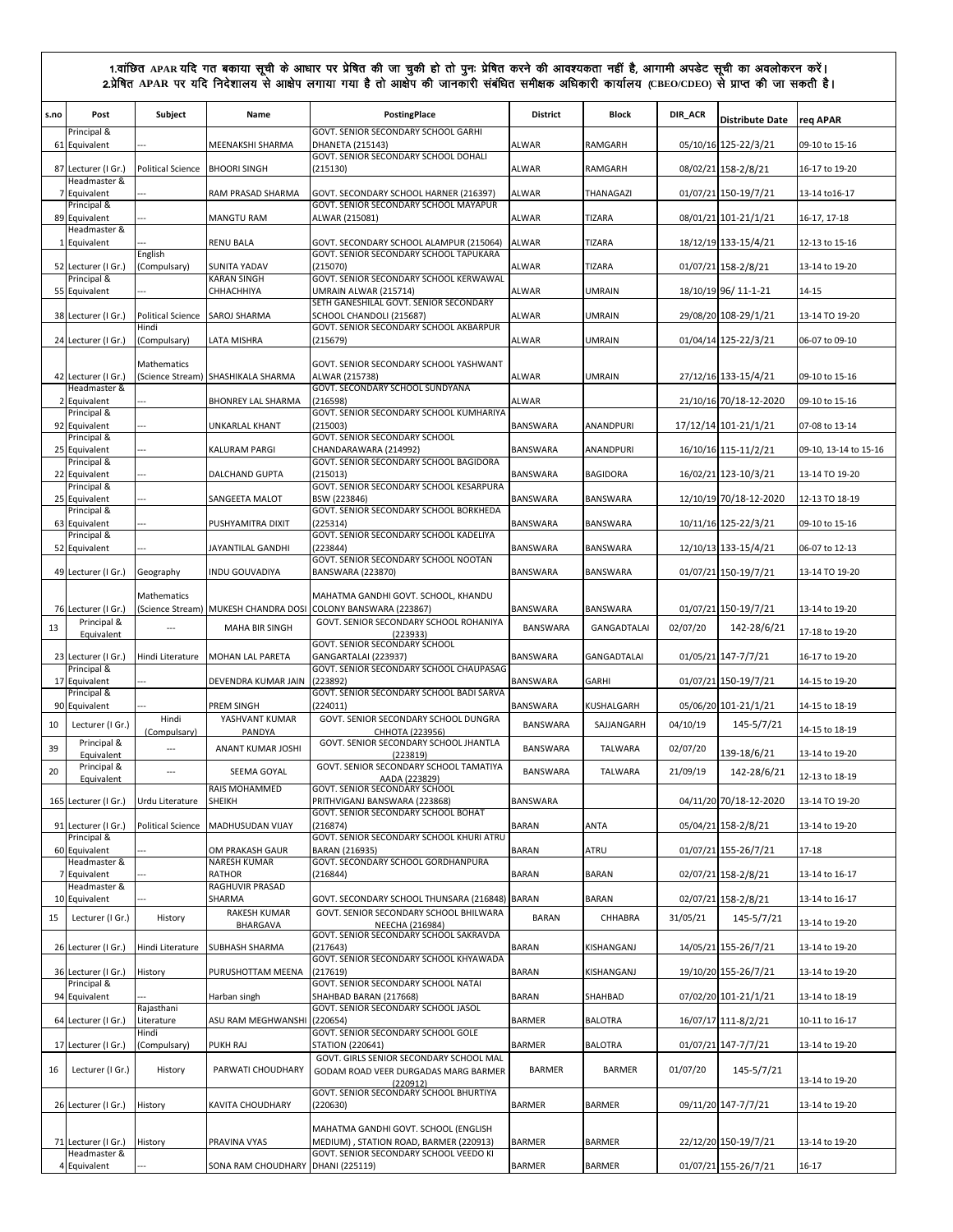| s.no | Post                                | Subject                         | Name                                    | PostingPlace                                                                             | <b>District</b>  | Block           | DIR_ACR  | <b>Distribute Date</b> | req APAR                                 |
|------|-------------------------------------|---------------------------------|-----------------------------------------|------------------------------------------------------------------------------------------|------------------|-----------------|----------|------------------------|------------------------------------------|
|      | 27 Lecturer (I Gr.)                 | Hindi Literature                | <b>KOOMP SINGH</b><br><b>RAJPUROHIT</b> | GOVT. SENIOR SECONDARY SCHOOL AKODA<br>(220905)                                          | <b>BARMER</b>    | CHOHTAN         |          | 30/03/21 155-26/7/21   | 15-16 to 19-20                           |
|      | 32 Lecturer (I Gr.)                 | History                         | KANA RAM LALWANI                        | GOVT. SENIOR SECONDARY SCHOOL DHANAU<br>(221044)                                         | <b>BARMER</b>    | DHANAU          |          | 22/12/20 108-29/1/21   | 13-14 TO 19-20                           |
| 13   | Lecturer (I Gr.)                    | English<br>(Compulsary)         | MOHAN LAL BALACH                        | GOVT. SENIOR SECONDARY SCHOOL GAGARIA<br>(220848)                                        | <b>BARMER</b>    | RAMSAR          | 12/10/19 | 139-18/6/21            | 12-13 TO 18-19                           |
| 22   | Lecturer (I Gr.)                    | Hindi Literature                | <b>DESH RAJ</b>                         | GOVT. SENIOR SECONDARY SCHOOL SILORE<br>(220739)                                         | <b>BARMER</b>    | SAMDARI         | 30/03/21 | 139-18/6/21            | 13-14 TO 19-20                           |
| 34   | Lecturer (I Gr.)                    | Hindi Literature                | <b>BHAGAT SINGH PARIHAR</b>             | GOVT. SENIOR SECONDARY SCHOOL AAKALI<br>(213534)                                         | <b>BARMER</b>    | SHIV            | 08/06/19 | 142-28/6/21            | 14-15 to 17-18                           |
|      | 92 Lecturer (I Gr.)                 | <b>Political Science</b>        | MAG RAJ JANGID                          | GOVT. SENIOR SECONDARY SCHOOL AAKALI<br>(213534)                                         | <b>BARMER</b>    | SHIV            |          | 01/04/19 158-2/8/21    | 15-16 TO 18-19                           |
|      | 71 Lecturer (I Gr.)                 | <b>Political Science</b>        | <b>MOOLA RAM</b><br>CHOUDHARY           | GOVT. SENIOR SECONDARY SCHOOL BHATALA<br>(220809)                                        | <b>BARMER</b>    | SINDHARI        |          | 06/12/20 101-21/1/21   | 13-14 TO 19-20                           |
|      | 30 Lecturer (I Gr.)                 | Hindi<br>(Compulsary)           | DEVARAM                                 | GOVT. SENIOR SECONDARY SCHOOL BHATALA<br>(220809)                                        | <b>BARMER</b>    | SINDHARI        |          | 01/12/20 111-8/2/21    | 13-14 TO 19-20                           |
|      | Principal &<br>61 Equivalent        |                                 | JAGDISH PRASAD                          | GOVT. SENIOR SECONDARY SCHOOL NEHARON KI<br>DHANI (220788)                               | <b>BARMER</b>    | SINDHARI        |          | 01/07/21 155-26/7/21   | 14-15                                    |
|      | Principal &<br>25 Equivalent        |                                 | KHEM RAJ GOYAL                          | GOVT. SENIOR SECONDARY SCHOOL NIMBALKOT<br>(220805)                                      | <b>BARMER</b>    | SINDHARI        |          | 20/12/20 158-2/8/21    | 15-16 to 19-20                           |
|      |                                     |                                 |                                         | GOVT. SENIOR SECONDARY SCHOOL BINJASAR                                                   |                  |                 |          |                        | Due date wrong fill in<br>Online form by |
|      | 17 Principal                        | Sanskrit                        | <b>HEMRAJ MEENA</b>                     | (221006)<br>RAMDAN HUNDIYA GOVT. SENIOR SECONDARY                                        | <b>BARMER</b>    |                 |          | 01/01/00 43-02/11/2020 | applicant.                               |
|      | 83 Lecturer (I Gr.)                 | Literature                      | VEERMA RAM VISHNOI                      | SCHOOL MOKALSAR (220723)                                                                 | <b>BARMER</b>    |                 |          | 19/09/04 101-21/1/21   | 97-98 to 03-04                           |
| 20   | Lecturer (I Gr.)                    | Mathematics<br>(Science Stream) | OM PRAKASH                              | GOVT. SENIOR SECONDARY SCHOOL KISHAN LAL<br>JOSHI (217107)                               | <b>BHARATPUR</b> | <b>DEEG</b>     | 02/07/20 | 145-5/7/21             | 14-15 TO 19-20                           |
|      | Principal &<br>25 Equivalent        |                                 |                                         | GOVT. SENIOR SECONDARY SCHOOL AICHVADA<br>NITESH KUMAR SHARMA KAMAN BHARATPUR (216992)   | <b>BHARATPUR</b> | <b>KAMAN</b>    |          | 16/03/21 150-19/7/21   | 13-14 to 18-19                           |
|      | Headmaster &<br>2 Equivalent        |                                 | DINESH CHAND<br><b>UPADHIYA</b>         | GOVT. SECONDARY SCHOOL SAIH (217124)                                                     | <b>BHARATPUR</b> | <b>KUMHER</b>   |          | 07/02/20 101-21/1/21   | 12-13 to 15-16                           |
|      | Principal &<br>65 Equivalent        |                                 | AKHILESH KUMAR                          | GOVT. SENIOR SECONDARY SCHOOL GUNSARA<br>(217116)                                        | <b>BHARATPUR</b> | <b>KUMHER</b>   |          | 03/04/12 125-22/3/21   | 04-05 to 10-11                           |
|      | 46 Lecturer (I Gr.)                 | Hindi Literature                | JAGMOHAN LAL MEENA                      | <b>GOVT. SENIOR SECONDARY SCHOOL</b><br>BACHHAMADI (217259)                              | <b>BHARATPUR</b> | <b>NADBAI</b>   |          | 02/03/20 87/04-01-21   | 12-13 TO 18-19                           |
|      | 22 Lecturer (I Gr.)                 | Hindi Literature                | <b>HARIRAM</b>                          | GOVT. SENIOR SECONDARY SCHOOL<br>JAHANGIRPUR (217258)                                    | <b>BHARATPUR</b> | <b>NADBAI</b>   |          | 09/02/21 121-3/3/21    | 13-14 TO 19-20                           |
|      | 22 Lecturer (I Gr.)                 | Hindi Literature                | <b>MAHESH CHAND</b>                     | SHAHEED SATYAVEER SINGH GOVT. SENIOR<br>SECONDARY SCHOOL GADAULI (217240)                | <b>BHARATPUR</b> | <b>NADBAI</b>   |          | 19/10/20 147-7/7/21    | 13-14 to 19-20                           |
|      | Principal &<br>62 Equivalent        |                                 | SUNIL KUMAR JAIN                        | GOVT. SENIOR SECONDARY SCHOOL HANTRA<br>NADBAI BHARATPUR (217243)                        | <b>BHARATPUR</b> | <b>NADBAI</b>   |          | 01/07/21 155-26/7/21   | 18-19 to 19-20                           |
|      | Principal &<br>21 Equivalent        |                                 | <b>GORDHAN SINGH</b>                    | GOVT. SENIOR SECONDARY SCHOOL MILSVA<br>(217404)                                         | <b>BHARATPUR</b> | <b>ROOPWAS</b>  |          | 01/07/21 150-19/7/21   | 17-18                                    |
|      | 57 Lecturer (I Gr.)                 | Hindi Literature                | <b>BRIJ KISHORE</b>                     | GOVT. SENIOR SECONDARY SCHOOL BHONT<br>GRAM PANCHAYAT FATEHPUR (217430)                  | <b>BHARATPUR</b> | <b>ROOPWAS</b>  |          | 01/07/21 150-19/7/21   | 13-14 TO 19-20                           |
|      | 28 Lecturer (I Gr.)                 | Hindi Literature                |                                         | SHAHEED SATPAL SINGH GOVT. SENIOR<br>DINESH KUMAR SHARMA SECONDARY SCHOOL IKRAN (217207) | <b>BHARATPUR</b> | <b>SEWAR</b>    |          | 01/07/21 155-26/7/21   | 14-15 TO 19-20                           |
|      | 88 Lecturer (I Gr.)                 | Sanskrit<br>Literature          | PREMSINGH JATAV                         | PARSHURAM GOVT. SENIOR SECONDARY<br>SCHOOL SALEMPUR KHURD (217336)                       | <b>BHARATPUR</b> | <b>WEIR</b>     |          | 11/02/20 150-19/7/21   | 13-14 to 19-20                           |
|      | 42 Lecturer (I Gr.)                 | English<br>(Compulsary)         | <b>BHOOPENDRA KUMAR</b>                 | MAHATMA GANDHI GOVT. SCHOOL BANSI<br><b>PAHADPUR (217422)</b>                            | <b>BHARATPUR</b> |                 |          | 01/07/18 61-01-12-2020 | 13-14 to 17-18                           |
|      | 25 Lecturer (I Gr.)                 | English<br>(Compulsary)         | Ramprakash sharma                       | SETH DAUDAYAL GOVT. SENIOR SECONDARY<br>SCHOOL CHIKSANA (217197)                         | <b>BHARATPUR</b> |                 |          | 05/04/20 87/04-01-21   | 13-14 TO 19-20                           |
|      | Principal &<br>27 Equivalent        |                                 | OM PRAKASH REGAR                        | GOVT. SENIOR SECONDARY SCHOOL AKARSADA<br>(214379)                                       | <b>BHILWARA</b>  | AASIND          |          | 01/07/21 158-2/8/21    | 14-15 to 15-16                           |
| 23   | Lecturer (I Gr.)                    | Hindi Literature                | KAILASH CHANDRA                         | GOVT. SENIOR SECONDARY SCHOOL BAMNIYA                                                    | <b>BHILWARA</b>  | <b>BANERA</b>   | 15/02/21 |                        |                                          |
|      | Principal &                         |                                 | TIWARI                                  | TAH.BANERA DIST.BHILWARA (214507)<br>GOVT. SENIOR SECONDARY SCHOOL LAMBIYA               |                  |                 |          | 139-18/6/21            | 15-16 to 19-20                           |
|      | 63 Equivalent                       |                                 | <b>GANPAT LAL MEENA</b>                 | KHURD (214517)<br>GOVT. SENIOR SECONDARY SCHOOL RASADPURA                                | BHILWARA         | <b>BANERA</b>   |          | 07/10/15 155-26/7/21   | 08-09 to 09-10                           |
|      | 5 Lecturer (I Gr.)<br>Principal &   | Geography                       | DEEPAK KUMAR TYAGI                      | AAROLI (222669)<br>GOVT. SENIOR SECONDARY SCHOOL AGUNCHA                                 | BHILWARA         | <b>BIJOLIYA</b> |          | 18/10/20 115-11/2/21   | 13-14 TO 19-20                           |
|      | 101 Equivalent                      | Hindi                           | OM PRAKASH SHARMA                       | (214432)<br>GOVT. GIRLS SENIOR SECONDARY SCHOOL                                          | BHILWARA         | <b>HURDA</b>    |          | 02/07/20 101-21/1/21   | 15-16 to 19-20                           |
|      | 53 Lecturer (I Gr.)<br>Headmaster & | (Compulsary)                    | MANJU KABRA                             | HURDA (214429)                                                                           | BHILWARA         | <b>HURDA</b>    |          | 01/07/21 150-19/7/21   | 13-14 to 19-20                           |
|      | 6 Equivalent                        |                                 | <b>INDRA JAIN</b>                       | GOVT. SECONDARY SCHOOL AMARTIYA (227013) BHILWARA                                        |                  | <b>HURDA</b>    |          | 01/07/21 155-26/7/21   | 16-17 to 19-20                           |
| 40   | Lecturer (I Gr.)                    | History                         | SHIV RAJ KUMHAR                         | GOVT. SENIOR SECONDARY SCHOOL LUHARI<br>KALAN TEH-JAHAZPUR DIST- BHILWRA (222582)        | BHILWARA         | <b>JAHAJPUR</b> | 27/03/21 | 142-28/6/21            | 13-14 TO 19-20<br>Due date wrong fill in |
|      | Headmaster &<br>3 Equivalent        |                                 | SHANKAR LAL BALAI                       | GOVT. SECONDARY SCHOOL DHOKLIYA (222552)<br>GOVT. SENIOR SECONDARY SCHOOL LASADIYA       | <b>BHILWARA</b>  | KOTRI           |          | 01/01/00 101-21/1/21   | Online form by<br>applicant.             |
|      | Principal &<br>20 Equivalent        |                                 | <b>GEETA SHARMA</b>                     | (222551)                                                                                 | BHILWARA         | KOTRI           |          | 02/04/21 150-19/7/21   | 18-19                                    |
|      | 27 Lecturer (I Gr.)                 | Hindi Literature                | RAJESH KUMAR SHARMA                     | GOVT. SENIOR SECONDARY SCHOOL SARANA<br>(222652)                                         | BHILWARA         | MANDALGARH      |          | 15/12/20 108-29/1/21   | 13-14 TO 19-20                           |
|      | Principal &<br>33 Equivalent        |                                 | <b>BAL MUKAND</b><br>SWARNKAR           | GOVT. SENIOR SECONDARY SCHOOL LADPURA<br>BLOCK MANDALGARH DISTRICT BHILWARA<br>(222653)  | BHILWARA         | MANDALGARH      |          | 01/07/21 147-7/7/21    | $17 - 18$                                |
|      |                                     | Commerce                        | <b>GOURI SHANKER</b>                    | GOVT. SENIOR SECONDARY SCHOOL GANGAPUR                                                   |                  |                 |          |                        | Due date wrong fill in<br>Online form by |
|      | 84 Lecturer (I Gr.)                 | Accountancy)<br>English         | SHARMA                                  | (214791)<br>GOVT. SENIOR SECONDARY SCHOOL GANGAPUR                                       | BHILWARA         | SAHADA          |          | 01/01/00 70/18-12-2020 | applicant.                               |
|      | 16 Lecturer (I Gr.)                 | (Compulsary)                    | ANIL KUMAR SHARMA                       | (214791)                                                                                 | BHILWARA         | SAHADA          |          | 07/01/15 108-29/1/21   | 08-09 to 14-15                           |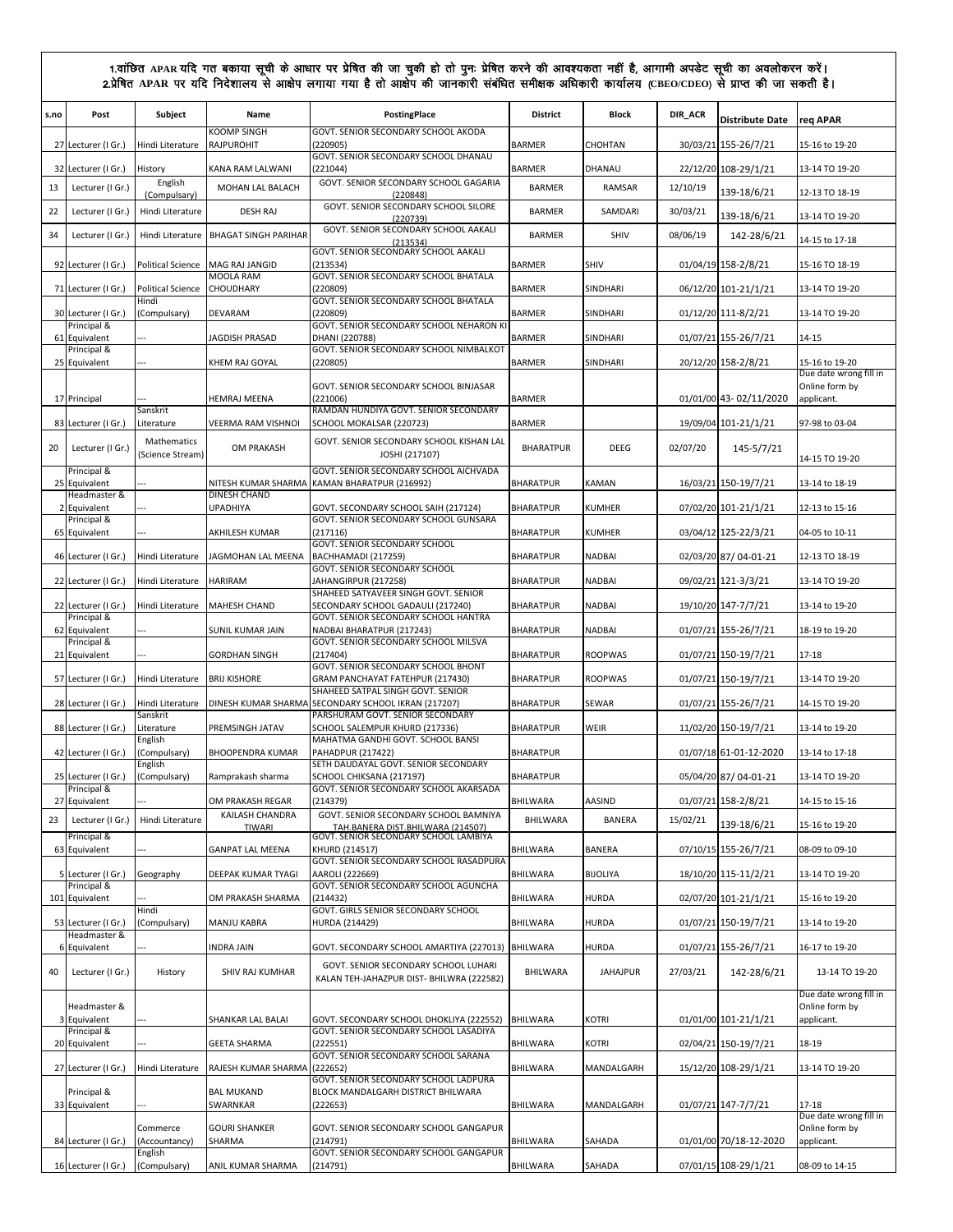| s.no           | Post                           | Subject                           | Name                                   | <b>PostingPlace</b>                                                                                    | <b>District</b> | <b>Block</b>       | DIR_ACR  | <b>Distribute Date</b> | reg APAR                                               |
|----------------|--------------------------------|-----------------------------------|----------------------------------------|--------------------------------------------------------------------------------------------------------|-----------------|--------------------|----------|------------------------|--------------------------------------------------------|
|                | 39 Lecturer (I Gr.)            | Sociology                         | <b>GOVERDHAN LAL</b><br>CHAUDHARY      | GOVT. SENIOR SECONDARY SCHOOL BHARAK<br>(214776)                                                       | <b>BHILWARA</b> | SAHADA             |          | 05/12/19 121-3/3/21    | 12-13 TO 18-19                                         |
|                | 13 Lecturer (I Gr.)            | History                           | <b>BADRI LAL JEENGAR</b>               | GOVT. SENIOR SECONDARY SCHOOL BHARAK<br>(214776)                                                       | BHILWARA        | SAHADA             |          | 03/01/19 123-10/3/21   | 11-12 TO 17-18                                         |
|                | 43 Lecturer (I Gr.)            | Mathematics<br>(Science Stream)   | <b>BHAWANI SHANKER</b><br><b>BHATT</b> | GOVT. SENIOR SECONDARY SCHOOL GANGAPUR<br>(214791)                                                     | <b>BHILWARA</b> | SAHADA             |          | 01/07/21 155-26/7/21   | 13-14 to 19-20                                         |
|                | 37 Lecturer (I Gr.)            | Physics (Science<br>Stream)       | <b>SANJAY VARSHNEY</b>                 | GOVT. SENIOR SECONDARY SCHOOL SUBHASH<br>NAGAR BHILWARA (222503)                                       | <b>BHILWARA</b> | SUWANA             |          | 23/09/19 108-29/1/21   | 13-14 to 18-19                                         |
|                | 13 Lecturer (I Gr.)            | Chemistry                         | (Science Stream) PRATIBHA PAREEK       | GOVT. GIRLS SENIOR SECONDARY SCHOOL<br>GULMANDI BHILWARA (222508)                                      | BHILWARA        | SUWANA             |          | 15/12/20 111-8/2/21    | 13-14 TO 19-20                                         |
|                | 8 Lecturer (I Gr.)             | Commerce<br>(Accountancy)         | <b>DINKAR VYAS</b>                     | GOVT. SENIOR SECONDARY SCHOOL SUBHASH<br>NAGAR BHILWARA (222503)                                       | <b>BHILWARA</b> | SUWANA             |          | 15/12/18 129-1/4/21    | 11-12 TO 17-18                                         |
|                | Headmaster &<br>3 Equivalent   |                                   | DEV KISHAN SHARMA                      | GOVT. SECONDARY SCHOOL BHADALI KHERA<br>(214807)                                                       | <b>BHILWARA</b> | SUWANA             |          | 04/07/21 158-2/8/21    | 13-14 to 19-20                                         |
|                | 81 Lecturer (I Gr.)            | Sanskrit<br>Literature            | <b>RAKHI PURVA</b>                     | KARNI GOVT. SENIOR SECONDARY SCHOOL<br><b>DESHNOK (211226)</b>                                         | <b>BIKANER</b>  | <b>BIKANER</b>     |          | 01/03/20 87/ 04-01-21  | 12-13 TO 18-19                                         |
|                | 14 Lecturer (I Gr.)            | Hindi Literature                  | PRATIBHA PATHAK                        | JAWAHAR GOVT. SENIOR SECONDARY SCHOOL<br><b>BHINASAR (211268)</b>                                      | <b>BIKANER</b>  | <b>BIKANER</b>     |          | 09/12/18 119-22/2/21   | 11-12 TO 17-18                                         |
|                | 19 Lecturer (I Gr.)            | History                           | <b>RENU VYAS</b>                       | GOVT. SENIOR SECONDARY SCHOOL GOGAGATE<br>(211247)                                                     | <b>BIKANER</b>  | <b>BIKANER</b>     |          | 23/12/17 119-22/2/21   | 10-11 to 16-17                                         |
| 11             | Lecturer (I Gr.)               | Drawing                           | BHUVANESHWARI<br>RAJORIYA              | GOVT. GIRLS SENIOR SECONDARY SCHOOL<br>MAHARSHI DAYANAND MARG OLD JAIL ROAD<br><b>BIKANER (211227)</b> | <b>BIKANER</b>  | <b>BIKANER</b>     | 21/12/20 | 139-18/6/21            | 13-14 TO 19-20                                         |
|                | 43 Lecturer (I Gr.)            | English<br>(Compulsary)           | SHIV BHAGWAN KHATRI                    | SHAHEED MAJOR JAMES THOMAS GOVT. SENIOR<br>SECONDARY SCHOOL TULSI CIRCLE (211235)                      | <b>BIKANER</b>  | <b>BIKANER</b>     |          | 01/07/21 150-19/7/21   | 13-14 to 19-20                                         |
|                | 86 Lecturer (I Gr.)            | Political Science   TABASSUM AZIZ |                                        | GOVT. SENIOR SECONDARY SCHOOL SADUL<br>(211228)                                                        | <b>BIKANER</b>  | <b>BIKANER</b>     |          | 01/07/21 150-19/7/21   | 13-14 TO 19-20                                         |
|                | 22 Lecturer (I Gr.)            | Hindi<br>(Compulsary)             | DHANRAJ SONI                           | GOVT. SENIOR SECONDARY SCHOOL NATHUSAR<br>GATE (211255)                                                | <b>BIKANER</b>  | <b>BIKANER</b>     |          | 10/06/21 155-26/7/21   | 14-15 TO 19-20                                         |
|                | 78 Lecturer (I Gr.)            | History                           | KUSUM LATA SHARMA                      | M.M. GOVT. SENIOR SECONDARY SCHOOL<br><b>BIKANER (211256)</b>                                          | <b>BIKANER</b>  | <b>BIKANER</b>     |          | 01/07/21 158-2/8/21    | 14-15 to 19-20                                         |
|                | 93 Lecturer (I Gr.)            | <b>Political Science</b>          | <b>MEENA SHARMA</b>                    | GOVT. SENIOR SECONDARY SCHOOL<br>NORANGDESAR (211199)                                                  | <b>BIKANER</b>  | <b>BIKANER</b>     |          | 07/06/21 158-2/8/21    | 13-14 to 19-20                                         |
|                | 87 Lecturer (I Gr.)            | <b>Political Science</b>          | URMILA JAKHAR                          | GOVT. SENIOR SECONDARY SCHOOL BHOLASAR<br>(211327)                                                     | <b>BIKANER</b>  | KOLAYAT            |          | 04/11/20 150-19/7/21   | 13-14 to 19-20                                         |
|                | Principal &<br>35 Equivalent   |                                   | SUBHASH CHANDRA<br><b>BISNOI</b>       | GOVT. SENIOR SECONDARY SCHOOL GADIYALA<br>(211336)                                                     | <b>BIKANER</b>  | KOLAYAT            |          | 16/03/21 158-2/8/21    | 13-14 to 19-20                                         |
|                | 98 Lecturer (I Gr.)            | Sociology                         | LAXMAN RAM<br>MEGHWAL                  | RATHI GOVT. SENIOR SECONDARY SCHOOL<br>NOKHA BIKANER (211445)                                          | <b>BIKANER</b>  | <b>NOKHA</b>       |          | 01/09/15 158-2/8/21    | 08-09 to 14-15                                         |
|                | Principal &<br>32 Equivalent   |                                   | SAIRA BANO                             | GOVT. SENIOR SECONDARY SCHOOL DHARMAS<br>(211493)                                                      | <b>BIKANER</b>  | Shri<br>DUNGARGARH |          | 19/07/17 158-2/8/21    | 11-12 to 16-17                                         |
|                | 67 Lecturer (I Gr.)            | Urdu Literature                   | REHANA                                 | GOVT. SENIOR SECONDARY SCHOOL OLD<br>HADENDRA COLLEGE BUNDI (222346)                                   | <b>BUNDI</b>    | <b>BUNDI</b>       |          | 06/11/20 111-8/2/21    | 13-14 TO 19-20                                         |
|                | 29 Lecturer (I Gr.)            | History                           | <b>BANSI LAL MEENA</b>                 | GOVT. SENIOR SECONDARY SCHOOL ONKARPURA<br>(222322)                                                    | <b>BUNDI</b>    | <b>BUNDI</b>       |          | 20/02/21 129-1/4/21    | 16-17 to 17-18                                         |
| $\overline{2}$ | Headmaster &                   | $\overline{\phantom{a}}$          | MUKHTAR AHMED                          | GOVT. SECONDARY SCHOOL NARSINGHPURA                                                                    | <b>BUNDI</b>    | <b>BUNDI</b>       | 02/07/20 | 142-28/6/21            |                                                        |
| 46             | Equivalent<br>Lecturer (I Gr.) | Urdu Literature                   | JUNED SAMI KHAN                        | (501220)<br>GOVT. SENIOR SECONDARY SCHOOL HINDOLI<br>222227                                            | <b>BUNDI</b>    | <b>HINDOLI</b>     | 22/12/20 | 142-28/6/21            | 13-14 to 19-20<br>16-17 to 19-20                       |
|                | Principal &<br>41 Equivalent   |                                   | YUORAJ SINGH                           | GOVT. SENIOR SECONDARY SCHOOL ANANTGANJ<br>(221551)                                                    | <b>BUNDI</b>    | <b>HINDOLI</b>     |          | 22/03/17 147-7/7/21    | $14 - 15$                                              |
|                | 29 Lecturer (I Gr.)            | Hindi Literature                  | <b>JAGRATI SOMANI</b>                  | GOVT. GIRLS SENIOR SECONDARY SCHOOL<br><b>HINDOLI (222228)</b>                                         | <b>BUNDI</b>    | <b>HINDOLI</b>     |          | 11/05/21 155-26/7/21   | 15-16 to 17-18                                         |
|                | Principal &<br>64 Equivalent   |                                   | PRAMILA SINGHAI                        | GOVT. SENIOR SECONDARY SCHOOL VIJAYGARH<br>(221539)                                                    | <b>BUNDI</b>    | <b>HINDOLI</b>     |          | 15/04/21 155-26/7/21   | 13-14 to 17-18                                         |
|                | 38 Lecturer (I Gr.)            | History                           | RAMSWAROOP BAIRWA                      | GOVT. SENIOR SECONDARY SCHOOL KARWALA<br>(221590)                                                      | <b>BUNDI</b>    | K.PATAN            |          | 09/03/20 125-22/3/21   | 13-14 TO 19-20                                         |
|                | 39 Lecturer (I Gr.)            | History                           | SHABNAM JAHAN                          | GOVT. SENIOR SECONDARY SCHOOL MAKHIDA<br>(221606)                                                      | <b>BUNDI</b>    | <b>K.PATAN</b>     |          | 15/11/18 125-22/3/21   | 11-12 TO 17-18                                         |
|                | 45 Lecturer (I Gr.)            | Urdu Literature                   | FARIYAD AHMED                          | GOVT. SENIOR SECONDARY SCHOOL SUMERGANJ<br>MANDI (221577)                                              | <b>BUNDI</b>    | K.PATAN            |          | 02/11/20 129-1/4/21    | 13-14 TO 19-20                                         |
| 34             | Lecturer (I Gr.)               | Sanskrit<br>Literature            | MADHU SHARMA                           | GOVT. GIRLS SENIOR SECONDARY SCHOOL WARD<br>NUMBER TEN KESHORAI PATAN (221632)                         | <b>BUNDI</b>    | <b>K.PATAN</b>     | 26/08/20 | 139-18/6/21            | 15-16 to 16-17                                         |
|                | 30 Lecturer (I Gr.)            | Hindi Literature                  | RAM SAHAY MEENA                        | GOVT. SENIOR SECONDARY SCHOOL DEI (222251) BUNDI                                                       |                 | <b>NAINWA</b>      |          | 23/12/19 125-22/3/21   | 14-15 to 17-18                                         |
|                | 40 Lecturer (I Gr.)            | History                           | RAMAWTAR BAIRWA                        | GOVT. SENIOR SECONDARY SCHOOL DEI (222251) BUNDI                                                       |                 | NAINWA             |          | 19/03/20 125-22/3/21   | 13-14 TO 19-20                                         |
|                | Principal &<br>65 Equivalent   |                                   | ANIL GOYAL                             | GOVT. SENIOR SECONDARY SCHOOL BANSI<br>(222256)                                                        | <b>BUNDI</b>    | <b>NAINWA</b>      |          | 29/12/20 155-26/7/21   | 15-16 to 17-18                                         |
|                | 74 Lecturer (I Gr.)            | <b>Political Science</b>          | <b>GOPI LAL BHAMBI</b>                 | GOVT. SENIOR SECONDARY SCHOOL KHARDEVLA<br>(224379)                                                    | CHITTAURGARH    | <b>BADI SADRI</b>  |          | 06/09/18 101-21/1/21   | 11-12 TO 17-18                                         |
|                | 17 Lecturer (I Gr.)            | English<br>(Compulsary)           | <b>BHOOPAT RAJ KEER</b>                | GOVT. SENIOR SECONDARY SCHOOL SANGARIYA<br>(224380)                                                    | CHITTAURGARH    | <b>BADI SADRI</b>  |          | 01/01/00 125-22/3/21   | Due date wrong fill in<br>Online form by<br>applicant. |
|                | 19 Lecturer (I Gr.)            | Geography                         | AMAR SINGH MEHTA                       | GOVT. SENIOR SECONDARY SCHOOL BARISADRI<br>(224404)                                                    | CHITTAURGARH    | <b>BADI SADRI</b>  |          | 01/07/21 155-26/7/21   | 17-18 to 19-20                                         |
|                | Principal &<br>74 Equivalent   |                                   | DAULATRAM DHAKAR                       | GOVT. SENIOR SECONDARY SCHOOL BUS STAND<br>BEGUN (224110)                                              | CHITTAURGARH    | <b>BEGUN</b>       |          | 01/01/00 111-8/2/21    | Due date wrong fill in<br>Online form by<br>applicant. |
|                | 15 Lecturer (I Gr.)            | Geography                         | JAMNA LAL DHAKER                       | GOVT. SENIOR SECONDARY SCHOOL<br>MANDAWARI (224085)                                                    | CHITTAURGARH    | <b>BEGUN</b>       |          | 22/04/19 147-7/7/21    | 11-12 TO 17-18                                         |
|                |                                |                                   |                                        |                                                                                                        |                 |                    |          |                        |                                                        |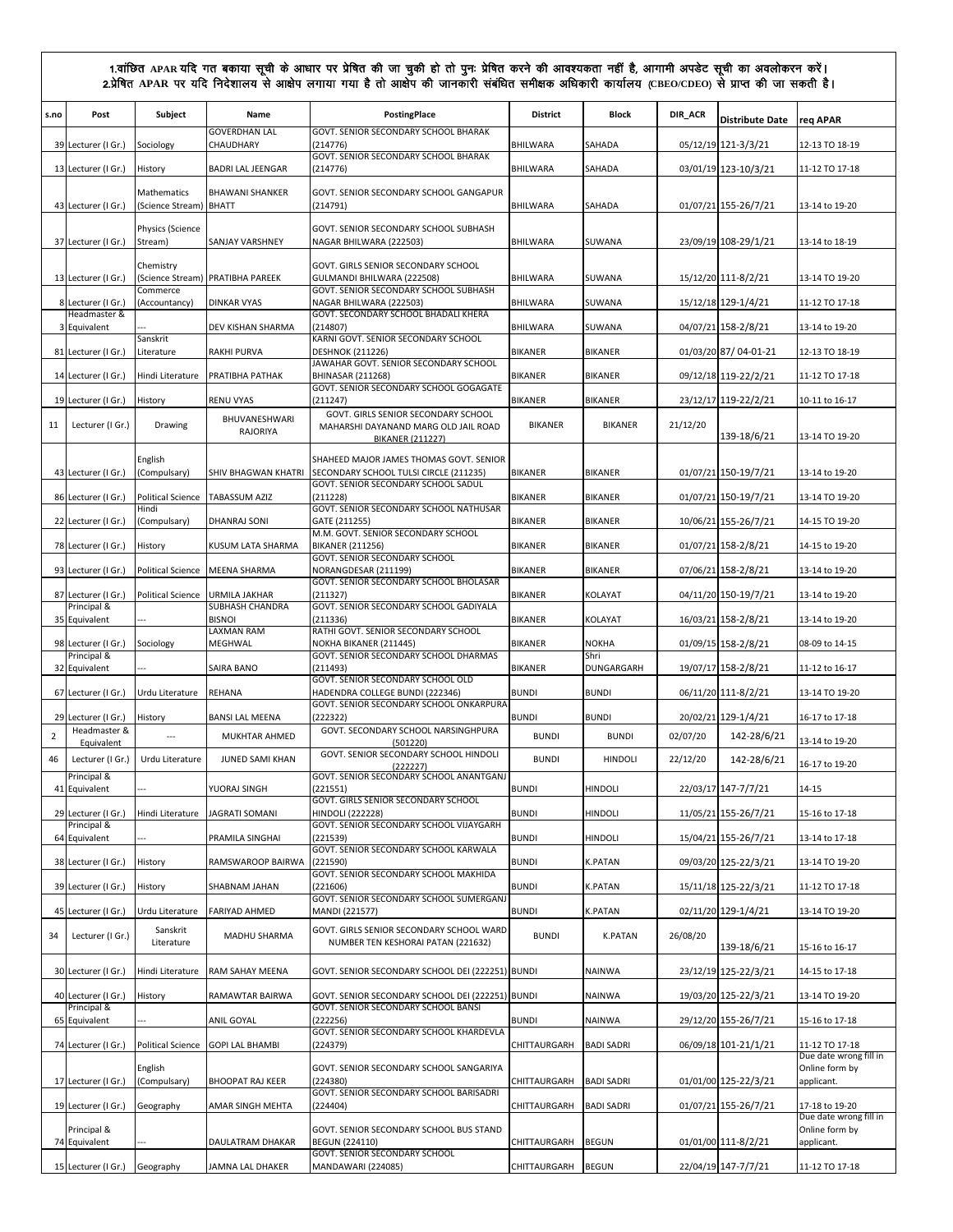| s.no | Post                                | Subject                           | Name                                   | PostingPlace                                                                                               | <b>District</b> | Block                            | DIR_ACR  | <b>Distribute Date</b>            | reg APAR                                 |
|------|-------------------------------------|-----------------------------------|----------------------------------------|------------------------------------------------------------------------------------------------------------|-----------------|----------------------------------|----------|-----------------------------------|------------------------------------------|
|      |                                     | Commerce (Type                    |                                        | GOVT. SENIOR SECONDARY SCHOOL MANDFIYA                                                                     |                 |                                  |          |                                   |                                          |
|      | 8 Lecturer (I Gr.)                  | Hindi & English)                  | RAJENDRA DASHORA<br>NARENDRA SINGH     | (224296)<br>GOVT. SENIOR SECONDARY SCHOOL MANDFIYA                                                         | CHITTAURGARH    | <b>BHADESAR</b>                  |          | 01/07/21 147-7/7/21               | 13-14 TO 19-20                           |
|      | 24 Lecturer (I Gr.)                 | Hindi Literature<br>English       | SHAKTAWAT                              | (224296)<br>GOVT. SENIOR SECONDARY SCHOOL                                                                  | CHITTAURGARH    | <b>BHADESAR</b><br>BHAINSROADGAR |          | 01/07/21 147-7/7/21               | 13-14 to 19-20                           |
|      | 39 Lecturer (I Gr.)                 | (Compulsary)                      | KALIKA JAIN                            | RAWATBHATA (224142)                                                                                        | CHITTAURGARH    |                                  |          | 07/02/20 150-19/7/21              | 18-19 to 19-20                           |
|      |                                     | Chemistry                         |                                        | SHAHID MAJOR NATWAR SINGH SHAKTAWAT<br>GOVT. SENIOR SECONDARY SCHOOL                                       |                 |                                  |          |                                   | Due date wrong fill in<br>Online form by |
|      | 33 Lecturer (I Gr.)                 | (Science Stream)<br>Commerce      | <b>VIJAY GAUTAM</b><br>RAJENDRA PRASAD | CHITTORGARH (224199)<br>GOVT. SENIOR SECONDARY SCHOOL DHANET                                               | CHITTAURGARH    | CHITTORGARH                      |          | 01/01/00 39-27/10/2020            | applicant.                               |
|      | 16 Lecturer (I Gr.)                 | (Accountancy)                     | AGARWAL                                | KALAN (224184)                                                                                             | CHITTAURGARH    | CHITTORGARH                      |          | 25/10/18 101-21/1/21              | 11-12 TO 17-18<br>Due date wrong fill in |
|      | 30 Lecturer (I Gr.)                 | Hindi Literature                  | <b>BANSHI LAL CHAMAR</b>               | GOVT. SENIOR SECONDARY SCHOOL SONAGAR<br>(224144)                                                          | CHITTAURGARH    | CHITTORGARH                      |          | 01/01/00 133-15/4/21              | Online form by<br>applicant.             |
|      |                                     | Urdu Literature                   | SALAMAT ALI                            | GOVT. SENIOR SECONDARY SCHOOL SAWA<br>(224176)                                                             |                 | CHITTORGARH                      |          |                                   | 14-15 TO 19-20                           |
|      | 32 Lecturer (I Gr.)                 |                                   | NIGHAT PARVEEN                         | GOVT. SENIOR SECONDARY SCHOOL JALAMPURA                                                                    | CHITTAURGARH    |                                  |          | 06/01/21 147-7/7/21               |                                          |
|      | 37 Lecturer (I Gr.)                 | History                           | SIDDIQUI                               | (224168)<br>GOVT. SENIOR SECONDARY SCHOOL SONAGAR                                                          | CHITTAURGARH    | CHITTORGARH                      |          | 01/07/21 155-26/7/21              | 13-14 to 19-20                           |
|      | 47 Lecturer (I Gr.)                 | <b>Political Science</b>          | RAGHURAJ SINGH BHATI                   | (224144)                                                                                                   | CHITTAURGARH    | CHITTORGARH                      |          | 02/01/20 155-26/7/21              | 13-14, 19-20<br>Due date wrong fill in   |
|      | 43 Lecturer (I Gr.)                 | History                           | MEVA LAL KHATIK                        | GOVT. SENIOR SECONDARY SCHOOL NEGADIYA<br>(224290)                                                         | CHITTAURGARH    | <b>DUNGLA</b>                    |          | 01/01/00 111-8/2/21               | Online form by<br>applicant.             |
|      | 16 Lecturer (I Gr.)                 | Hindi<br>(Compulsary)             | OM PRAKASH GOUR                        | GOVT. SENIOR SECONDARY SCHOOL<br>MANGALWAD (224267)                                                        | CHITTAURGARH    | <b>DUNGLA</b>                    |          | 03/08/20 147-7/7/21               | 13-14 to 19-20                           |
|      |                                     |                                   |                                        |                                                                                                            |                 |                                  |          |                                   |                                          |
|      | 6 Lecturer (I Gr.)                  | Chemistry                         | (Science Stream) ASHA KACHOLIYA        | GOVT. SENIOR SECONDARY SCHOOL GANGRAR<br>(224075)                                                          | CHITTAURGARH    | GANGRAR                          |          | 01/01/00 45-09/11/2020            | 14-15 to 19-20                           |
|      | 9 Lecturer (I Gr.)                  | <b>Economics (Arts</b><br>Stream) | HEERA LAL SANGITARA                    | GOVT. SENIOR SECONDARY SCHOOL KANERA<br>(224363)                                                           | CHITTAURGARH    | NIMBAHERA                        |          | 01/07/21 147-7/7/21               | 18-19 to 19-20                           |
|      | Principal &<br>38 Equivalent        |                                   | SADHANA GHOSH                          | GOVT. SENIOR SECONDARY SCHOOL KOTDI<br>KALAN (224330)                                                      | CHITTAURGARH    | NIMBAHERA                        |          | 06/04/21 147-7/7/21               | 13-14 to 19-20                           |
|      | 74 Lecturer (I Gr.)                 | History                           | RITA KRIPLANI                          | GOVT. SENIOR SECONDARY SCHOOL BINOTA<br>(224359)                                                           | CHITTAURGARH    | NIMBAHERA                        |          | 13/11/17 150-19/7/21              | 10-11 to 16-17                           |
|      | Principal &<br>66 Equivalent        |                                   | KALIM AHMED KHAN                       | GOVT. SENIOR SECONDARY SCHOOL GUDHA<br>KHEDA (224358)                                                      | CHITTAURGARH    | NIMBAHERA                        |          | 01/07/21 155-26/7/21              | 15-16 to 19-20                           |
|      |                                     |                                   |                                        |                                                                                                            |                 |                                  |          |                                   |                                          |
|      | 6 Lecturer (I Gr.)                  | Chemistry                         | (Science Stream) SURESH KUMAR SAINI    | LAXMI NARAYAN TAPARIYA GOVT. SENIOR<br>SECONDARY SCHOOL SANDWA (215490)                                    | CHURU           | <b>BIDASAR</b>                   |          | 01/07/18 117-16/2/21              | 11-12 TO 17-18                           |
|      | 8 Lecturer (I Gr.)                  | Hindi<br>(Compulsary)             | OM PRAKASH SHARMA                      | SETH JUHARMAL SETHIA GOVT. SENIOR<br>SECONDARY SCHOOL CHARWAS (215469)                                     | <b>CHURU</b>    | <b>BIDASAR</b>                   |          | 29/12/20 123-10/3/21              | 13-14 TO 19-20                           |
|      | 4 Headmaster<br>Principal &         |                                   | RAMNIWAS                               | GOVT. SECONDARY SCHOOL BISLAN (227208)<br>GOVT. SENIOR SECONDARY SCHOOL LAKHLAN                            | CHURU           | RAJGARH                          |          | 05/07/20 39-27/10/2020            | 13-14 TO 19-20                           |
|      | 55 Equivalent                       |                                   | SATYAVEER SINGH                        | BADI (215223)                                                                                              | <b>CHURU</b>    | RAJGARH                          |          | 06/02/20 121-3/3/21               | 14-15 to 17-18                           |
| 24   | Lecturer (I Gr.)                    | Sanskrit<br>Literature            | SUMITRA CHOUDHARY                      | GOVT. GIRLS SENIOR SECONDARY SCHOOL<br>MOHTA RAJGARH (215273)<br>SHRI GIRDHARILAL SHIVNARAYAN TANTIA GOVT. | CHURU           | RAJGARH                          | 05/04/21 | 145-5/7/21                        | 14-15 TO 19-20                           |
|      | Principal &<br>35 Equivalent        |                                   |                                        | GIRLS SENIOR SECONDARY SCHOOL                                                                              |                 |                                  |          |                                   |                                          |
| 17   | Lecturer (I Gr.)                    | History                           | GIRISH KUMAR LATA<br>MANJU CHINIYA     | SARDARSHAHAR (215357)<br>GOVT. SENIOR SECONDARY SCHOOL JIVANDESAR                                          | CHURU<br>CHURU  | SARDARSHAHAR<br>SARDARSHAHAR     | 15/10/20 | 02/07/20 135-3/6/21<br>145-5/7/21 | 14-15                                    |
|      |                                     |                                   |                                        | (215320)<br>GOVT. SENIOR SECONDARY SCHOOL TAL                                                              |                 |                                  |          |                                   | 13-14 to 19-20                           |
|      | 59 Lecturer (I Gr.)                 | Hindi Literature                  | OM PRAKASH TIWARI                      | MAIDAN SARDARSHAHAR (215358)<br>GOVT. SENIOR SECONDARY SCHOOL DUNGRAS                                      | <b>CHURU</b>    | SARDARSHAHAR                     |          | 01/07/21 150-19/7/21              | 13-14 to 19-20                           |
|      | 18 Lecturer (I Gr.)                 | Hindi Literature<br>Hindi         | <b>BABU LAL SWAMI</b>                  | AGUNA (215460)<br>GOVT. SENIOR SECONDARY SCHOOL CHAK                                                       | <b>CHURU</b>    | SUJANGARH                        |          | 31/10/20 121-3/3/21               | 13-14 TO 19-20                           |
|      | 23 Lecturer (I Gr.)                 | (Compulsary)                      | BHOMARAM                               | RAJIYASAR MITHA (215461)<br>GOVT. SENIOR SECONDARY SCHOOL CHAK                                             | CHURU           | SUJANGARH                        |          | 01/07/21 155-26/7/21              | 13-14 TO 19-20                           |
|      | 38 Lecturer (I Gr.)                 | History                           | SATYA PAL SHARMA                       | RAJIYASAR MITHA (215461)<br>GOVT. SENIOR SECONDARY SCHOOL                                                  | <b>CHURU</b>    | SUJANGARH                        |          | 16/01/21 155-26/7/21              | 16-17 to 19-20                           |
|      | 39 Lecturer (I Gr.)<br>Headmaster & | Hindi Literature                  | <b>RAM PRATAP</b>                      | KHARTWASIYA (215172)                                                                                       | <b>CHURU</b>    | TARANAGAR                        |          | 07/09/10 111-8/2/21               | 03-04 to 09-10                           |
|      | 4 Equivalent                        |                                   | MAHENDRA SINGH                         | GOVT. SECONDARY SCHOOL DEVGARH (474454)                                                                    | <b>CHURU</b>    | TARANAGAR                        |          | 05/11/20 133-15/4/21              | 13-14 to 19-20                           |
|      | 15 Lecturer (I Gr.)                 | English<br>(Compulsary)           | JAKIR HUSAIN                           | GOVT. SENIOR SECONDARY SCHOOL BUCHAWAS<br>(211552)                                                         | CHURU           | TARANAGAR                        |          | 02/07/21 155-26/7/21              | 13-14 to 19-20                           |
|      | 52 Lecturer (I Gr.)                 | Sanskrit<br>Literature            | MOHAN LAL SHARMA                       | GOVT. SENIOR SECONDARY SCHOOL BUCHAWAS<br>(211552)                                                         | <b>CHURU</b>    | TARANAGAR                        |          | 01/07/21 155-26/7/21              | 17-18 to 19-20                           |
|      | Headmaster &<br>4 Equivalent        |                                   | <b>BHARAT BHOOSHAN</b><br><b>BHATT</b> | GOVT. SECONDARY SCHOOL PHULELA (218001)                                                                    | <b>DAUSA</b>    | BANDIKUI                         |          | 07/02/20 101-21/1/21              | 15-16 TO 18-19                           |
|      | 36 Lecturer (I Gr.)                 | <b>Political Science</b>          | RATTI RAM GURJAR                       | GOVT. SENIOR SECONDARY SCHOOL DELARI<br>(217973)                                                           | DAUSA           | BANDIKUI                         |          | 17/12/20 121-3/3/21               | 13-14 TO 19-20                           |
|      |                                     | Commerce                          | LAXMAN PRASAD                          | MAHATMA GANDHI GOVT. SCHOOL, RAILWAY                                                                       |                 |                                  |          |                                   |                                          |
|      | 16 Lecturer (I Gr.)                 | (Accountancy)                     | MEENA                                  | STATION DAUSA (218123)<br>GOVT. SENIOR SECONDARY SCHOOL                                                    | DAUSA           | DAUSA                            |          | 26/12/20 133-15/4/21              | 13-14 TO 19-20                           |
|      | 50 Lecturer (I Gr.)                 | Geography                         | RAMPHOOL GURJAR                        | CHAVANDEDA (218094)                                                                                        | DAUSA           | DAUSA                            |          | 16/10/20 150-19/7/21              | 16-17 to 19-20                           |
|      | 14 Lecturer (I Gr.)                 | Chemistry                         | (Science Stream) MANDAKINI GARG        | GOVT. SENIOR SECONDARY SCHOOL<br>SHYAMPURA KALAN (218154)                                                  | DAUSA           | LALSOT                           |          | 06/10/15 133-15/4/21              | 08-09 to 14-15                           |
|      | Principal &<br>39 Equivalent        |                                   | <b>GOPAL LAL MEENA</b>                 | GOVT. SENIOR SECONDARY SCHOOL NANGAL<br>RAJAWTAN DAUSA (218046)                                            | <b>DAUSA</b>    | LAWAN                            |          | 02/07/20 70/18-12-2020            | 13-14 TO 19-20                           |
|      | 11 Lecturer (I Gr.)                 | Commerce<br>(Accountancy)         | SHABBIR KHAN                           | GOVT. SENIOR SECONDARY SCHOOL MALWAS<br>(218041)                                                           | <b>DAUSA</b>    | LAWAN                            |          | 04/12/20 108-29/1/21              | 13-14 TO 19-20                           |
|      |                                     |                                   |                                        | GOVT. SENIOR SECONDARY SCHOOL KHANPURA                                                                     |                 |                                  |          |                                   |                                          |
|      | 21 Lecturer (I Gr.)                 |                                   | Political Science MADAN LAL GURJAR     | (218050)                                                                                                   | DAUSA           | LAWAN                            |          | 17/12/20 119-22/2/21              | 13-14 TO 19-20                           |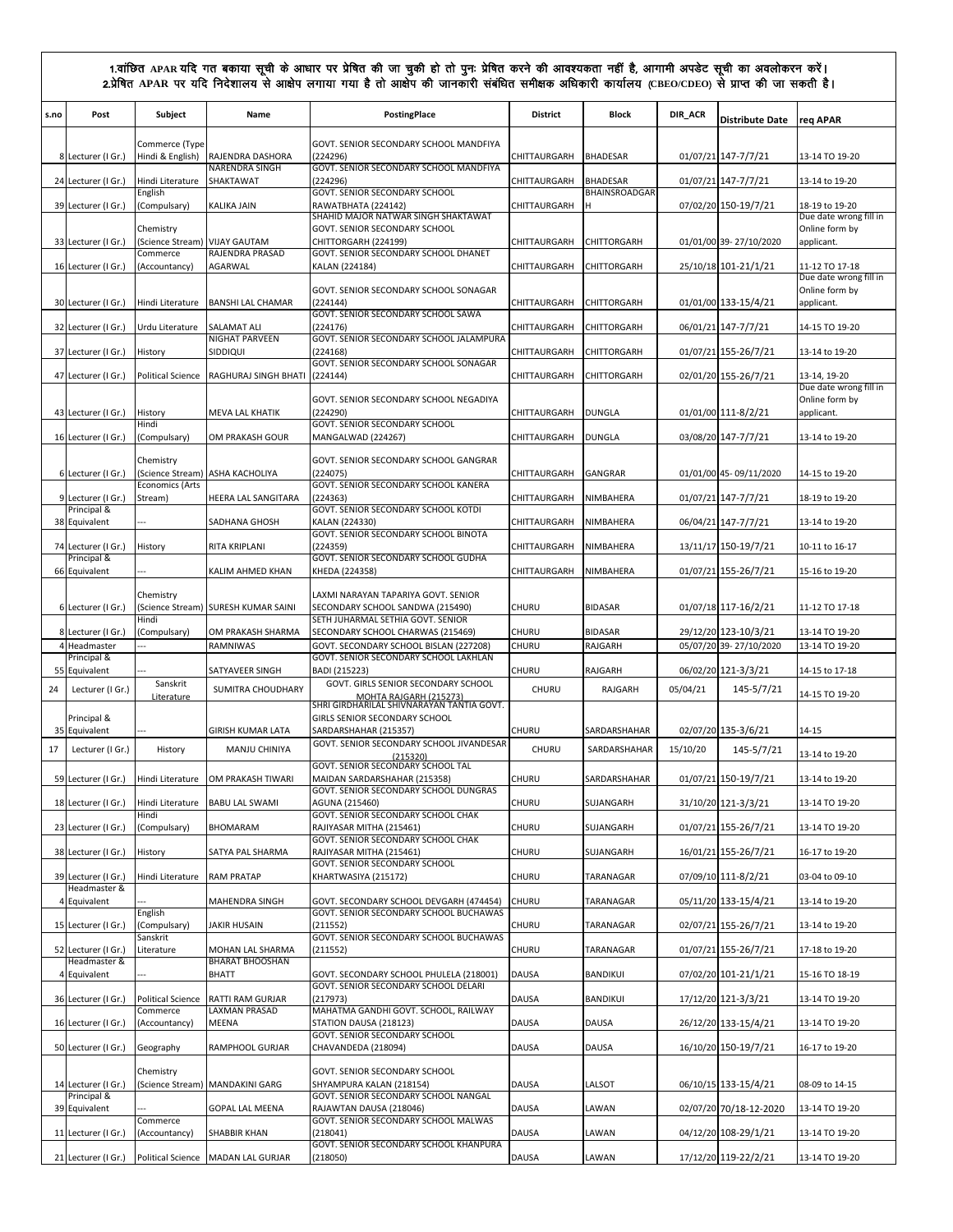| s.no | Post                                | Subject                           | Name                              | PostingPlace                                                                   | <b>District</b>  | <b>Block</b>      | DIR_ACR  | <b>Distribute Date</b> | req APAR                                               |
|------|-------------------------------------|-----------------------------------|-----------------------------------|--------------------------------------------------------------------------------|------------------|-------------------|----------|------------------------|--------------------------------------------------------|
|      | 2 Headmaster                        |                                   | SATISH CHAND YOGI                 | GOVT. SECONDARY SCHOOL SEET (227134)<br>GOVT. GIRLS SENIOR SECONDARY SCHOOL    | <b>DAUSA</b>     | <b>MAHWA</b>      |          | 30/12/19 34-21/10/2020 | 12-13, 16-17 to 18-19                                  |
|      | 24 Principal                        |                                   | <b>SURAJ MAL GUPTA</b>            | MAHWA (212892)                                                                 | DAUSA            | MAHWA             |          | 01/07/08 43-02/11/2020 | 01-02 to 04-05                                         |
|      | 53 Lecturer (I Gr.)                 | Sanskrit<br>Literature            | <b>DILEEP KUMAR</b><br>PRAJAPATI  | GOVT. GIRLS SENIOR SECONDARY SCHOOL<br>MANDAWAR (212911)                       | <b>DAUSA</b>     | <b>MAHWA</b>      |          | 11/12/18 125-22/3/21   | 14-15 to 17-18                                         |
| 30   | Lecturer (I Gr.)                    | <b>Political Science</b>          | HARI NARAYAN MEENA                | GOVT. SENIOR SECONDARY SCHOOL VISHALA<br>(212935)                              | <b>DAUSA</b>     | <b>MAHWA</b>      | 22/01/21 | 139-18/6/21            | 13-14 TO 19-20                                         |
|      | Headmaster &<br>9 Equivalent        |                                   | PRAHALAD KUMAR<br>MEENA           | GOVT. SECONDARY SCHOOL BERKHEDA (227026)   DAUSA                               |                  | <b>MAHWA</b>      |          | 15/10/20 158-2/8/21    | 13-14 to 18-19                                         |
|      | Principal &                         |                                   |                                   | GOVT. SENIOR SECONDARY SCHOOL GANDRAWA                                         |                  |                   |          |                        |                                                        |
|      | 67 Equivalent<br>Principal &        |                                   | SITA RAM SHARMA<br>KANHAIYA LAL   | (212979)<br>GOVT. SENIOR SECONDARY SCHOOL SHEKHPURA                            | DAUSA            | SIKRAI            |          | 28/11/20 125-22/3/21   | 13-14 TO 19-20                                         |
|      | 24 Equivalent                       |                                   | <b>MAHAWAR</b>                    | (212949)<br>GOVT. SENIOR SECONDARY SCHOOL KHANPUR                              | <b>DAUSA</b>     | SIKRAI            |          | 01/07/21 158-2/8/21    | 13-14 to 19-20                                         |
|      | 46 Lecturer (I Gr.)                 | <b>Political Science</b>          | <b>RAMBIR SINGH RAWAT</b>         | MEENA (217564)                                                                 | DHAULPUR         | <b>BARI</b>       |          | 12/12/19 133-15/4/21   | 12-13 TO 18-19                                         |
| 30   | Lecturer (I Gr.)                    | English<br>(Compulsary)           | <b>RAHISH KHAN</b>                | GOVT. SENIOR SECONDARY SCHOOL BARI<br>(211710)                                 | DHAULPUR         | BARI              | 06/11/20 | 142-28/6/21            | 13-14 to 19-20                                         |
| 33   | Principal &<br>Equivalent           | $\overline{\phantom{a}}$          | <b>RAM CHARAN</b>                 | GOVT. SENIOR SECONDARY SCHOOL ROOPASPUR<br>(217553)                            | DHAULPUR         | BARI              | 02/07/20 | 145-5/7/21             | 18-19 to 19-20                                         |
|      | 95 Lecturer (I Gr.)                 | <b>Political Science</b>          | RAMKUMAR                          | GOVT. SENIOR SECONDARY SCHOOL SINGORAI<br>(211705)                             | <b>DHAULPUR</b>  | BARI              |          | 12/07/21 158-2/8/21    | 13-14 to 19-20                                         |
|      |                                     | Physics (Science                  | <b>CHANDRA SHEKHAR</b>            | GOVT. GIRLS SENIOR SECONDARY SCHOOL                                            |                  |                   |          |                        |                                                        |
|      | 68 Lecturer (I Gr.)                 | Stream)                           | SHARMA                            | BASERI (217469)                                                                | <b>DHAULPUR</b>  | <b>BASERI</b>     |          | 28/12/18 51-12/11/2020 | 11-12 TO 17-18                                         |
|      | Headmaster &                        |                                   |                                   |                                                                                |                  |                   |          |                        | Due date wrong fill in<br>Online form by               |
|      | 5 Equivalent<br>Principal &         |                                   | SURESH CHAND MEENA                | GOVT. SECONDARY SCHOOL KONESA (226887)<br>GOVT. SENIOR SECONDARY SCHOOL JARAGA | <b>DHAULPUR</b>  | <b>BASERI</b>     |          | 01/01/00 101-21/1/21   | applicant.                                             |
|      | 106 Equivalent                      |                                   | PRATAP SINGH YADAV                | (217488)<br>GOVT. SENIOR SECONDARY SCHOOL                                      | DHAULPUR         | <b>BASERI</b>     |          | 19/08/13 101-21/1/21   | 06-07 to 08-09                                         |
|      | 22 Lecturer (I Gr.)                 | Urdu Literature                   | <b>ALTAF AHAMAD</b>               | SARMATHURA (217506)                                                            | DHAULPUR         | <b>BASERI</b>     |          | 06/11/20 115-11/2/21   | 13-14 TO 19-20                                         |
|      | 73 Lecturer (I Gr.)                 | History                           | DILIP KUMAR                       | <b>GOVT. SENIOR SECONDARY SCHOOL</b><br><b>MAMODHAN (217495)</b>               | DHAULPUR         | <b>BASERI</b>     |          | 14/12/12 158-2/8/21    | 05-06 to 11-12                                         |
|      | Principal &<br>29 Equivalent        |                                   | DHANWANTI KHATRI                  | GOVT. SENIOR SECONDARY SCHOOL G S S S<br>TANDA (211736)                        | <b>DHAULPUR</b>  | <b>DHOLPUR</b>    |          | 30/12/18 115-11/2/21   | $17 - 18$                                              |
|      | Headmaster &<br>13 Equivalent       |                                   | SARVESH KUMARI<br>AGRAWAL         | GOVT. SECONDARY SCHOOL ODI KA PURA<br>(227028)                                 | DHAULPUR         | <b>DHOLPUR</b>    |          | 06/02/21 158-2/8/21    | 13-14 to 19-20                                         |
|      | Principal &                         |                                   |                                   |                                                                                |                  |                   |          |                        |                                                        |
|      | 42 Equivalent                       |                                   | <b>ANIL KUMAR</b>                 | GOVT. SR. SEC. SCHOOL RAJAKHERA                                                | <b>DHAULPUR</b>  | RAJAKHERA         |          | 14/10/96 70/18-12-2020 | 1989-90 to 1990-91                                     |
|      | 72 Lecturer (I Gr.)                 | Physics (Science<br>Stream)       | LAXMI NARAYAN                     | GOVT. SENIOR SECONDARY SCHOOL MARENA<br>(211812)                               | <b>DHAULPUR</b>  | RAJAKHERA         |          | 14/10/19 87/04-01-21   | 12-13 TO 18-19                                         |
|      | 51 Lecturer (I Gr.)                 | Hindi<br>(Compulsary)             | <b>KALE KHAN</b>                  | GOVT. SENIOR SECONDARY SCHOOL RAJAKHERA<br>(212424)                            | <b>DHAULPUR</b>  | RAJAKHERA         |          | 01/01/00 150-19/7/21   | Due date wrong fill in<br>Online form by<br>applicant. |
|      |                                     |                                   |                                   | SETH NINUARAM GOVT. SENIOR SECONDARY                                           |                  |                   |          |                        |                                                        |
|      | 41 Principal<br>Principal &         |                                   | <b>HARBAN SINGH</b>               | SCHOOL DONARI (211756)<br>GOVT. SENIOR SECONDARY SCHOOL NAGALA                 | DHAULPUR         | SAIPAU            |          | 02/07/20 55-18/11/2020 | 13-14 TO 19-20                                         |
|      | 41 Equivalent<br>Principal &        |                                   | <b>BRIJENDRA SINGH</b>            | HARLAL (211752)<br>GOVT. SENIOR SECONDARY SCHOOL RAJORA                        | DHAULPUR         | SAIPAU            |          | 02/07/20 70/18-12-2020 | 18-19 to 19-20                                         |
|      | 21 Equivalent                       |                                   | BISHAMBAR DAYAL<br>MAHESH CHANDRA | KHURD (211761)<br>GOVT. SENIOR SECONDARY SCHOOL PURAINI                        | DHAULPUR         | SAIPAU            |          | 17/01/20 117-16/2/21   | 15-16 to 19-20                                         |
|      | 26 Lecturer (I Gr.)                 | <b>Political Science</b>          | <b>MITTAL</b>                     | (211730)                                                                       | DHAULPUR         | SAIPAU            |          | 04/01/21 135-3/6/21    | 15-16 to 19-20                                         |
|      | 140 Lecturer (I Gr.)                | History                           | NEERAJ CHAUHAN                    | GOVT. SENIOR SECONDARY SCHOOL KATISOUR<br>(222465)                             | DUNGARPUR        | ASPUR             |          | 01/01/00 70/18-12-2020 | Due date wrong fill in<br>Online form by<br>applicant. |
|      | Principal &<br>23 Equivalent        |                                   | LAXMAN SINGH SISODIA              | GOVT. GIRLS SENIOR SECONDARY SCHOOL<br>ASPUR (222447)                          | <b>DUNGARPUR</b> | <b>ASPUR</b>      |          | 01/07/21 150-19/7/21   | 13-14 to 19-20                                         |
|      | 38 Lecturer (I Gr.)                 | <b>Economics (Arts</b><br>Stream) | MANOHAR JOSHI                     | GOVT. SENIOR SECONDARY SCHOOL ASPUR<br>(222446)                                | DUNGARPUR        | ASPUR             |          | 01/07/21 150-19/7/21   | 13-14 TO 19-20                                         |
| 7    | Lecturer (I Gr.)                    | Economics<br>(Commerce            | <b>SURENDRA SINGH</b><br>CHOUHAN  | GOVT. SENIOR SECONDARY SCHOOL<br>BICHHIWARA (223664)                           | <b>DUNGARPUR</b> | <b>BICCHIWARA</b> | 21/02/21 | 145-5/7/21             |                                                        |
|      | 29 Lecturer (I Gr.)                 | Stream)<br>History                | MOOL CHAND YADAV                  | GOVT. SENIOR SECONDARY SCHOOL KHAJURI<br>(223666)                              | DUNGARPUR        | <b>BICCHIWARA</b> |          | 22/08/20 147-7/7/21    | 13-14 to 19-20<br>13-14 to 19-20                       |
| 25   | Lecturer (I Gr.)                    | Chemistry<br>(Science Stream)     | GEETA KUMARI MEENA                | GOVT. SENIOR SECONDARY SCHOOL VASSI<br>(222409)                                | <b>DUNGARPUR</b> | <b>DOVDA</b>      | 01/01/00 | 142-28/6/21            | 13-14 TO 19-20                                         |
|      |                                     |                                   |                                   | GOVT. SENIOR SECONDARY SCHOOL HATHAI                                           |                  |                   |          |                        |                                                        |
|      | 79 Lecturer (I Gr.)                 | <b>Political Science</b>          | AMAR SINGH RAO                    | (222403)<br>GOVT. SENIOR SECONDARY SCHOOL                                      | <b>DUNGARPUR</b> | <b>DOVDA</b>      |          | 03/07/21 150-19/7/21   | 13-14 TO 19-20                                         |
|      | 83 Lecturer (I Gr.)                 | <b>Political Science</b>          | PRITHVI SINGH RAO                 | MATHUGAMRA KHAS (222418)                                                       | <b>DUNGARPUR</b> | <b>DUNGARPUR</b>  |          | 02/07/21 150-19/7/21   | 13-14 TO 19-20<br>Due date wrong fill in               |
|      | Principal &<br>27 Equivalent        |                                   | SURESH CHANDRA ROAT               | GOVT. SENIOR SECONDARY SCHOOL SURATA<br>(222436)                               | <b>DUNGARPUR</b> | <b>JHONTHARI</b>  |          | 01/01/00 123-10/3/21   | Online form by<br>applicant.                           |
|      | 47 Lecturer (I Gr.)                 | English<br>Literature             | ISHWAR SINGH SISODIA              | GOVT. SENIOR SECONDARY SCHOOL PACHALASA<br>CHHOTA (222978)                     | <b>DUNGARPUR</b> | SABLA             |          | 01/07/21 150-19/7/21   | 14-15 TO 19-20                                         |
|      | 48 Lecturer (I Gr.)                 | <b>Political Science</b>          | HEMANT KUMAR BHATT                | GOVT. SENIOR SECONDARY SCHOOL OAD<br>(223012)                                  | DUNGARPUR        | SAGWARA           |          | 26/02/21 155-26/7/21   | 14-15 TO 19-20                                         |
|      | 62 Lecturer (I Gr.)                 | Hindi Literature                  | RAJENDRA SINGH<br>CHAUHAN         | GOVT. SENIOR SECONDARY SCHOOL<br>BHACHADIYA (223685)                           | DUNGARPUR        | SIMALWARA         |          | 01/07/21 150-19/7/21   | 13-14 TO 19-20                                         |
|      |                                     | Sanskrit                          | YASHWANT KUMAR                    | GOVT. SENIOR SECONDARY SCHOOL                                                  |                  |                   |          |                        |                                                        |
|      | 97 Lecturer (I Gr.)<br>Headmaster & | Literature                        | GARG                              | G.S.SEC.S.DHAMBOLA (223673)<br>GOVT. SECONDARY SCHOOL WARD NO.8 39H            | <b>DUNGARPUR</b> | SIMALWARA         |          | 04/07/21 158-2/8/21    | 13-14 to 19-20                                         |
|      | 5 Equivalent                        |                                   | RAJENDER PAL KAUR                 | <b>BURJWALA (211913)</b>                                                       | GANGANAGAR       | KARANPUR          |          | 02/07/20 133-15/4/21   | 15-16 to 19-20                                         |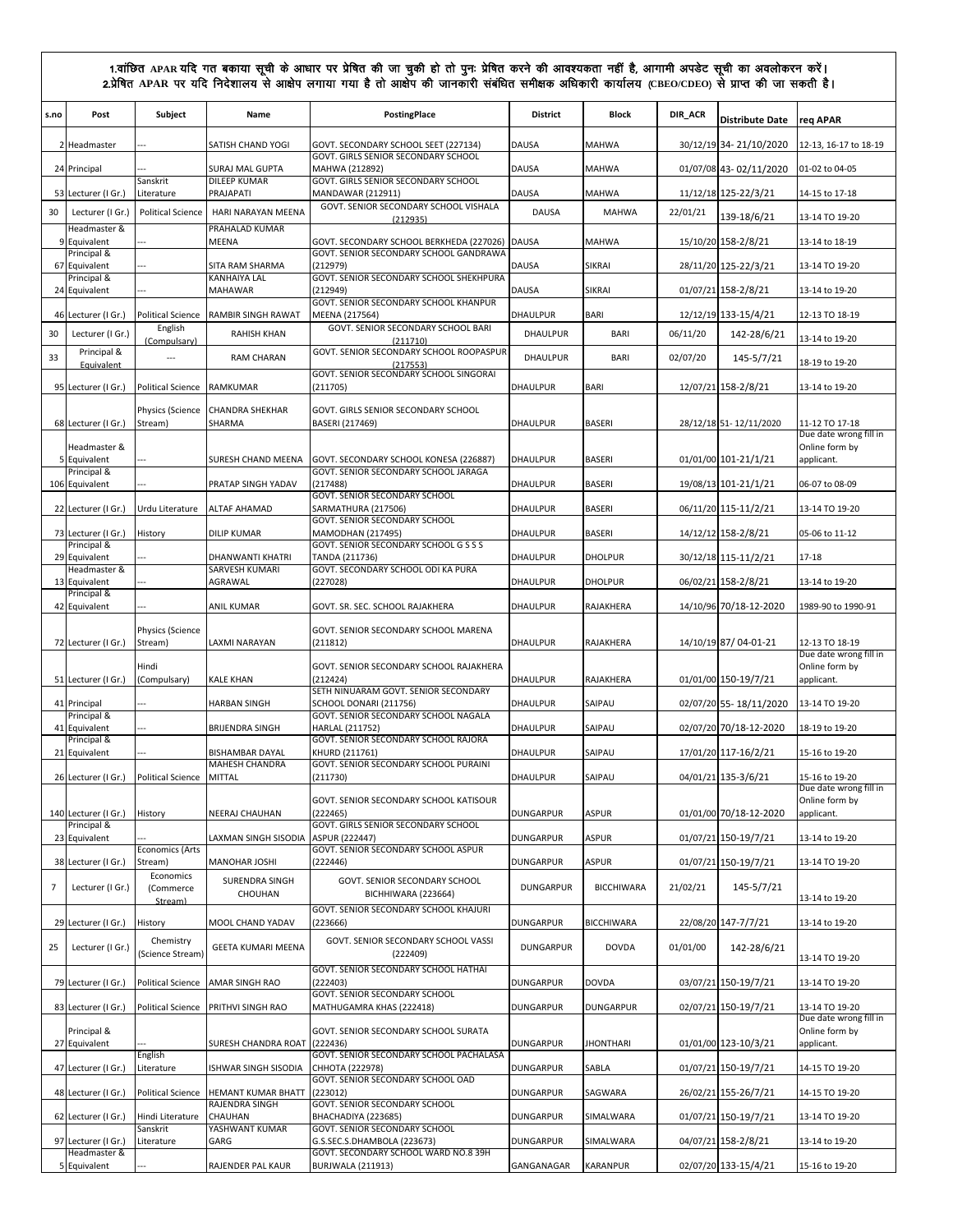| s.no           | Post                               | Subject                                  | Name                                     | PostingPlace                                                                   | <b>District</b>         | Block              | DIR_ACR  | <b>Distribute Date</b> | rea APAR                                 |
|----------------|------------------------------------|------------------------------------------|------------------------------------------|--------------------------------------------------------------------------------|-------------------------|--------------------|----------|------------------------|------------------------------------------|
|                | Principal &<br>107 Equivalent      |                                          | <b>JAGDISH CHANDER</b>                   | GOVT. SENIOR SECONDARY SCHOOL FARSEWALA<br>(212034)                            | GANGANAGAR              | PADAMPUR           |          | 01/07/18 101-21/1/21   | 11-12 TO 17-18                           |
|                | Headmaster &<br>8 Equivalent       |                                          | <b>SAT PAL</b>                           | GOVT. GIRLS SECONDARY SCHOOL SANWATSAR<br>(212020)                             | GANGANAGAR              | PADAMPUR           |          |                        | 13-14 to 16-17                           |
|                | Principal &                        |                                          |                                          | GOVT. SENIOR SECONDARY SCHOOL DUDA                                             |                         |                    |          | 01/07/21 155-26/7/21   |                                          |
|                | 68 Equivalent                      |                                          | PRASANNTA SHARMA                         | MAUR 36BB (212012)                                                             | GANGANAGAR              | PADAMPUR           |          | 02/07/20 155-26/7/21   | 13-14 to 15-16                           |
|                | 15 Lecturer (I Gr.)                | Chemistry<br>(Science Stream) ALKA ARORA |                                          | GOVT. SENIOR SECONDARY SCHOOL DABLA<br>(212169)                                | GANGANAGAR              | RAISINGHNAGAR      |          | 29/12/20 133-15/4/21   | 13-14 TO 19-20                           |
|                | Principal &                        |                                          |                                          | SMT BIRMA DEVI PUNIA GOVT. SENIOR                                              |                         |                    |          |                        |                                          |
|                | 69 Equivalent<br>Principal &       |                                          | SHIMLA KHATOR                            | SECONDARY SCHOOL KANWARPURA (212141)<br>GOVT. SENIOR SECONDARY SCHOOL BHAGSAR  | GANGANAGAR              | RAISINGHNAGAR      |          | 01/11/16 155-26/7/21   | 09-10, 14-15                             |
|                | 48 Equivalent                      |                                          | KIRPA RAM                                | (211951)<br>GOVT. SENIOR SECONDARY SCHOOL                                      | GANGANAGAR              | SADULSHAHAR<br>SRI |          | 29/01/11 70/18-12-2020 | 03-04 to 09-10                           |
|                | 28 Lecturer (I Gr.)                | History                                  | <b>HARJEET KAUR</b>                      | MULTIPURPOSE SRI GANGANAGAR (211884)<br>GOVT. SENIOR SECONDARY SCHOOL 7 L L    | GANGANAGAR              | GANGANAGAR<br>SRI  |          | 02/07/19 121-3/3/21    | 12-13 TO 18-19                           |
|                | 37 Lecturer (I Gr.)                | <b>Political Science</b>                 | SANGEETA CHUGH                           | (211875)                                                                       | GANGANAGAR              | GANGANAGAR         |          | 22/12/20 121-3/3/21    | 13-14 TO 19-20                           |
|                |                                    | Chemistry                                |                                          | GOVT. SENIOR SECONDARY SCHOOL 4 ML                                             |                         | SRI                |          |                        |                                          |
|                | 8 Lecturer (I Gr.)                 | (Science Stream)                         | POONAM GALHOTRA                          | (211879)<br>GOVT. SENIOR SECONDARY SCHOOL TATARSAR                             | GANGANAGAR              | GANGANAGAR<br>SRI  |          | 07/01/20 125-22/3/21   | 13-14 TO 19-20                           |
|                | 30 Lecturer (I Gr.)                | History                                  | KANCHANA KUMARI<br>RAJENDRA KUMAR        | (211897)<br>GOVT. SENIOR SECONDARY SCHOOL PAKKI                                | GANGANAGAR              | GANGANAGAR<br>SRI  |          | 15/10/20 129-1/4/21    | 13-14 TO 19-20                           |
|                | 31 Lecturer (I Gr.)                | History<br>English                       | SIHAG                                    | (211898)<br>GOVT. GIRLS SENIOR SECONDARY SCHOOL                                | GANGANAGAR              | GANGANAGAR         |          | 09/02/21 129-1/4/21    | 17-18 to 19-20                           |
|                | 14 Lecturer (I Gr.)                | (Compulsary)<br>Hindi                    | <b>ANITA RANI</b>                        | FATUHI (211900)<br>GOVT. SENIOR SECONDARY SCHOOL                               | GANGANAGAR              |                    |          | 02/07/20 51-12/11/2020 | 13-14 TO 19-20                           |
| 33             | Lecturer (I Gr.)                   | (Compulsary)                             | <b>MALA RAM</b>                          | UTTRADABAS (214657)<br>GOVT. SENIOR SECONDARY SCHOOL BHOMPURA                  | HANUMANGARH             | <b>BHADRA</b>      | 24/01/21 | 142-28/6/21            | 13-14 to 19-20                           |
|                | 66 Lecturer (I Gr.)<br>Principal & | History                                  | <b>MUKH RAM</b><br><b>MAHAVIR PRASAD</b> | (212310)<br>GOVT. SENIOR SECONDARY SCHOOL RAMSARA                              | HANUMANGARH             | HANUMANGARH        |          | 18/01/20 87/04-01-21   | 13-14 TO 19-20                           |
|                | 80 Equivalent                      |                                          | <b>BHAKAR</b>                            | NARAYAN (212318)                                                               | HANUMANGARH             | HANUMANGARH        |          | 27/12/20 111-8/2/21    | 14-15<br>Due date wrong fill in          |
|                |                                    | Mathematics                              |                                          | GOVT. SENIOR SECONDARY SCHOOL PAKKA                                            |                         |                    |          |                        | Online form by                           |
|                | 29 Lecturer (I Gr.)                | (Science Stream) ANITA BATRA             |                                          | SARNA (212322)                                                                 | HANUMANGARH HANUMANGARH |                    |          | 01/01/00 121-3/3/21    | applicant.                               |
| 67             | Principal &<br>Equivalent          |                                          | MAHENDRA KUMAR<br><b>MISHRA</b>          | SHARI HAJARIMAL JORMAL PERIWAL GOVT.<br>SENIOR SECONDARY SCHOOL NOHAR (212394) | HANUMANGARH NOHAR       |                    |          | 04/12/19 96/ 11-1-21   | 12-13 TO 18-19                           |
| $\overline{2}$ | Headmaster &<br>Equivalent         | $\overline{\phantom{a}}$                 | <b>BACHCHAN SINGH</b>                    | GOVT. SECONDARY SCHOOL MUNSARI (212356)                                        | HANUMANGARH             | <b>NOHAR</b>       | 02/07/20 | 139-18/6/21            | 13-14 to 15-16                           |
|                | 26 Lecturer (I Gr.)                | Hindi<br>(Compulsary)                    | <b>NARENDER SINGH</b><br>PARMAR          | SHAHEED BHUPENDER SINGH GOVT. SENIOR<br>SECONDARY SCHOOL PANDITAWALI (214746)  | HANUMANGARH             | PILIBANGAN         |          | 15/10/20 51-12/11/2020 | 15-16 TO 19-20                           |
| 36             | Lecturer (I Gr.)                   | Hindi Literature                         | LAL CHAND VERMA                          | GOVT. SENIOR SECONDARY SCHOOL MANAK<br><b>THERI BARANI (214749)</b>            | HANUMANGARH             | PILIBANGAN         | 27/04/99 | 142-28/6/21            | 91-92 to 97-98                           |
|                | 12 Lecturer (I Gr.)                | Geography                                | <b>BHOLU RAM</b>                         | GOVT. SENIOR SECONDARY SCHOOL GANDHELI<br>(214694)                             | HANUMANGARH             | <b>RAWATSAR</b>    |          | 29/01/21 135-3/6/21    | 13-14 TO 19-20                           |
| 22             | Principal &                        | $\overline{a}$                           | <b>SUNITA BHATEJA</b>                    | GOVT. GIRLS SENIOR SECONDARY SCHOOL WARD                                       | HANUMANGARH             | RAWATSAR           | 01/01/00 | 142-28/6/21            | Due date wrong fill in<br>Online form by |
|                | Equivalent                         |                                          |                                          | NO. 14 RAWATSAR (214714)<br>GOVT. SENIOR SECONDARY SCHOOL SALEMGARH            |                         |                    |          |                        | applicant.                               |
|                | 13 Lecturer (I Gr.                 | History                                  | DEVRAJ JOSHI                             | (211168)                                                                       | HANUMANGARH             | TIBBI              |          | 29/01/21 117-16/2/21   | 13-14 TO 19-20                           |
|                | 50 Lecturer (I Gr.)                | Punjabi<br>Literature                    | <b>BAL RAM</b>                           | GOVT. SENIOR SECONDARY SCHOOL SANTPURA<br>(211134)                             | HANUMANGARH             |                    |          | 09/07/20 58-24/11/2020 | 13-14 TO 19-20                           |
|                | 33 Lecturer (I Gr.)                | History                                  | MANJULATA SHARMA                         | GOVT. SENIOR SECONDARY SCHOOL KUNTHADA<br>KHURD (218700)                       | <b>JAIPUR</b>           | <b>BASSI</b>       |          | 19/12/20 108-29/1/21   | 13-14 TO 19-20                           |
|                | 89 Lecturer (I Gr.)                | <b>Political Science</b>                 | JAGANNATH MEENA                          | GOVT. SENIOR SECONDARY SCHOOL JEETAWALA<br>(218708)                            | <b>JAIPUR</b>           | <b>BASSI</b>       |          | 12/07/21 158-2/8/21    | 13-14 to 19-20                           |
|                | 32 Lecturer (I Gr.)                | History                                  | NEETIKA TALWAR                           | <b>GOVT. SENIOR SECONDARY SCHOOL</b><br>KOTKHAWADA (218286)                    | <b>JAIPUR</b>           | CHAKSU             |          | 02/07/20 129-1/4/21    | 13-14 TO 19-20                           |
| 9              | Lecturer (I Gr.)                   | Chemistry                                | RENU JAIN                                | GOVT. SENIOR SECONDARY SCHOOL                                                  | <b>JAIPUR</b>           | CHAKSU             | 01/07/20 |                        |                                          |
|                |                                    | (Science Stream)                         |                                          | MAHADEVPURA (218288)<br>GOVT. SENIOR SECONDARY SCHOOL GIDANI                   |                         |                    |          | 139-18/6/21            | 13-14 TO 19-20                           |
|                | 67 Lecturer (I Gr.)                | History<br>English                       | <b>GANESH NARAIN JAT</b>                 | (218833)<br>GOVT. SENIOR SECONDARY SCHOOL DHANI                                | <b>JAIPUR</b>           | DUDU               |          | 11/12/20 150-19/7/21   | 15-16 to 19-20                           |
|                | 16 Lecturer (I Gr.)                | (Compulsary)                             | <b>VIMLA RAWAT</b>                       | BORAJ (218821)<br>GOVT. SENIOR SECONDARY SCHOOL CHAINPURA                      | <b>JAIPUR</b>           | DUDU               |          | 15/10/18 155-26/7/21   | 10-11 to 17-18                           |
|                | 49 Lecturer (I Gr.)                | <b>Political Science</b>                 | <b>GOPAL LAL KHATIK</b>                  | (218849)                                                                       | <b>JAIPUR</b>           | DUDU               |          | 11/07/21 155-26/7/21   | 14-15 TO 19-20                           |
|                | 76 Lecturer (I Gr.)                | History                                  | JASWANT SINGH<br>KORAWAT                 | GOVT. SENIOR SECONDARY SCHOOL<br>MANGALWADA (218820)                           | <b>JAIPUR</b>           | DUDU               |          | 12/07/21 158-2/8/21    | 13-14 to 19-20                           |
|                |                                    | Chemistry                                |                                          | GOVT. SENIOR SECONDARY SCHOOL BHOOTEDA                                         |                         |                    |          |                        |                                          |
|                | 9 Lecturer (I Gr.)                 |                                          | (Science Stream) NEELAM RAJPUT           | (218441)                                                                       | <b>JAIPUR</b>           | GOVINDGARH         |          | 25/08/20 125-22/3/21   | 14-15 TO 19-20<br>Due date wrong fill in |
|                | 38 Lecturer (I Gr.)                | History                                  | MADHU JAIN                               | PT. DEENDAYAL UPADHYAYA GOVT. SENIOR<br>SECONDARY SCHOOL RATHKHANA (218916)    | <b>JAIPUR</b>           | <b>JAIPUR EAST</b> |          | 01/01/00 29-12/10/2020 | Online form by<br>applicant.             |
|                | 68 Lecturer (I Gr.)                | Urdu Literature                          | MD SHAHBAZ AHMAD                         | NETAJI SUBHASH GOVT. SENIOR SECONDARY<br>SCHOOL MOTIKATLA (218917)             | <b>JAIPUR</b>           | JAIPUR EAST        |          | 07/11/20 111-8/2/21    | 13-14 TO 19-20                           |
| 35             | Lecturer (I Gr.)                   | Urdu Literature                          | SAYED SADIQ ALI                          | GOVT. SENIOR SECONDARY SCHOOL KHANIYA<br>AGRA ROAD JAIPUR (218895)             | <b>JAIPUR</b>           | <b>JAIPUR EAST</b> | 03/11/20 | 139-18/6/21            | 15-16 to 19-20                           |
|                |                                    |                                          |                                          | SHAHEED AMIT BHARDWAJ GOVT. SENIOR                                             |                         |                    |          |                        |                                          |
|                | 79 Lecturer (I Gr.)                | History                                  | MAMTA JAIN                               | SECONDARY SCHOOL MANAK CHOWK (218910)<br>NETAJI SUBHASH GOVT. SENIOR SECONDARY | <b>JAIPUR</b>           | JAIPUR EAST        |          | 02/07/20 158-2/8/21    | 13-14 to 19-20                           |
|                | 94 Lecturer (I Gr.)                |                                          | Political Science OM PRAKASH SHARMA      | SCHOOL MOTIKATLA (218917)                                                      | <b>JAIPUR</b>           | JAIPUR EAST        |          | 01/07/21 158-2/8/21    | 15-16 to 19-20                           |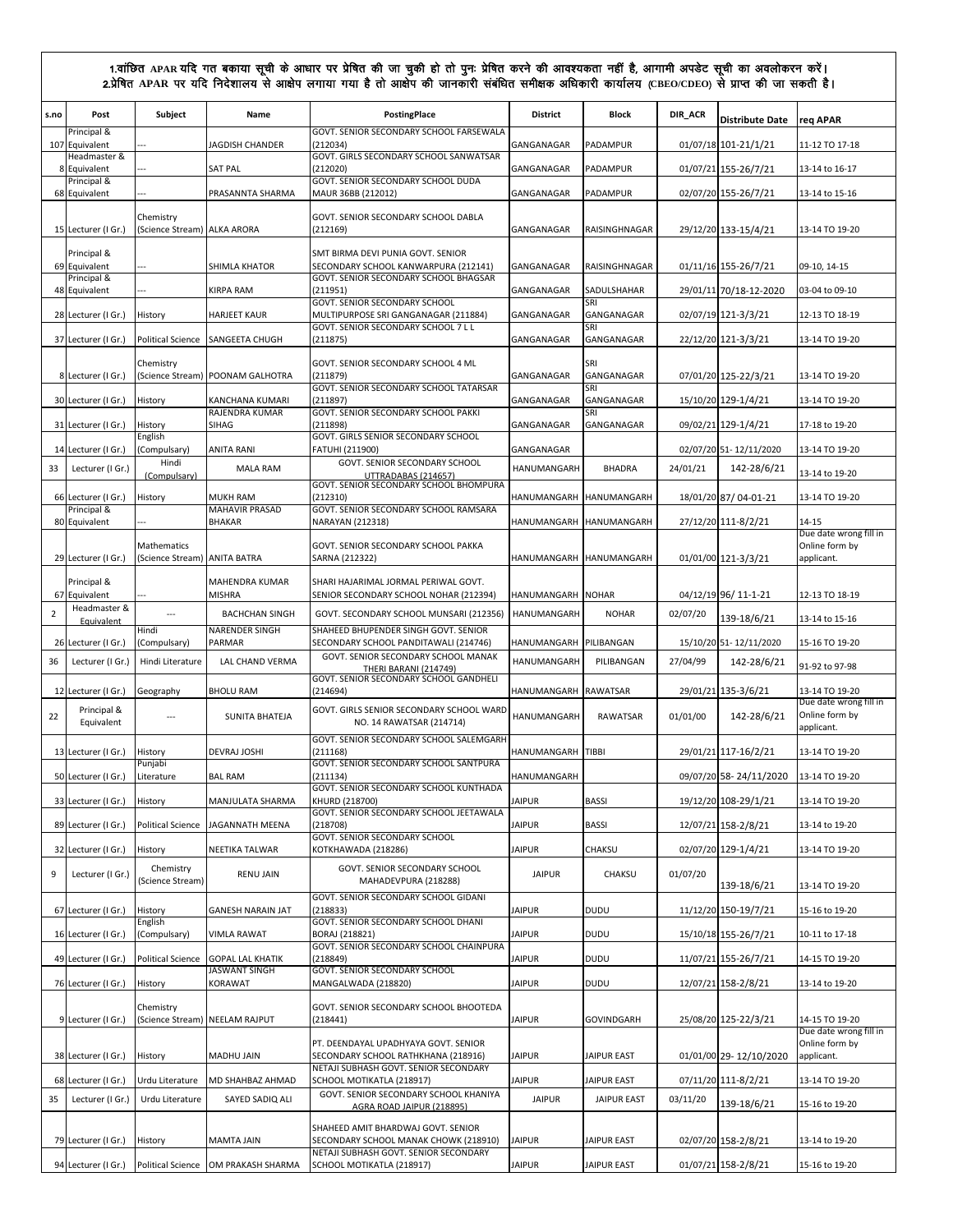| s.no | Post                               | Subject                           | Name                                   | PostingPlace                                                                                                | <b>District</b>  | <b>Block</b>            | DIR_ACR  | <b>Distribute Date</b> | req APAR                                               |
|------|------------------------------------|-----------------------------------|----------------------------------------|-------------------------------------------------------------------------------------------------------------|------------------|-------------------------|----------|------------------------|--------------------------------------------------------|
|      | 27 Lecturer (I Gr.)                | <b>Economics (Arts</b><br>Stream) | SEEMA SHARMA                           | SECONDARY SCHOOL GOPALPURA DEVRI<br>(218949)                                                                | <b>JAIPUR</b>    | <b>JAIPUR WEST</b>      |          | 02/07/20 58-24/11/2020 | 16-17 to 19-20                                         |
|      | 75 Lecturer (I Gr.)                | <b>Political Science</b>          | YOJANA SHARMA                          | GOVT. SENIOR SECONDARY SCHOOL<br>MANSAROVER (218945)                                                        | <b>JAIPUR</b>    | <b>JAIPUR WEST</b>      |          | 12/04/20 101-21/1/21   | 12-13 TO 18-19                                         |
|      | 25 Lecturer (I Gr.)                | Hindi Literature                  | <b>MANJU DUBEY</b>                     | GOVT. SENIOR SECONDARY SCHOOL WATER<br><b>WORKS (218932)</b>                                                | <b>JAIPUR</b>    | <b>JAIPUR WEST</b>      |          | 31/12/20 129-1/4/21    | 14-15 TO 19-20                                         |
|      | 17 Lecturer (I Gr.)                | Commerce<br>(Accountancy)         | <b>SUNITA JAIN</b>                     | GOVT. SENIOR SECONDARY SCHOOL<br>DURGAPURA (218951)                                                         | <b>JAIPUR</b>    | <b>JAIPUR WEST</b>      |          | 04/09/20 133-15/4/21   | 13-14 TO 19-20                                         |
|      | Principal &<br>20 Equivalent       |                                   | INDU BALA PAREEK                       | GOVT. SENIOR SECONDARY SCHOOL VIDYADHAR<br>NAGAR (218924)                                                   | <b>JAIPUR</b>    | <b>JAIPUR WEST</b>      |          | 18/03/21 158-2/8/21    | $13 - 14$                                              |
|      | 9 Lecturer (I Gr.)                 | Hindi Literature                  | MUKESH KUMAR JAIN                      | GOVT. SENIOR SECONDARY SCHOOL RAJAWAS<br>(225009)                                                           | <b>JAIPUR</b>    | JALSU                   |          | 02/02/21 115-11/2/21   | 13-14 TO 19-20                                         |
|      | 45 Lecturer (I Gr.)                | English<br>(Compulsary)           | SULOCHANA DHAKA                        | GOVT. SENIOR SECONDARY SCHOOL JAHOTA<br>(218600)                                                            | <b>JAIPUR</b>    | JALSU                   |          | 01/07/21 150-19/7/21   | 14-15 TO 19-20                                         |
|      | Principal &<br>71 Equivalent       |                                   | JAGDISH BANSAL                         | <b>GOVT. SENIOR SECONDARY SCHOOL</b><br>KHANNIPURA (218585)                                                 | <b>JAIPUR</b>    | JALSU                   |          | 01/07/21 155-26/7/21   | 13-14 to 14-15                                         |
|      | Headmaster &<br>6 Equivalent       |                                   | <b>SUMAN GURJAR</b>                    | GOVT. SECONDARY SCHOOL NANGAL TULSI DAS<br>(468872)                                                         | <b>JAIPUR</b>    | <b>JAMWA</b><br>RAMGARH |          | 08/07/20 133-15/4/21   | 13-14 to 19-20                                         |
|      | Headmaster &<br>4 Equivalent       |                                   | <b>GAURI SHANKAR GUPTA</b>             | GOVT. SECONDARY SCHOOL DHAUPURA<br>(218665)                                                                 | <b>JAIPUR</b>    | <b>JAMWA</b><br>RAMGARH |          | 01/07/21 158-2/8/21    | 13-14 to 16-17                                         |
|      | 18 Lecturer (I Gr.)                | Mathematics                       | (Science Stream) MANISHA LODWAL        | GOVT. SENIOR SECONDARY SCHOOL KALWAR<br>JAIPUR (218783)                                                     | <b>JAIPUR</b>    | <b>JHOTWARA</b>         |          | 17/10/20 135-3/6/21    | 13-14 TO 19-20                                         |
|      | 66 Lecturer (I Gr.)                | History                           | <b>BANSHI LAL YADAV</b>                | GOVT. SENIOR SECONDARY SCHOOL SHYOPURA<br>(218776)                                                          | <b>JAIPUR</b>    | <b>IHOTWARA</b>         |          | 01/07/21 150-19/7/21   | 16-17 to 19-20                                         |
|      | 49 Lecturer (I Gr.)                | Home Science                      | <b>NISHITA</b>                         | GOVT. GIRLS SENIOR SECONDARY SCHOOL AMER<br>(213087)                                                        | <b>JAIPUR</b>    | <b>JHOTWARA CITY</b>    |          | 06/02/07 111-8/2/21    | 12-13 TO 18-19                                         |
| 35   | Principal &<br>Equivalent          | $\sim$                            | PUSHPA AGARWAL                         | GOVT. SENIOR SECONDARY SCHOOL MANPUR<br>SADWA (213086)                                                      | <b>JAIPUR</b>    | <b>JHOTWARA CITY</b>    | 27/07/18 | 145-5/7/21             | $17 - 18$                                              |
|      | Principal &<br>21 Equivalent       |                                   | ISHWAR SINGH YADAV                     | GOVT. SENIOR SECONDARY SCHOOL SARUND<br>(213023)                                                            | <b>JAIPUR</b>    | KOTPUTLI                |          | 01/07/21 158-2/8/21    | 14-15                                                  |
|      | 12 Lecturer (I Gr.)                | English<br>(Compulsary)           | DINESH CHANDRA<br>SHARMA               | GOVT. SENIOR SECONDARY SCHOOL BADNAGAR<br>(213076)                                                          | <b>JAIPUR</b>    | PAOTA                   |          | 01/07/21 147-7/7/21    | 14-15 TO 19-20                                         |
|      | Headmaster &<br>6 Equivalent       |                                   | KAILASH CHAND YADAV                    | GOVT. SECONDARY SCHOOL BERI BANDH<br>(213059)                                                               | <b>JAIPUR</b>    | PAOTA                   |          | 02/07/20 158-2/8/21    | 13-14 to 16-17                                         |
|      | Principal &<br>49 Equivalent       |                                   | RAJENDRA SINGH                         | GOVT. SENIOR SECONDARY SCHOOL BHANKROTA<br><b>PHAGI JAIPUR (218190)</b>                                     | <b>JAIPUR</b>    | PHAGI                   |          | 15/11/16 108-29/1/21   | 14-15 to 15-16                                         |
|      | 33 Lecturer (I Gr.)                | Hindi Literature                  | RATAN SHARMA                           | GOVT. GIRLS SENIOR SECONDARY SCHOOL<br>NAREDA (218873)                                                      | <b>JAIPUR</b>    | PHAGI                   |          | 22/12/20 125-22/3/21   | 16-17 to 19-20                                         |
|      | Principal &<br>74 Equivalent       |                                   | <b>GHANSHYAM PRADHAN</b>               | GOVT. SENIOR SECONDARY SCHOOL BAGRU<br>ROAD PACHALA PHAGI (218867)                                          | <b>JAIPUR</b>    | PHAGI                   |          | 03/01/15 125-22/3/21   | 07-08 to 13-14                                         |
| 22   | Lecturer (I Gr.)                   | <b>Political Science</b>          | MANOHAR LAL BAIRWA                     | GOVT. SENIOR SECONDARY SCHOOL MANDI<br>(218884)                                                             | <b>JAIPUR</b>    | PHAGI                   | 04/12/20 | 145-5/7/21             | 15-16 to 19-20                                         |
| 9    | Headmaster &<br>Equivalent         |                                   | SATYANARAYAN<br>SHARMA                 | GOVT. SECONDARY SCHOOL SAMELIYA (218882)                                                                    | <b>JAIPUR</b>    | PHAGI                   |          | 01/07/21 150-19/7/21   | $16 - 17$                                              |
|      | Headmaster &<br>10 Equivalent      |                                   | <b>SUBHASH CHAND</b><br>GANGWAL        | GOVT. SECONDARY SCHOOL DABLA BUJURG<br>(218202)                                                             | <b>JAIPUR</b>    | PHAGI                   |          | 02/07/19 150-19/7/21   | $16 - 17$                                              |
|      | 61 Lecturer (I Gr.)                | Hindi Literature                  | RAJ KUMAR BAIRWA                       | GOVT. SENIOR SECONDARY SCHOOL MANDI<br>(218884)                                                             | <b>JAIPUR</b>    | PHAGI                   |          | 01/07/15 150-19/7/21   | 14-15 to 15-16                                         |
|      | Principal &<br>68 Equivalent       |                                   | MOHAN LAL JATAWAT                      | GOVT. SENIOR SECONDARY SCHOOL NANDARI<br>(218518)                                                           | <b>JAIPUR</b>    | SAMBHAR LAKE            |          | 03/07/20 96/ 11-1-21   | 14-15 TO 19-20                                         |
|      | Principal &<br>43 Equivalent       |                                   | <b>HANUMAN SAHAI JAT</b>               | GOVT. SENIOR SECONDARY SCHOOL DHANI<br>NAGAN JOBNER (218541)                                                | <b>JAIPUR</b>    | SAMBHAR LAKE            |          | 02/07/20 121-3/3/21    | 14-15 TO 19-20                                         |
|      | 15 Lecturer (I Gr.)                | English<br>(Compulsary)           | KUSUM GUPTA                            | MARWADI SAMMELAN MUMBAI GOVT, GIRLS<br>SENIOR SECONDARY SCHOOL NAGAR NIGAM<br>ROAD SANGANER JAIPUR (218983) | <b>JAIPUR</b>    | SANGANER CITY           |          | 02/07/20 96/ 11-1-21   | 13-14 TO 19-20                                         |
|      |                                    |                                   |                                        | MARWADI SAMMELAN MUMBAI GOVT. GIRLS<br>SENIOR SECONDARY SCHOOL NAGAR NIGAM                                  |                  |                         |          |                        |                                                        |
|      | 16 Lecturer (I Gr.)<br>Principal & | Drawing                           | DEEPIKA RATHORE<br><b>SHANKAR DUTT</b> | ROAD SANGANER JAIPUR (218983)<br>GOVT. SENIOR SECONDARY SCHOOL ANTELA                                       | <b>JAIPUR</b>    | SANGANER CITY           |          | 15/12/20 125-22/3/21   | 13-14 TO 19-20                                         |
|      | 50 Equivalent                      | English                           | BHARDWAJ<br>HANUMAN SAHAI              | (218312)<br>GOVT. SENIOR SECONDARY SCHOOL                                                                   | <b>JAIPUR</b>    | VIRATNAGAR              |          | 02/07/20 108-29/1/21   | 15-16                                                  |
|      | 50 Lecturer (I Gr.)                | (Compulsary)                      | <b>RAWAT</b>                           | NAVRANGPURA (218330)<br>GOVT. SENIOR SECONDARY SCHOOL PALDI                                                 | <b>JAIPUR</b>    | VIRATNAGAR              |          | 03/09/20 158-2/8/21    | 13-14 to 19-20                                         |
|      | 90 Lecturer (I Gr.                 | <b>Political Science</b>          | MADHU SHARMA                           | (218331)                                                                                                    | <b>JAIPUR</b>    | VIRATNAGAR              |          | 09/10/19 158-2/8/21    | 12-13 to 18-19                                         |
|      | 10 Lecturer (I Gr.)                | <b>Economics (Arts</b><br>Stream) | SARITA SINGH                           | AMAR SHAHID SAGARMAL GOPA GOVT. SENIOR<br>SECONDARY SCHOOL JAISALMER (220469)                               | JAISALMER        | JAISALMER               |          | 24/06/20 135-3/6/21    | 13-14 TO 19-20                                         |
|      | 44 Lecturer (I Gr.)                | Mathematics<br>(Science Stream)   | SATISH CHANDRA<br>CHATURVEDI           | AMAR SHAHID SAGARMAL GOPA GOVT. SENIOR<br>SECONDARY SCHOOL JAISALMER (220469)                               | JAISALMER        | <b>JAISALMER</b>        |          | 01/07/21 155-26/7/21   | 13-14 to 19-20                                         |
|      | Principal &<br>111 Equivalent      |                                   | SURENDER PAL SINGH                     | GOVT. SENIOR SECONDARY SCHOOL NERAN<br>POKARAN JAISALAMER (220505)                                          | <b>JAISALMER</b> | <b>POKARAN</b>          |          | 02/07/20 101-21/1/21   | 17-18 to 19-20                                         |
|      | 54 Lecturer (I Gr.)                | Hindi Literature                  | <b>BABOO RAM NEN</b>                   | GOVT. SENIOR SECONDARY SCHOOL JORADAR<br>(213818)                                                           | <b>JALOR</b>     | CHITALWANA              |          | 01/01/00 101-21/1/21   | Due date wrong fill in<br>Online form by<br>applicant. |
|      | 34 Lecturer (I Gr.)                | Hindi Literature                  | <b>JAYANTI LAL</b>                     | GOVT. SENIOR SECONDARY SCHOOL GOMI<br>(213819)                                                              | <b>JALOR</b>     | CHITALWANA              |          | 24/08/14 111-8/2/21    | 07-08 to 13-14                                         |
|      | 30 Lecturer (I Gr.)                | Hindi Literature                  | <b>KISHORE KUMAR</b>                   | GOVT. SENIOR SECONDARY SCHOOL<br>PRATAPPURA (213711)                                                        | <b>JALOR</b>     | SANCHORE                |          | 31/10/18 96/ 11-1-21   | 12-13 TO 18-19                                         |
|      | 20 Lecturer (I Gr.)                | Geography                         | <b>HARISH KUMAR</b>                    | GOVT. SENIOR SECONDARY SCHOOL SARVANA<br>(213717)                                                           | <b>JALOR</b>     | SANCHORE                |          | 15/02/19 155-26/7/21   | 11-12 TO 17-18                                         |
|      |                                    |                                   |                                        |                                                                                                             |                  |                         |          |                        | Due date wrong fill in<br>Online form by               |
|      | 5 Headmaster                       |                                   | LAXMI NARAYAN                          | GOVT. SECONDARY SCHOOL KOODA S (213683)                                                                     | <b>JALOR</b>     |                         |          | 01/01/00 34-21/10/2020 | applicant.                                             |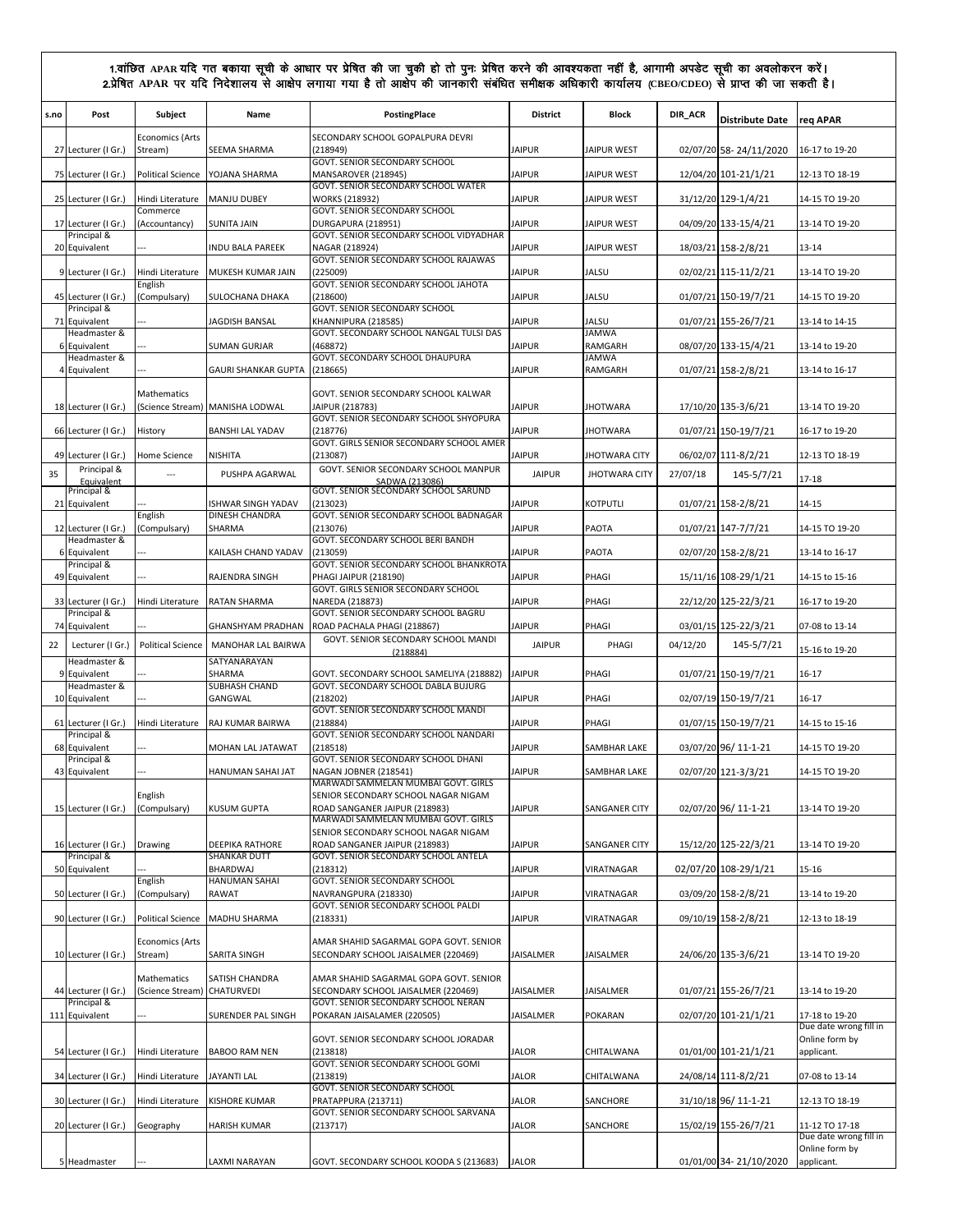| s.no           | Post                               | Subject                                    | Name                                | PostingPlace                                                                       | <b>District</b>   | <b>Block</b>                         | DIR_ACR  | <b>Distribute Date</b> | reg APAR                                               |
|----------------|------------------------------------|--------------------------------------------|-------------------------------------|------------------------------------------------------------------------------------|-------------------|--------------------------------------|----------|------------------------|--------------------------------------------------------|
|                | Principal &<br>70 Equivalent       |                                            | <b>MAHESH KUMAR JOSHI</b>           | GOVT. SENIOR SECONDARY SCHOOL BHALTA<br>(224604)                                   | <b>JHALAWAR</b>   | AKLERA                               |          | 01/07/04 96/ 11-1-21   | 1997-98 to 03-04                                       |
|                | 43 Lecturer (I Gr.)                | Hindi<br>(Compulsary)                      | <b>VIJENDRA SINGH</b><br>SHAKTAWAT  | GOVT. SENIOR SECONDARY SCHOOL THAROL<br>(224557)                                   | <b>JHALAWAR</b>   | AKLERA                               |          | 12/01/21 101-21/1/21   | 12-13 TO 18-19                                         |
|                | 45 Lecturer (I Gr.)                | Mathematics                                | (Science Stream) VIJAY KUMAR DEVLIA | GOVT. SENIOR SECONDARY SCHOOL PIPLIYA<br>(217767)                                  | <b>JHALAWAR</b>   | BHAWANIMANDI                         |          | 01/07/21 155-26/7/21   | 13-14 to 19-20                                         |
|                | 35 Lecturer (I Gr.)                | <b>Political Science</b>                   | PARASMAL JAIN                       | GOVT. SENIOR SECONDARY SCHOOL DEVGARH<br>(224686)                                  | <b>JHALAWAR</b>   | DAG                                  |          | 31/01/21 121-3/3/21    | 13-14 TO 19-20                                         |
|                | 22 Lecturer (I Gr.)                | English<br>(Compulsary)                    | RAGHUNANDAN SARAL                   | GOVT. SENIOR SECONDARY SCHOOL JHALAWAR<br>(224516)                                 | <b>JHALAWAR</b>   | <b>JHALARAPATAN</b>                  |          | 11/01/21 111-8/2/21    | 13-14 TO 19-20                                         |
|                | 56 Lecturer (I Gr.)                | Urdu Literature                            | ARFEENA KHATOON                     | GOVT. SENIOR SECONDARY SCHOOL<br>JHALRAPATAN (224512)                              | <b>JHALAWAR</b>   | JHALARAPATAN                         |          | 02/11/20 125-22/3/21   | 14-15, 17-18                                           |
|                | 31 Lecturer (I Gr.)                | Hindi Literature                           | PARVEEN BEGUM                       | GOVT. SENIOR SECONDARY SCHOOL JHUMKI<br>(217748)                                   | <b>JHALAWAR</b>   | <b>JHALARAPATAN</b>                  |          | 07/12/20 133-15/4/21   | 14-15                                                  |
|                | 32 Lecturer (I Gr.)                | Hindi Literature                           | <b>ABDUL HANIF</b>                  | GOVT. SENIOR SECONDARY SCHOOL GAGRON<br>VILLAGE POST GAGRON (217739)               | <b>JHALAWAR</b>   | <b>JHALARAPATAN</b>                  |          | 15/12/20 133-15/4/21   | 15-16                                                  |
|                | 56 Lecturer (I Gr.)                | <b>Political Science</b>                   | JANKI LAL BHEEL                     | GOVT. SENIOR SECONDARY SCHOOL JARGA<br>(217715)                                    | <b>JHALAWAR</b>   | <b>KHANPUR</b>                       |          | 15/01/21 111-8/2/21    | 13-14 TO 19-20                                         |
|                |                                    |                                            | RAVINDRA KUMAR                      | GOVT. SENIOR SECONDARY SCHOOL AKODIYA<br>(217719)                                  | <b>JHALAWAR</b>   |                                      |          |                        |                                                        |
|                | 23 Lecturer (I Gr.)                | <b>Political Science</b>                   | SOUGARIA                            | GOVT. SENIOR SECONDARY SCHOOL SAREDI                                               |                   | <b>KHANPUR</b><br><b>MANOHARTHAN</b> |          | 31/01/21 119-22/2/21   | 13-14 TO 19-20                                         |
|                | 17 Lecturer (I Gr.)<br>Principal & | <b>Political Science</b>                   | <b>MADAN LAL MEENA</b>              | (224546)<br>GOVT, SENIOR SECONDARY SCHOOL MAGEESPUR                                | <b>JHALAWAR</b>   |                                      |          | 12/01/21 123-10/3/21   | 13-14 TO 19-20                                         |
|                | 76 Equivalent                      |                                            | <b>BAL MUKAND PATIDAR</b>           | (224645)                                                                           | <b>JHALAWAR</b>   | SUNEL                                |          | 02/07/20 125-22/3/21   | 17-18                                                  |
|                | 20 Lecturer (I Gr.)                | Physics (Science   DINESH KUMAR<br>Stream) | <b>RATHORE</b>                      | MAHATMA GANDHI GOVT. SCHOOL SUNEL<br>(224671)                                      | <b>JHALAWAR</b>   | SUNEL                                |          | 01/07/19 135-3/6/21    | 16-17 to 18-19                                         |
|                | Principal &<br>29 Equivalent       |                                            | SHRI ASHOK KUMAR<br>JOSHI           | GOVT. SENIOR SECONDARY SCHOOL SALOTIYA<br>(224629)                                 | <b>JHALAWAR</b>   | SUNEL                                |          | 26/11/20 150-19/7/21   | 13-14 to 19-20                                         |
|                | 103 Lecturer (I Gr.)               | Sociology                                  | KALURAM BHAWSAR                     | GOVT. SENIOR SECONDARY SCHOOL MANDIRPUR<br>(224692)                                | <b>JHALAWAR</b>   |                                      |          | 02/07/20 8-08/09/2020  | 13-14 TO 19-20                                         |
|                | Principal &<br>34 Equivalent       |                                            | DAMODAR PRASAD<br>JANGIR            | L N T GOVT. SENIOR SECONDARY SCHOOL<br>MALSISAR (211606)                           | <b>JHUNJHUNUN</b> | <b>ALSISAR</b>                       |          | 01/01/00 147-7/7/21    | Due date wrong fill in<br>Online form by<br>applicant. |
|                | Principal &<br>26 Equivalent       |                                            | MAHAVEER PRASAD<br>MEENA            | GOVT. SENIOR SECONDARY SCHOOL BADET<br>(211596)                                    | <b>JHUNJHUNUN</b> | <b>ALSISAR</b>                       |          | 08/07/21 158-2/8/21    | 14-15                                                  |
| 3              | Headmaster &<br>Equivalent         |                                            | CHANDRA PAL SINGH                   | GOVT. SECONDARY SCHOOL MALIYON KI<br>BAGICHI CHIRAWA (215825)                      | <b>JHUNJHUNUN</b> | CHIRAWA                              | 01/07/21 | 145-5/7/21             | 13-14 to 17-18                                         |
|                | 27 Lecturer (I Gr.)                | History                                    | MADHURI CHOUDHARY                   | GOVT. GIRLS SENIOR SECONDARY SCHOOL<br>DHATARWALA (215784)                         | <b>JHUNJHUNUN</b> | CHIRAWA                              |          | 01/07/19 147-7/7/21    | 18-19                                                  |
|                | 39 Lecturer (I Gr.)                | History                                    | KAMALA KUMARI                       | GOVT. SENIOR SECONDARY SCHOOL NARHAR<br>(215793)                                   | <b>JHUNJHUNUN</b> | CHIRAWA                              |          | 01/07/21 155-26/7/21   | 13-14 to 19-20                                         |
|                | 82 Lecturer (I Gr.)                | Chemistry                                  | (Science Stream) Rukmani shekhasria | SHAHEED COLONEL J P JANU GOVT. SENIOR<br>SECONDARY SCHOOL JHUNJHUNU (211582)       | <b>JHUNJHUNUN</b> | <b>JHUNJHUNU</b>                     |          | 01/02/20 70/18-12-2020 | 14-15 to 18-19                                         |
|                | 26 Lecturer (I Gr.)                | Hindi<br>(Compulsary)                      | <b>UMAR FAROOQUE</b>                | GOVT. SENIOR SECONDARY SCHOOL SIRIYASAR<br>KALAN (211555)                          | JHUNJHUNUN        | JHUNJHUNU                            |          | 01/11/20 133-15/4/21   | 14-15 TO 19-20                                         |
| $\overline{7}$ | Headmaster &<br>Equivalent         | $\overline{a}$                             | <b>SUNITA</b>                       | PARAMVEER PEERU SINGH GOVT. SECONDARY<br>SCHOOL JHUNJHUNU (211583)                 | <b>JHUNJHUNUN</b> | <b>JHUNJHUNU</b>                     | 01/07/19 | 139-18/6/21            | 12-13 to 18-19                                         |
| 49             | Principal &<br>Equivalent          | $\overline{a}$                             | PRABHUDAYAL MANJU                   | GOVT. SENIOR SECONDARY SCHOOL INDALI<br>(215629)                                   | <b>JHUNJHUNUN</b> | JHUNJHUNU                            | 25/02/21 | 139-18/6/21            | 17-18                                                  |
| 8              | Lecturer (I Gr.)                   | English<br>(Compulsary)                    | <b>VIJAY KUMAR SONI</b>             | GOVT. SENIOR SECONDARY SCHOOL UDAWAS<br>(215634)                                   | <b>JHUNJHUNUN</b> | JHUNJHUNU                            | 11/12/17 | 145-5/7/21             | 14-15 to 16-17                                         |
|                | 27 Lecturer (I Gr.)                | English<br>(Compulsary)                    | <b>MUNESH</b>                       | SETH BADRIPRASAD KEJRIWAL GOVT. SENIOR<br>SECONDARY SCHOOL CHURI AJITGARH (211563) | <b>JHUNJHUNUN</b> | <b>KHETRI</b>                        |          | 01/07/00 45-09/11/2020 | Due date wrong fill in<br>Online form by<br>applicant. |
| 44             | Lecturer (I Gr.)                   | <b>Political Science</b>                   | MANJU KUMARI                        | GOVT. SENIOR SECONDARY SCHOOL MANOTA<br>JATAN (215962)                             | <b>JHUNJHUNUN</b> | KHETRI                               | 13/10/20 | 142-28/6/21            | 13-14 TO 19-20                                         |
|                | Headmaster &<br>9 Equivalent       |                                            | VIMLA VERMA                         | GOVT. GIRLS SECONDARY SCHOOL BRAHMANO<br>KI DHANI (215851)                         | JHUNJHUNUN        | SURAJGARH                            |          | 10/09/20 61-01-12-2020 | 13-14 to 16-17                                         |
|                | 10 Lecturer (I Gr.)                | Geography                                  | <b>RENU KUMARI</b>                  | GOVT. SENIOR SECONDARY SCHOOL URIKA<br>(215874)                                    | <b>JHUNJHUNUN</b> | SURAJGARH                            |          | 09/11/20 119-22/2/21   | 13-14 TO 19-20                                         |
|                | 33 Lecturer (I Gr.)                | History                                    | NARENDER SINGH                      | GOVT. SENIOR SECONDARY SCHOOL<br>KULOTHKHURD (215871)                              | <b>JHUNJHUNUN</b> | SURAJGARH                            |          | 02/07/20 129-1/4/21    | 14-15 TO 19-20                                         |
|                | Principal &<br>48 Equivalent       |                                            | SATYAVEER SINGH                     | GOVT. SENIOR SECONDARY SCHOOL CHHAPRA<br>(215838)                                  | JHUNJHUNUN        | SURAJGARH                            |          | 21/03/16 135-3/6/21    | 2009-10                                                |
| 31             | Lecturer (I Gr.)                   | <b>Political Science</b>                   | NAGESH KUMAR                        | GOVT. SENIOR SECONDARY SCHOOL BERI<br>(215837)                                     | <b>JHUNJHUNUN</b> | SURAJGARH                            | 14/10/20 | 139-18/6/21            | 13-14 TO 19-20                                         |
|                | Headmaster &<br>7 Equivalent       |                                            | MATADEEN KALYAN                     | SAHID RAMPRATAP SINGH GOVT. SECONDARY<br>SCHOOL MAJHAU (216130)                    | <b>JHUNJHUNUN</b> | UDAIPURWATI                          |          | 02/07/20 133-15/4/21   | 18-19 to 19-20                                         |
| 5              | Lecturer (I Gr.)                   | <b>Biology (Science</b><br>Stream)         | DINESH JOSHI                        | GOVT. SENIOR SECONDARY SCHOOL<br>HEERADESAR (219056)                               | <b>JODHPUR</b>    | BHOPALGARH                           | 26/12/20 | 145-5/7/21             |                                                        |
|                | 77 Lecturer (I Gr.)                | History                                    | KAMAKSHA TRIVEDI                    | GOVT. SENIOR SECONDARY SCHOOL OSTRAN<br>(219086)                                   | <b>JODHPUR</b>    | BHOPALGARH                           |          | 01/07/20 158-2/8/21    | 13-14 to 19-20<br>13-14 to 19-20                       |
|                | 128 Principal                      |                                            | VISHNU KANWAR                       | GOVT. SENIOR SECONDARY SCHOOL RAMASANI<br>(219726)                                 | <b>JODHPUR</b>    | BILARA                               |          | 09/08/17 8-08/09/2020  | 10-11 to 16-17                                         |
|                | 19 Lecturer (I Gr.)                | Urdu Literature                            | <b>AYSHA BANO</b>                   | GOVT. GIRLS SENIOR SECONDARY SCHOOL<br>SARDARPURA (220364)                         | <b>JODHPUR</b>    | JODHPUR CITY                         |          | 01/07/20 117-16/2/21   | 13-14 TO 19-20                                         |
|                | 43 Lecturer (I Gr.)                | Mathematics                                | (Science Stream) CHHAWAR LAL BHATI  | MAHATMA GANDHI GOVT. SCHOOL JODHPUR<br>CITY (220372)                               | <b>JODHPUR</b>    | JODHPUR CITY                         |          | 11/12/20 133-15/4/21   | 13-14 to 19-20                                         |
| 6              | Lecturer (I Gr.)                   | Chemistry<br>(Science Stream)              | NAVITA GUPTA                        | MAHATMA GANDHI GOVT. SCHOOL JODHPUR<br>CITY (220372)                               | <b>JODHPUR</b>    | JODHPUR CITY                         | 05/07/20 | 145-5/7/21             | 13-14 to 19-20                                         |
|                |                                    |                                            |                                     |                                                                                    |                   |                                      |          |                        |                                                        |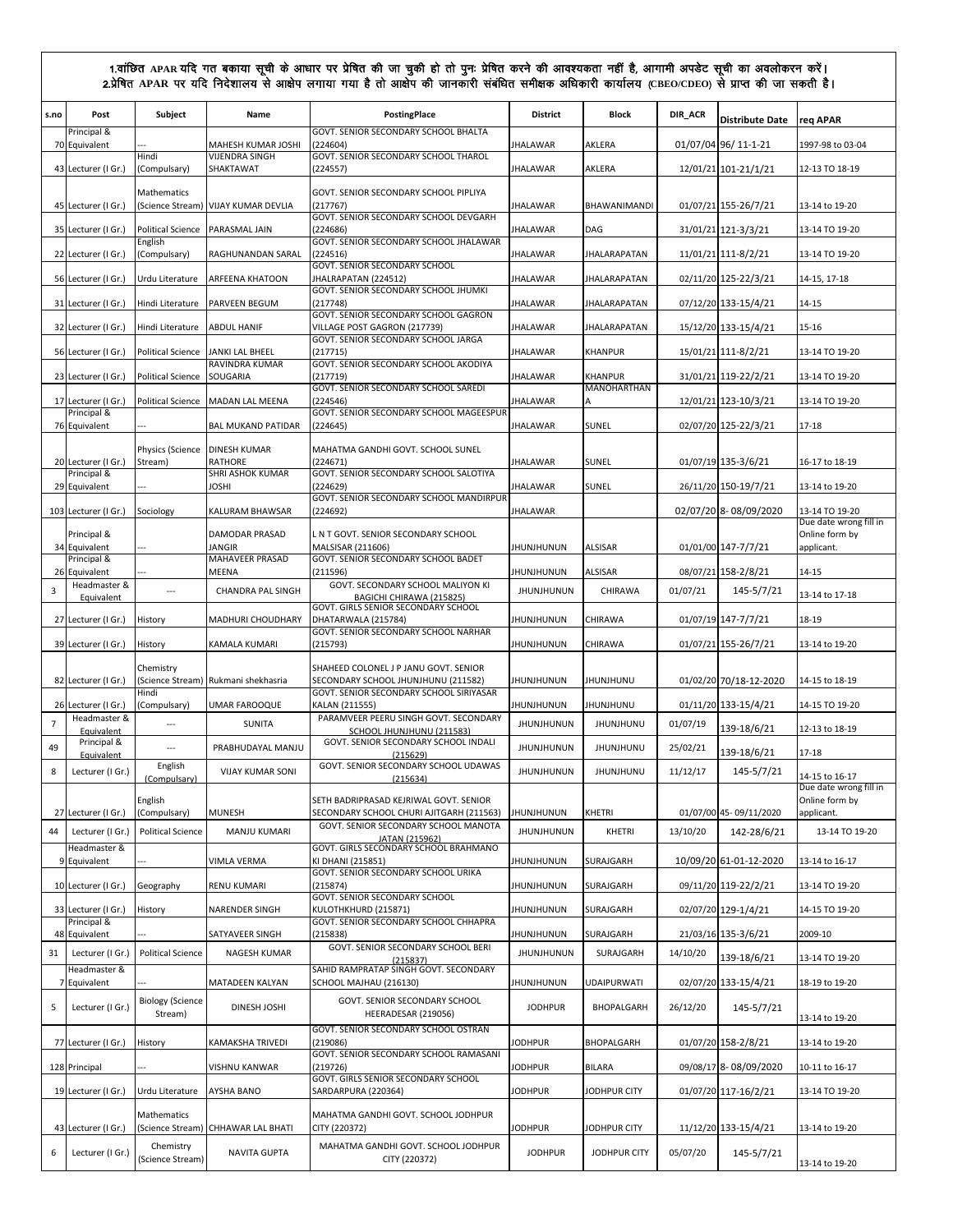| s.no | Post                                   | Subject<br>Commerce                          | Name                                      | <b>PostingPlace</b>                                                                                        | <b>District</b>     | Block              | DIR_ACR    | <b>Distribute Date</b> | reg APAR                                 |
|------|----------------------------------------|----------------------------------------------|-------------------------------------------|------------------------------------------------------------------------------------------------------------|---------------------|--------------------|------------|------------------------|------------------------------------------|
|      | 7 Lecturer (I Gr.)                     | (Business<br>Studies)                        | BABU LAL UDANIYA                          | GOVT. SENIOR SECONDARY SCHOOL PRATAP<br>NAGAR JODHPUR (220360)                                             | <b>JODHPUR</b>      | JODHPUR CITY       |            | 26/06/19 147-7/7/21    | 14-15 to 17-18                           |
|      | 17 Lecturer (I Gr.)                    | English<br>(Compulsary)                      | <b>BHANWAR SINGH</b><br>SHEKHAWAT         | GOVT. SENIOR SECONDARY SCHOOL<br>MAHAMANDIR JODHPUR (220393)                                               | <b>JODHPUR</b>      | JODHPUR CITY       |            | 01/07/19 155-26/7/21   | 12-13 to 18-19                           |
|      | 55 Lecturer (I Gr.)                    | Urdu Literature                              | ABDUL SHAKOOR TAK                         | GOVT. SENIOR SECONDARY SCHOOL MANDI<br>(220375)                                                            | <b>JODHPUR</b>      | JODHPUR CITY       |            | 01/07/21 155-26/7/21   | 14-15 TO 19-20                           |
|      | Headmaster &<br>8 Equivalent           | ---                                          | CHANDRA BHAN PATEL                        | GOVT. SECONDARY SCHOOL VISHNU NAGAR<br>(219669)                                                            | <b>JODHPUR</b>      | LUNI               |            | 27/12/20 133-15/4/21   | 13-14 to 19-20                           |
|      | 42 Lecturer (I Gr.)                    | <b>Political Science</b>                     | KRISHAN LAL JANGID                        | GOVT. SENIOR SECONDARY SCHOOL<br>DANGIYAWAS (219122)                                                       | <b>JODHPUR</b>      | MANDORE            |            | 26/12/20 129-1/4/21    | 13-14 TO 19-20                           |
|      | Headmaster &                           |                                              | <b>BHANWAR LAL</b>                        | GOVT. SECONDARY SCHOOL BASNI KARVAD                                                                        |                     |                    |            |                        |                                          |
|      | 3 Equivalent                           |                                              | BHADIYAR                                  | (406953)                                                                                                   | <b>JODHPUR</b>      | MANDORE            |            | 01/11/20 135-3/6/21    | 13-14 to 19-20                           |
|      | 11 Lecturer (I Gr.)                    | <b>Economics (Arts</b><br>Stream)            | PRATIBHA TRIPATHI                         | SHAHID NIMBARAM DUDI GOVT. SENIOR<br>SECONDARY SCHOOL SALWA KALLAN (219094)                                | <b>JODHPUR</b>      | MANDORE            |            | 02/10/19 147-7/7/21    | 14-15 to 18-19<br>Due date wrong fill in |
|      | 30 Lecturer (I Gr.)                    | Hindi Literature                             | MOKH RAM VISHNOI                          | GOVT. SENIOR SECONDARY SCHOOL MALAR<br>(220131)                                                            | <b>JODHPUR</b>      | PHALODI            |            | 01/01/00 155-26/7/21   | Online form by<br>applicant.             |
|      | 33 Lecturer (I Gr.)                    | Hindi Literature                             | KANHAIYA LAL                              | GOVT. SENIOR SECONDARY SCHOOL RAMDAWAS<br>KALLAN (219083)                                                  | <b>JODHPUR</b>      | PIPAR CITY         |            | 03/07/19 133-15/4/21   | 14-15 TO 18-19                           |
|      | Principal &                            |                                              |                                           | GOVT. SENIOR SECONDARY SCHOOL BOYAL                                                                        |                     |                    |            |                        |                                          |
|      | 31 Equivalent                          |                                              | TARA SANKHLA                              | PIPAR CITY JODHPUR (219695)                                                                                | <b>JODHPUR</b>      | <b>PIPAR CITY</b>  |            | 19/04/21 150-19/7/21   | 14-15 to 19-20<br>Due date wrong fill in |
|      | Principal &<br>32 Equivalent           |                                              | VANDANA DEORA                             | GOVT. SENIOR SECONDARY SCHOOL CHIRDANI<br>(219692)                                                         | <b>JODHPUR</b>      | PIPAR CITY         |            | 01/01/00 150-19/7/21   | Online form by<br>applicant.             |
|      |                                        |                                              |                                           | GOVT. SENIOR SECONDARY SCHOOL NANDWAN                                                                      |                     |                    | $45 -$     |                        |                                          |
|      | 78 Lecturer (I Gr.)                    | History                                      | RAMAWATI GOSWAMI                          | (219634)                                                                                                   | <b>JODHPUR</b>      |                    | 09/11/2019 | 45-09/11/2020          | 13-14 TO 19-20<br>Due date wrong fill in |
|      | Headmaster &<br>12 Equivalent          | English                                      | MADHA RAM RAWAL                           | GOVT. SECONDARY SCHOOL BADHAL BHAKHAR<br>SHRI RAM NAGAR (225112)<br>GOVT. SENIOR SECONDARY SCHOOL RAMDAWAS | <b>JODHPUR</b>      |                    |            | 01/01/00 70/18-12-2020 | Online form by<br>applicant.             |
|      | 28 Lecturer (I Gr.)                    | (Compulsary)                                 | INDU GAUR                                 | KALLAN (219083)                                                                                            | <b>JODHPUR</b>      |                    |            | 01/07/20 87/ 04-01-21  | 13-14 TO 19-20                           |
|      | 44 Lecturer (I Gr.)                    | Hindi<br>(Compulsary)                        | <b>BHOOR SINGH MEENA</b>                  | GOVT. SENIOR SECONDARY SCHOOL HINDAUN<br>CITY (212557)                                                     | KARAULI             | HINDAUN            |            | 26/10/14 101-21/1/21   | 07-08 to 13-14                           |
|      | Principal &<br>12 Equivalent           |                                              | ANTU LAL                                  | GOVT. SENIOR SECONDARY SCHOOL KACHROLI<br>(212546)                                                         | KARAULI             | HINDAUN            |            | 01/07/21 150-19/7/21   | 17-18                                    |
|      | Headmaster &<br>10 Equivalent          |                                              | PREETAM CHAND GUPTA                       | GOVT. GIRLS SECONDARY SCHOOL RATANJILA<br>(212524)                                                         | KARAULI             | HINDAUN            |            | 01/07/21 155-26/7/21   | 13-14 to 16-17                           |
|      |                                        |                                              |                                           | GOVT. SENIOR SECONDARY SCHOOL KHUNDA                                                                       |                     |                    |            |                        |                                          |
| 25   | Lecturer (I Gr.)                       | Hindi Literature<br><b>Political Science</b> | RAMVILAS JATAV<br>BRIJENDRA KUMAR         | (212463)<br>GOVT. SENIOR SECONDARY SCHOOL                                                                  | KARAULI             | KARAULI            |            | 01/01/06 147-7/7/21    | 98-99 to 04-05                           |
| 23   | Lecturer (I Gr.)                       | English                                      | MAHAWAR                                   | <b>MEHAMDPUR (212674)</b><br>GOVT. SENIOR SECONDARY SCHOOL                                                 | KARAULI             | SAPOTRA            | 19/10/20   | 145-5/7/21             | 13-14 to 19-20                           |
|      | 49 Lecturer (I Gr.)                    | (Compulsary)<br>English                      | DHANRAJ MEENA                             | PADAMPURA KARAULI (212574)<br>GOVT. SENIOR SECONDARY SCHOOL MASALPUR                                       | KARAULI             | TODABHIM           |            | 01/07/19 158-2/8/21    | 14-15 to 18-19                           |
|      | 29 Lecturer (I Gr.)                    | (Compulsary)<br>Hindi                        | DINESH CHAND MEENA                        | (212455)<br>GOVT. SENIOR SECONDARY SCHOOL GAINTA                                                           | KARAULI             |                    |            | 01/07/19 87/04-01-21   | 13-14 TO 19-20                           |
|      | 114 Lecturer (I Gr.)                   | (Compulsary)                                 | VIMALA KUMARI                             | (224432)                                                                                                   | KOTA                | <b>ITAWA</b>       |            | 04/07/16 70/18-12-2020 | 09-10 to 15-16                           |
| 26   | Lecturer (I Gr.)                       | Commerce<br>(Business<br>Studies)            | HEM RAJ MEENA                             | GOVT. SENIOR SECONDARY SCHOOL ITAWA<br>(224446)                                                            | KOTA                | <b>ITAWA</b>       | 03/06/21   | 142-28/6/21            | 16-17 to 19-20                           |
|      | 19 Lecturer (I Gr.)                    | Physics (Science BIJAY PAL SINGH<br>Stream)  | SHARMA                                    | GOVT. SENIOR SECONDARY SCHOOL<br>RAMGANJMANDI (216669)                                                     | <b>KOTA</b>         | KHAIRABAD          |            | 01/01/17 115-11/2/21   | 10-11 to 16-17                           |
| 18   | Lecturer (I Gr.)                       | Hindi<br>(Compulsary)                        | RAJESH SHAKYAWAL                          | SHRI HIRA BHAI PARIKH GOVT. GIRLS SENIOR<br>SECONDARY SCHOOL RAMGANJMANDI (216670)                         | <b>KOTA</b>         | KHAIRABAD          | 31/12/20   | 139-18/6/21            | 13-14 TO 19-20                           |
|      | Principal &<br>19 Equivalent           |                                              | <b>DINESH KUMAR</b><br>HIMANSHU           | GOVT. SENIOR SECONDARY SCHOOL<br>DHARNAWAD (216655)                                                        | KOTA                | KHAIRABAD          |            | 02/07/21 150-19/7/21   | 15-16 and 19-20                          |
|      |                                        |                                              |                                           | GOVT. GIRLS SENIOR SECONDARY SCHOOL NEW                                                                    |                     |                    |            |                        |                                          |
|      | 69 Lecturer (I Gr.)                    | Urdu Literature                              | NASEEM BANO                               | COLONY GUMANPURA KOTA (216822)                                                                             | KOTA                | KOTA               |            | 04/11/20 111-8/2/21    | 13-14 TO 19-20                           |
| 8    | Lecturer (I Gr.)                       | Chemistry<br>(Science Stream)                | <b>LALITA JAIN</b>                        | GOVT. GIRLS SENIOR SECONDARY SCHOOL BADI<br>MAHARANI RAMPURA KOTA (216818)                                 | <b>KOTA</b>         | <b>KOTA</b>        | 12/12/20   | 139-18/6/21            | 13-14 TO 19-20                           |
| 47   | Lecturer (I Gr.)                       | Urdu Literature                              | NAGINA SHAHIN                             | MAHATMA GANDHI GOVT. SENIOR SECONDARY<br>SCHOOL RAMPURA KOTA (216817)                                      | <b>KOTA</b>         | <b>KOTA</b>        | 11/06/20   | 142-28/6/21            | 15-16 TO 18-19                           |
| 48   | Lecturer (I Gr.)                       | Urdu Literature                              | PARVIN BANO                               | GOVT. GIRLS SENIOR SECONDARY SCHOOL<br>DADABARI KOTA (216786)                                              | <b>KOTA</b>         | <b>KOTA</b>        | 23/12/20   | 142-28/6/21            | 15-16 to 19-20                           |
|      | 5 Lecturer (I Gr.)                     | Chemistry<br>(Science Stream)                | REKHA SHARMA                              | GOVT. SENIOR SECONDARY SCHOOL BADGAON<br>(216751)                                                          | KOTA                | KOTA               |            | 21/12/18 147-7/7/21    | 11-12 TO 17-18                           |
|      | 56 Lecturer (I Gr.)                    | Urdu Literature                              | USMAN ALI PATHAN                          | GOVT. GIRLS SENIOR SECONDARY SCHOOL<br>CHHAWANI KOTA (216824)                                              | KOTA                | KOTA               |            | 02/07/21 155-26/7/21   | 14-15 TO 19-20                           |
|      |                                        | English                                      |                                           | GOVT. SENIOR SECONDARY SCHOOL                                                                              |                     |                    |            |                        |                                          |
| 32   | 3 Lecturer (I Gr.)<br>Lecturer (I Gr.) | (Compulsary)<br><b>Political Science</b>     | MALA DATTA<br>SAGIR MOHAMMED              | ARANDKHEDA (216640)<br>GOVT. SENIOR SECONDARY SCHOOL                                                       | KOTA<br><b>KOTA</b> | LADPURA<br>LADPURA | 09/11/20   | 07/10/19 115-11/2/21   | 12-13 TO 18-19                           |
|      |                                        |                                              |                                           | GODALYAHEDI (216620)<br>GOVT. SENIOR SECONDARY SCHOOL MAMOR                                                |                     |                    |            | 139-18/6/21            | 15-16 to 19-20                           |
|      | 69 Lecturer (I Gr.)                    | History<br>English                           | JAGDISH PRASAD MEENA SANGOD KOTA (216700) | GOVT. SENIOR SECONDARY SCHOOL MAHAVEER                                                                     | KOTA                | SANGOD             |            | 06/05/21 150-19/7/21   | 16-17 to 19-20                           |
|      | 30 Lecturer (I Gr.)                    | (Compulsary)                                 | ANITA DIXIT                               | NAGAR 1 KOTA CITY (216760)                                                                                 | <b>KOTA</b>         |                    |            | 01/07/20 87/04-01-21   | 13-14 TO 19-20                           |
| 36   | Lecturer (I Gr.)                       | Urdu Literature                              | YAKUB KHAN<br>KAYAMKHANI                  | SON DEVI BANGUR GOVT. GIRLS SENIOR<br>SECONDARY SCHOOL DIDWANA (219829)                                    | <b>NAGAUR</b>       | DEEDWANA           | 16/11/20   | 139-18/6/21            | 16-17 to 19-20                           |
|      | Headmaster &<br>3 Equivalent           |                                              | MANSUKH RAM<br>CHOUDHARY                  | GOVT. GIRLS SECONDARY SCHOOL CHANDARUN<br>(219391)                                                         | <b>NAGAUR</b>       | <b>DEGANA</b>      |            | 10/12/20 125-22/3/21   | 13-14 TO 19-20                           |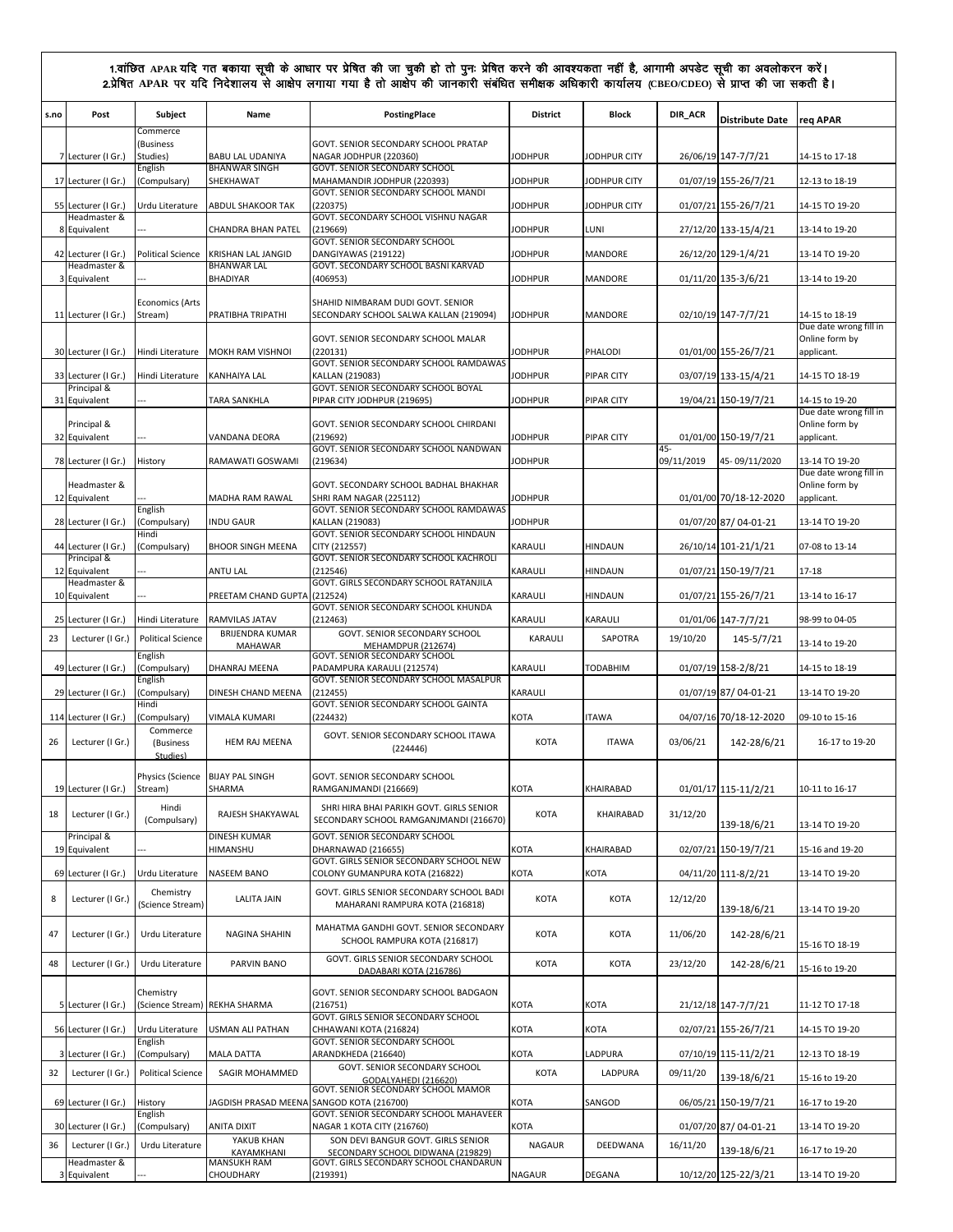| s.no    | Post                                         | Subject                            | Name                                    | PostingPlace                                                                                              | <b>District</b>                | Block                            | DIR_ACR  | <b>Distribute Date</b> | reg APAR                                               |
|---------|----------------------------------------------|------------------------------------|-----------------------------------------|-----------------------------------------------------------------------------------------------------------|--------------------------------|----------------------------------|----------|------------------------|--------------------------------------------------------|
|         | Headmaster &<br>4 Equivalent                 |                                    | RAMNIWAS<br>CHOUDHARY                   | GOVT. SECONDARY SCHOOL LUNIYAS (219422)                                                                   | <b>NAGAUR</b>                  | <b>DEGANA</b>                    |          | 31/12/20 125-22/3/21   | 16-17 to 19-20                                         |
| 12      | Lecturer (I Gr.)                             | Hindi<br>(Compulsary)              | ARUNA CHOUDHARY                         | GOVT. SENIOR SECONDARY SCHOOL DEGANA<br>(219413)                                                          | <b>NAGAUR</b>                  | DEGANA                           | 02/02/21 | 145-5/7/21             | 13-14 to 19-20                                         |
| 13      | Lecturer (I Gr.)                             | Hindi<br>(Compulsary)              | <b>GIRDHARI RAM</b><br><b>KHOKHAR</b>   | GOVT. SENIOR SECONDARY SCHOOL JALSU<br>NANAK (219411)                                                     | NAGAUR                         | DEGANA                           | 02/04/21 | 145-5/7/21             | 13-14 to 19-20                                         |
| 37      | Principal &<br>Equivalent                    |                                    | <b>MADAN SINGH</b><br>KHOJAWAT          | GOVT. SENIOR SECONDARY SCHOOL BUTATI<br>(219389)                                                          | <b>NAGAUR</b>                  | DEGANA                           | 02/07/20 | 145-5/7/21             | 17-18 to 19-20                                         |
| 33      | Lecturer (I Gr.)                             | Public<br>Administration           | RAJESH MUDGAL                           | GOVT. GIRLS SENIOR SECONDARY SCHOOL JAYAL<br>(219616)                                                     | <b>NAGAUR</b>                  | JAYAL                            | 02/04/21 | 139-18/6/21            | 13-14 TO 19-20                                         |
| 84      | Lecturer (I Gr.)                             | <b>Political Science</b>           | RADHAKISHAN DIDEL                       | GOVT. SENIOR SECONDARY SCHOOL FARROD<br>(213437)                                                          | <b>NAGAUR</b>                  | JAYAL                            |          | 01/07/21 150-19/7/21   | 13-14, 14-15                                           |
| 42      | Lecturer (I Gr.)                             | History                            | <b>TULSI RAM</b>                        | GOVT. SENIOR SECONDARY SCHOOL GUDHA                                                                       | <b>NAGAUR</b>                  | KHINWSAR                         | 23/03/21 | 142-28/6/21            | 14-15 TO 19-20                                         |
|         |                                              |                                    | <b>GOPAL LAL MEENA</b>                  | BHAGWANDAS (219857)<br>GOVT. SENIOR SECONDARY SCHOOL SHIV                                                 |                                |                                  |          |                        |                                                        |
|         | 34 Lecturer (I Gr.)                          | Hindi Literature                   |                                         | (219972)<br>GOVT. SENIOR SECONDARY SCHOOL PAREWADI                                                        | <b>NAGAUR</b>                  | KUCHAMAN                         |          | 02/07/20 133-15/4/21   | 14-15 TO 19-20                                         |
|         | 48 Lecturer (I Gr.)                          | <b>Political Science</b>           | ANITA                                   | (219962)<br>GOVT. SENIOR SECONDARY SCHOOL JIJOT                                                           | <b>NAGAUR</b>                  | KUCHAMAN                         |          | 12/10/20 133-15/4/21   | 13-14 TO 19-20                                         |
|         | 31 Lecturer (I Gr.)<br>Principal &           | Hindi Literature                   | <b>BAJRANG LAL</b>                      | (219927)<br>GOVT. SENIOR SECONDARY SCHOOL KASUMBI                                                         | <b>NAGAUR</b>                  | KUCHAMAN                         |          | 01/07/21 155-26/7/21   | 13-14 to 19-20                                         |
| 73<br>4 | Equivalent<br>Headmaster &                   | $\overline{a}$                     | GOPAL PRASAD SHARMA<br>DHANNA RAM NODAL | (213475)<br>GOVT. SECONDARY SCHOOL MORER (220082)                                                         | <b>NAGAUR</b><br><b>NAGAUR</b> | LADNUN<br>MAKRANA                | 01/01/01 | 22/03/21 155-26/7/21   | 13-14 to 19-20                                         |
|         | Equivalent                                   |                                    | RAMESHWAR LAL                           | GOVT. SENIOR SECONDARY SCHOOL KALRU                                                                       |                                |                                  |          | 139-18/6/21            | 1993-94 to 99-2k                                       |
|         | 35 Lecturer (I Gr.)                          | Hindi Literature                   | <b>BORANA</b><br><b>SHARWAN KUMAR</b>   | (219518)<br>GOVT. SENIOR SECONDARY SCHOOL                                                                 | <b>NAGAUR</b>                  | <b>MERTACITY</b>                 |          | 19/02/21 133-15/4/21   | 13-14 TO 19-20                                         |
|         | 85 Lecturer (I Gr.)                          | <b>Political Science</b>           | <b>GUPTA</b>                            | RIYANSHYAMDAS (219534)                                                                                    | <b>NAGAUR</b>                  | <b>MERTACITY</b>                 |          | 01/07/21 150-19/7/21   | 13-14 TO 19-20<br>Due date wrong fill in               |
|         | 32 Lecturer (I Gr.)                          | Hindi Literature                   | <b>SUGAN NATH</b>                       | GOVT. SENIOR SECONDARY SCHOOL HARSOLAO<br>(219513)                                                        | <b>NAGAUR</b>                  | <b>MERTACITY</b>                 |          | 01/01/00 155-26/7/21   | Online form by<br>applicant.                           |
| 3       | Headmaster &<br>Equivalent                   | $\sim$                             | <b>BHANWAR LAL</b>                      | GOVT. SECONDARY SCHOOL DIYAWARI (220001)                                                                  | <b>NAGAUR</b>                  | <b>MUNDWA</b>                    | 31/12/20 | 139-18/6/21            | 16-17 to 19-20                                         |
| 55      | Principal &<br>Equivalent                    | $\ldots$                           | <b>SARITA MATHUR</b>                    | GOVT. SENIOR SECONDARY SCHOOL KASNAU<br>(219623)                                                          | <b>NAGAUR</b>                  | <b>MUNDWA</b>                    | 01/07/18 | 139-18/6/21            | 13-14 to 17-18                                         |
| 56      | Principal &<br>Equivalent                    | $\overline{a}$                     | SEEMA BHATNAGAR                         | JAIN GOVT. GIRLS SENIOR SECONDARY SCHOOL<br><b>KUCHERA (220041)</b>                                       | <b>NAGAUR</b>                  | <b>MUNDWA</b>                    | 30/01/21 | 139-18/6/21            | 13-14 to 19-20                                         |
| 4       | Headmaster &<br>Equivalent                   | $\sim$                             | RAMESHWAR DAS                           | GOVT. GIRLS SECONDARY SCHOOL KHAJWANA<br>(220014)                                                         | <b>NAGAUR</b>                  | <b>MUNDWA</b>                    | 01/01/00 | 142-28/6/21            | Due date wrong fill in<br>Online form by<br>applicant. |
|         | Headmaster &<br>11 Equivalent                |                                    | <b>TULSI RAM</b>                        | GOVT. SECONDARY SCHOOL BUNARAWATA<br>(219997)                                                             | <b>NAGAUR</b>                  | <b>MUNDWA</b>                    |          | 13/12/20 150-19/7/21   | 16-17 to 19-20                                         |
|         |                                              |                                    |                                         |                                                                                                           |                                |                                  |          |                        |                                                        |
|         | 80 Lecturer (I Gr.)                          | <b>Political Science</b>           | <b>GOVIND SINGH SANDU</b>               | GOVT. SENIOR SECONDARY SCHOOL BALAYA<br>(219991)                                                          | <b>NAGAUR</b>                  | <b>MUNDWA</b>                    |          | 01/07/19 150-19/7/21   | 12-13 to 18-19                                         |
|         | 53 Principal                                 |                                    | KIRAN DEVI SHEKHAWAT                    | GOVT. GIRLS SENIOR SECONDARY SCHOOL<br>SHRIBALAJI (219881)                                                | <b>NAGAUR</b>                  | <b>NAGAUR</b>                    |          | 01/01/00 55-18/11/2020 | Due date wrong fill in<br>Online form by<br>applicant. |
|         | Principal &<br>120 Equivalent                |                                    | <b>GOVIND RAM</b>                       | GOVT. SENIOR SECONDARY SCHOOL<br>CHUNTISARA (219847)                                                      | <b>NAGAUR</b>                  | <b>NAGAUR</b>                    |          | 01/01/00 101-21/1/21   | Due date wrong fill in<br>Online form by<br>applicant. |
|         | 34 Lecturer (I Gr.)                          | Hindi Literature                   | <b>MAMTA SHARMA</b>                     | GOVT. SENIOR SECONDARY SCHOOL MAKORI<br>(219869)                                                          | <b>NAGAUR</b>                  | <b>NAGAUR</b>                    |          | 09/11/20 125-22/3/21   | 13-14 TO 19-20                                         |
|         | Principal &<br>66 Equivalent                 |                                    | MADHU SHARMA                            | GOVT. SENIOR SECONDARY SCHOOL CHOSLA<br>(219913)                                                          | <b>NAGAUR</b>                  | <b>NAWA</b>                      |          | 09/02/21 129-1/4/21    | 13-14 to 19-20                                         |
|         | 43 Lecturer (I Gr.)                          | Political Science CHETAN RAM       |                                         | GOVT. SENIOR SECONDARY SCHOOL MODI<br>KHURD (219574)                                                      | <b>NAGAUR</b>                  | PARBATSAR                        |          | 19/10/20 129-1/4/21    | 13-14 TO 19-20                                         |
|         | 50 Lecturer (I Gr.)                          | <b>Political Science</b>           | <b>ASHOK KUMAR</b>                      | SHAHID SHREE AMRARAM GOVT. SENIOR<br>SECONDARY SCHOOL JAWLA (219563)                                      | NAGAUR                         | PARBATSAR                        |          | 01/07/21 155-26/7/21   | 13-14 to 19-20                                         |
|         | Principal &<br>121 Equivalent                |                                    | <b>UDAI SINGH</b>                       | GOVT. SENIOR SECONDARY SCHOOL LADPURA<br>(219472)                                                         | <b>NAGAUR</b>                  | RIYAN                            |          | 01/10/20 87/ 04-01-21  | 13-14 TO 19-20                                         |
|         | 37 Lecturer (I Gr.)                          | Commerce (Type<br>Hindi & English) | <b>NAND KUMAR</b>                       | GOVT. SENIOR SECONDARY SCHOOL RIYAN BARI<br>(219485)                                                      | <b>NAGAUR</b>                  | RIYAN                            |          | 01/07/21 150-19/7/21   | 13-14 TO 19-20                                         |
|         | 56 Lecturer (I Gr.)                          | Hindi Literature                   | BHINYA RAM GADHWAL                      | GOVT. SENIOR SECONDARY SCHOOL NIMBOLA<br>BISHWA (219479)                                                  | <b>NAGAUR</b>                  | RIYAN                            |          | 01/07/21 150-19/7/21   | 13-14 TO 19-20                                         |
|         | 12 Lecturer (I Gr.)                          | Hindi Literature                   | <b>GOPA RAM MEENA</b>                   | <b>GOVT. SENIOR SECONDARY SCHOOL</b><br>CHAMUNDERI RANAWATAN (221344)                                     | PALI                           | <b>BALI</b>                      |          | 21/10/19 117-16/2/21   | 12-13 TO 18-19                                         |
|         | Principal &<br>124 Equivalent                |                                    | Asha Saxena                             | GOVT. SENIOR SECONDARY SCHOOL DAYLANA<br>KALAN (221374)                                                   | PALI                           | <b>BHAINSROADGAR</b><br>н        |          | 01/07/11 87/ 04-01-21  | 04-05 to 09-10                                         |
|         |                                              |                                    |                                         | SHAH DALICHAND MAGNIRAMJI GODANI GOVT.<br>GIRLS SENIOR SECONDARY SCHOOL DESURI                            |                                |                                  |          |                        |                                                        |
|         | 65 Lecturer (I Gr.)                          | Hindi Literature                   | nirmala puri                            | (221376)                                                                                                  | PALI                           | <b>DESURI</b>                    |          | 01/07/19 61-01-12-2020 | 12-13 TO 18-19                                         |
|         | 85 Lecturer (I Gr.)                          | <b>Political Science</b>           | ASHOK KUMAR GEHLOT                      | GOVT. SENIOR SECONDARY SCHOOL GUDA<br>JATAN (221394)                                                      | PALI                           | <b>DESURI</b>                    |          | 01/07/21 158-2/8/21    | 18-19 to 19-20                                         |
|         | 81 Lecturer (I Gr.)                          | <b>Political Science</b>           | JAISINGH                                | GOVT. SENIOR SECONDARY SCHOOL AGEWA<br>(214052)                                                           | PALI                           | <b>JAITARAN</b>                  |          | 01/07/21 150-19/7/21   | 13-14 TO 19-20                                         |
|         | Principal &<br>19 Equivalent                 |                                    | HARI SINGH RATHORE                      | GOVT. SENIOR SECONDARY SCHOOL AGEWA<br>(214052)                                                           | PALI                           | <b>JAITARAN</b>                  |          | 12/01/13 158-2/8/21    | 0k                                                     |
| 43      | Principal &<br>Equivalent                    | $\ldots$                           | <b>GULAB RAM MEGHWAL</b>                | GOVT. SENIOR SECONDARY SCHOOL BABA<br>RAMDEV HEMLIYAWAS KHURD (221219)                                    | PALI                           | <b>MARVAR</b><br><b>JUNCTION</b> | 17/10/16 | 139-18/6/21            | 14-15                                                  |
|         | Principal &<br>24 Equivalent                 |                                    | MADHURAM DEORA                          | GOVT. SENIOR SECONDARY SCHOOL KARADI<br>MARWAR JUNCTION PALI (221217)                                     | PALI                           | <b>MARVAR</b><br><b>JUNCTION</b> |          | 01/01/00 150-19/7/21   | Due date wrong fill in<br>Online form by<br>applicant. |
|         | Principal &<br>14 Equivalent<br>Headmaster & |                                    | <b>BASANT KUMAR</b><br>PARIHAR          | SHRI BANGUR GOVT. SENIOR SECONDARY<br><b>SCHOOL PALI (221484)</b><br>GOVT. SECONDARY SCHOOL BAGARIYA PALI | PALI                           | PALI                             |          | 29/12/20 150-19/7/21   | 13-14 to 15-16                                         |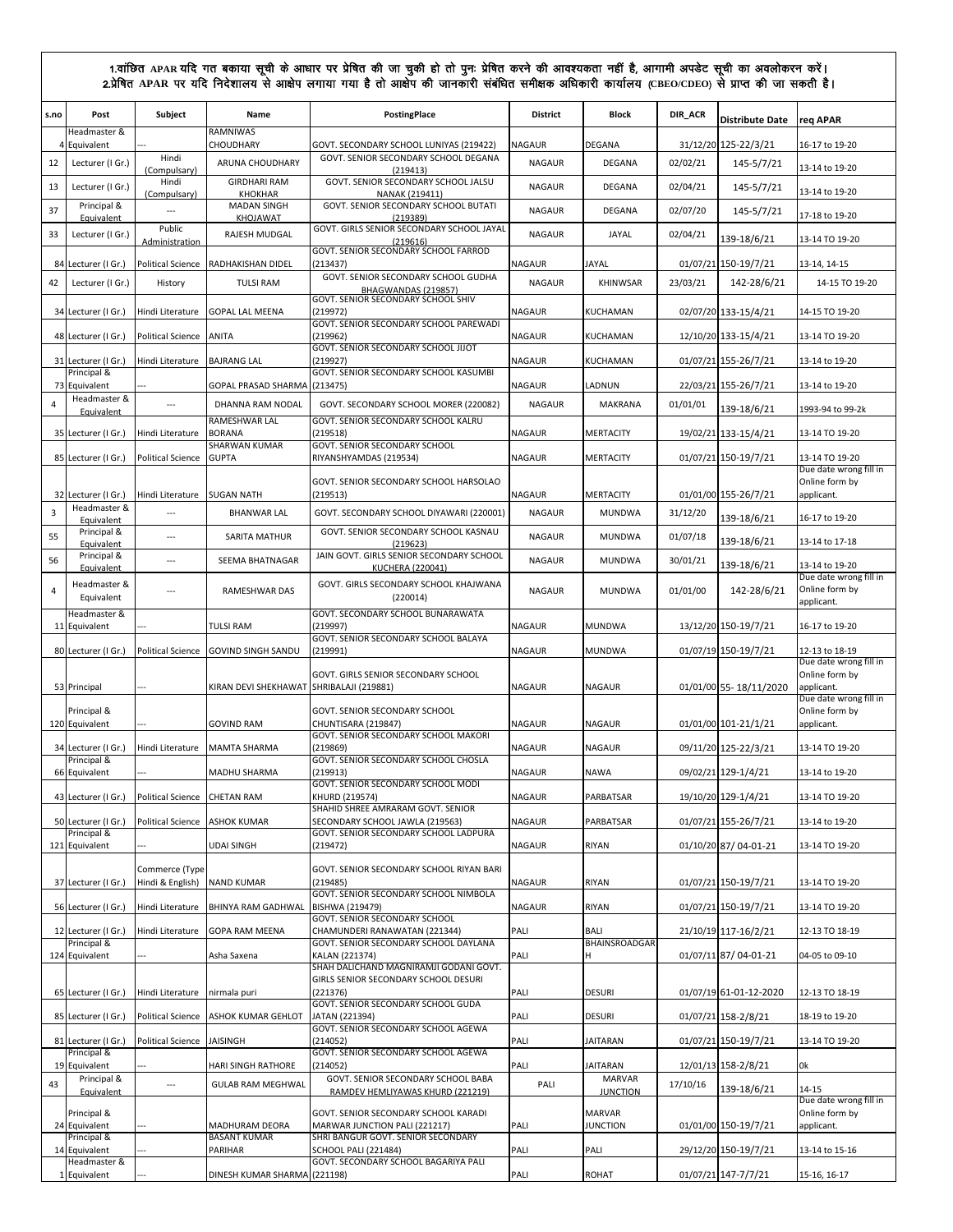| s.no | Post                               | Subject                  | Name                                        | <b>PostingPlace</b>                                                                         | <b>District</b> | <b>Block</b>                  | DIR_ACR  | <b>Distribute Date</b> | req APAR                                 |
|------|------------------------------------|--------------------------|---------------------------------------------|---------------------------------------------------------------------------------------------|-----------------|-------------------------------|----------|------------------------|------------------------------------------|
|      | Principal &<br>39 Equivalent       |                          | <b>SURESH KUMAR</b><br>SHARMA               | GOVT. SENIOR SECONDARY SCHOOL ROHAT<br>(221203)                                             | PALI            | <b>ROHAT</b>                  |          | 28/12/20 147-7/7/21    | $17 - 18$                                |
|      | Headmaster &<br>5 Equivalent       |                          | <b>VIKRAM SINGH</b><br>RANAWAT              | GOVT. SECONDARY SCHOOL BANGARI (221281)                                                     | PALI            | <b>SUMERPUR</b>               |          | 14/05/21 135-3/6/21    | 13-14 to 16-17                           |
|      |                                    |                          |                                             |                                                                                             |                 |                               |          |                        | Due date wrong fill in                   |
|      | 41 Lecturer (I Gr.)                |                          | Political Science JAI CHAND MEENA           | GOVT. SENIOR SECONDARY SCHOOL BARAVARDA<br>(224843)                                         | PRATAPGARH      | <b>CHHOTI SADRI</b>           |          | 01/01/00 22-22/09/2020 | Online form by<br>applicant.             |
|      |                                    | Commerce                 |                                             | GOVT. SENIOR SECONDARY SCHOOL                                                               |                 |                               |          |                        | Due date wrong fill in<br>Online form by |
|      | 27 Lecturer (I Gr.)                | (Accountancy)            | Kundan Das Bairagi<br><b>SURESH CHANDRA</b> | DHARIYAWAD (224799)<br>GOVT. SECONDARY SCHOOL TALAYA                                        | PRATAPGARH      | DHARIYAWAD                    |          | 01/01/00 34-21/10/2020 | applicant.                               |
|      | 6 Headmaster                       |                          | PAREEK                                      | PRATAPGARH (226914)                                                                         | PRATAPGARH      | PRATAPGARH                    |          | 02/07/90 34-21/10/2020 | 1983-84 to 89-90                         |
|      |                                    |                          |                                             | GOVT. SENIOR SECONDARY SCHOOL GANDHER                                                       |                 |                               |          |                        | Due date wrong fill in<br>Online form by |
|      | 81 Lecturer (I Gr.)                | History                  | TRIBHUWAN SHARMA                            | NEAR BUS STAND POST GANDHER (224832)<br>GOVT. SENIOR SECONDARY SCHOOL KHEROT                | PRATAPGARH      | PRATAPGARH                    |          | 01/01/00 45-09/11/2020 | applicant.                               |
|      | 59 Lecturer (I Gr.)                | Hindi Literature         | <b>BHAGWATI LAL PATIDAR</b>                 | (224829)                                                                                    | PRATAPGARH      | PRATAPGARH                    |          | 25/06/20 61-01-12-2020 | 14-15 to 19-20                           |
|      | 85 Lecturer (I Gr.)                | <b>Political Science</b> | <b>BHGWAN SINGH JATAV</b>                   | GOVT. SENIOR SECONDARY SCHOOL AMLAWAD<br>(217771)                                           | PRATAPGARH      | PRATAPGARH                    |          | 12/12/19 61-01-12-2020 | 13-14 TO 19-20                           |
|      | 37 Lecturer (I Gr.)                | Hindi Literature         | <b>GIRWAR LAL SUMAN</b>                     | GOVT. SENIOR SECONDARY SCHOOL KULTHANA<br>(224833)                                          | PRATAPGARH      | PRATAPGARH                    |          | 09/01/21 111-8/2/21    | 13-14 TO 19-20                           |
|      | Principal &                        |                          |                                             | SWAMI VIVEKANAND GOVT. MODEL SCHOOL,                                                        |                 |                               |          |                        |                                          |
|      | 26 Equivalent                      |                          | RAJESH KUMAR DABHI                          | AMET, RAJSAMAND (222784)<br>GOVT. SENIOR SECONDARY SCHOOL                                   | RAJSAMAND       | AMET                          |          | 01/07/21 150-19/7/21   | 18-19 to 19-20                           |
|      | 131 Lecturer (I Gr.)               | Hindi Literature         | KHEEMA RAM BHAT                             | LAKHAGUDHA (222716)<br>GOVT. SENIOR SECONDARY SCHOOL DIVER                                  | RAJSAMAND       | <b>BHIM</b>                   |          | 14/02/20 70/18-12-2020 | 15-16 TO 18-19                           |
|      | 60 Lecturer (I Gr.)                | Hindi Literature         | karan singh chauhan                         | (222724)                                                                                    | RAJSAMAND       | <b>BHIM</b>                   |          | 19/10/19 87/04-01-21   | 12-13 TO 18-19                           |
| 16   | Lecturer (I Gr.)                   | Hindi<br>(Compulsary)    | <b>KISHOR SINGH</b>                         | MANGI LAL BOHRA GOVT. SENIOR SECONDARY<br>SCHOOL PIPLINAGAR (222718)                        | RAJSAMAND       | BHIM                          | 01/01/21 | 139-18/6/21            | 13-14 TO 19-20                           |
|      | Principal &<br>22 Equivalent       |                          | JITENDRA KUMAR<br><b>GUPTA</b>              | GOVT. SENIOR SECONDARY SCHOOL KALADEH<br>(222706)                                           | RAJSAMAND       | <b>BHIM</b>                   |          | 02/07/20 158-2/8/21    | 13-14 to 19-20                           |
|      |                                    | Commerce<br>(Business    | NARENDRA KUMAR                              | GOVT. SENIOR SECONDARY SCHOOL DEOGARH                                                       |                 |                               |          |                        |                                          |
|      | 19 Lecturer (I Gr.)                | Studies)                 | SHARMA                                      | (222753)                                                                                    | RAJSAMAND       | <b>DEOGARH</b>                |          | 01/03/20 133-15/4/21   | 15-16 TO 18-19                           |
|      | Principal &<br>30 Equivalent       |                          | RAKESH KUMAR GUPTA                          | GOVT. SENIOR SECONDARY SCHOOL NARDAS KA<br>GUDHA (222741)                                   | RAJSAMAND       | <b>DEOGARH</b>                |          | 01/07/21 158-2/8/21    | 15-16 to 19-20                           |
|      | Principal &<br>15 Equivalent       |                          | BHANWAR LAL REGAR                           | GOVT. SENIOR SECONDARY SCHOOL KUNTHWA<br>(222843)                                           | RAJSAMAND       | <b>KHAMNOR</b>                |          | 01/07/21 150-19/7/21   | 13-14 to 19-20                           |
|      |                                    | English                  | RAJENDRA PRASAD                             | GOVT. SENIOR SECONDARY SCHOOL NAMANA                                                        |                 |                               |          |                        |                                          |
|      | 40 Lecturer (I Gr.)<br>Principal & | (Compulsary)             | SANADHYA                                    | (222834)<br>GOVT. SENIOR SECONDARY SCHOOL SALOR                                             | RAJSAMAND       | <b>KHAMNOR</b>                |          | 04/01/21 150-19/7/21   | 16-17 to 19-20                           |
|      | 29 Equivalent                      |                          | RAJESH NAINAVA                              | (222869)                                                                                    | RAJSAMAND       | KHAMNOR                       |          | 14/03/21 158-2/8/21    | 10-11 18-19 to 19-20                     |
|      | 58 PET (I Gr.)                     |                          |                                             | SHREE BAL KRISHNA VIDYA BHAWAN GOVT.<br>SENIOR SECONDARY SCHOOL KANKROLI (222942) RAJSAMAND |                 | RAJSAMAND                     |          |                        | 13-14 TO 19-20                           |
| 25   | Lecturer (I Gr.)                   | Hindi Literature         | ISWAR SINGH RAO<br>NARAIN LAL CHAUDHARI     | GOVT. SENIOR SECONDARY SCHOOL PIPLANTRI                                                     | RAJSAMAND       | RAJSAMAND                     | 11/03/21 | 14/07/20 125-22/3/21   |                                          |
|      |                                    |                          |                                             | (222927)                                                                                    |                 |                               |          | 139-18/6/21            | 13-14 TO 19-20                           |
|      | 41 Lecturer (I Gr.)                | English<br>(Compulsary)  | RAMESH CHANDRA<br>AMETA                     | SHREE BAL KRISHNA VIDYA BHAWAN GOVT.<br>SENIOR SECONDARY SCHOOL KANKROLI (222942) RAJSAMAND |                 | RAJSAMAND                     |          | 17/12/18 150-19/7/21   | 14-15 to 17-18                           |
|      |                                    |                          |                                             | MAHATMA GANDHI GOVT. SCHOOL, RAJNAGAR,<br>RAJSAMAND (222938)                                | RAJSAMAND       |                               |          |                        |                                          |
|      | 89 Lecturer (I Gr.)                | Urdu Literature          | <b>JAHANARA</b><br><b>MANOHAR LAL</b>       | GOVT. SENIOR SECONDARY SCHOOL MUI                                                           |                 | RAJSAMAND<br><b>CHAUTH KA</b> |          | 03/04/21 150-19/7/21   | 15-16 to 19-20                           |
|      | 18 Lecturer (I Gr.)                | <b>Political Science</b> | <b>MAHAWER</b>                              | (217960)<br>GOVT. SENIOR SECONDARY SCHOOL VAJIRPUR                                          | S.MADHOPUR      | <b>BARWARA</b>                |          | 13/10/18 117-16/2/21   | 11-12 TO 17-18                           |
|      | 88 Lecturer (I Gr.)<br>Principal & | Urdu Literature          | MOHAMMAD ZAKIR<br><b>GOVIND PRASAD</b>      | (212835)<br>GOVT. SENIOR SECONDARY SCHOOL PAWTA                                             | S.MADHOPUR      | <b>GANGAPUR CITY</b>          |          | 10/11/20 87/ 04-01-21  | 13-14 TO 19-20                           |
|      | 28 Equivalent                      |                          | AVASTHI                                     | GADDI (217845)                                                                              | S.MADHOPUR      | <b>GANGAPUR CITY</b>          |          | 10/05/09 117-16/2/21   | 01-02 TO 02-03                           |
| 17   | Lecturer (I Gr.)                   | Hindi<br>(Compulsary)    | RADHEY SHYAM JANGID                         | GOVT. SENIOR SECONDARY SCHOOL KUNAKATA<br>KALA (217825)                                     | S.MADHOPUR      | <b>GANGAPUR CITY</b>          | 07/08/19 | 139-18/6/21            | 14-15 to 18-19                           |
|      | 18 Lecturer (I Gr.)                | English<br>Compulsary)   | RENU SINGHAL                                | GOVT. GIRLS SENIOR SECONDARY SCHOOL WARD<br>CITY SAWAIMADHOPUR (217967)                     | S.MADHOPUR      | SAWAI<br><b>MADHOPUR</b>      |          | 01/07/21 155-26/7/21   | 18-19 to 19-20                           |
|      | Principal &                        |                          |                                             | GOVT. SENIOR SECONDARY SCHOOL KHATUPURA                                                     |                 | SAWAI                         |          |                        |                                          |
|      | 33 Equivalent<br>Principal &       |                          | SHIV CHARAN MEENA                           | (217927)<br>GOVT. SENIOR SECONDARY SCHOOL ATUN                                              | S.MADHOPUR      | MADHOPUR<br><b>SAWAI</b>      |          | 02/01/20 158-2/8/21    | 13-14 to 14-15                           |
|      | 34 Equivalent                      |                          | SHYOJI LAL MEENA                            | KALAN (217919)                                                                              | S.MADHOPUR      | MADHOPUR                      |          | 01/07/19 158-2/8/21    | 14-15<br>Due date wrong fill in          |
|      | 31 Lecturer (I Gr.)                | Hindi<br>Compulsary)     | SATYANARAYAN<br>SHARAMA                     | GOVT. SENIOR SECONDARY SCHOOL BONLI<br>(212785)                                             | S.MADHOPUR      |                               |          | 01/01/00 51-12/11/2020 | Online form by<br>applicant.             |
|      | Principal &                        |                          |                                             | GOVT. SENIOR SECONDARY SCHOOL JANA                                                          |                 |                               |          |                        |                                          |
|      | 74 Equivalent                      |                          | ANJU CHOUHAN                                | (213299)<br>GOVT. SENIOR SECONDARY SCHOOL GOTHARA                                           | <b>SIKAR</b>    | DANTARAMGARH                  |          | 04/03/21 155-26/7/21   | 13-14 to 19-20                           |
| 27   | Lecturer (I Gr.)<br>Principal &    | History                  | <b>GANGA DHAR SINGH</b>                     | <b>BHUKRAN (213286)</b><br>GOVT. SENIOR SECONDARY SCHOOL BALOD BADI                         | SIKAR           | DHOD                          | 02/07/20 | 139-18/6/21            | 14-15 to 18-19                           |
|      | 29 Equivalent                      |                          | MAGANA RAM                                  | (213139)                                                                                    | <b>SIKAR</b>    | <b>FATEHPUR</b>               |          | 22/12/20 117-16/2/21   | 17-18 to 19-20                           |
|      |                                    |                          |                                             | GOVT. SENIOR SECONDARY SCHOOL                                                               |                 |                               |          |                        | Due date wrong fill in<br>Online form by |
|      | 21 Lecturer (I Gr.)                | Geography                | <b>BHANWAR SINGH</b>                        | SAMRATHPURA (219167)<br>GOVT. SENIOR SECONDARY SCHOOL KHANDELA                              | <b>SIKAR</b>    | KHANDELA                      |          | 01/01/00 155-26/7/21   | applicant.                               |
|      | 33 Lecturer (I Gr.)                | Hindi Literature         | PYARE LAL MEENA                             | (219224)                                                                                    | <b>SIKAR</b>    | KHANDELA                      |          | 26/01/21 155-26/7/21   | 15-16 TO 18-19<br>Due date wrong fill in |
|      | Principal &                        |                          |                                             | SHRI GANDHI KISSAN GOVT. SENIOR SECONDARY                                                   |                 |                               |          |                        | Online form by                           |
|      | 75 Equivalent<br>Principal &       |                          | MOHAN LAL GARHWAL<br>RAMESHWAR SINGH        | SCHOOL JAYRAMPURA (219184)<br>SHAHEED RAJENDRA SINGH AND SHAHEED DOL                        | <b>SIKAR</b>    | KHANDELA                      |          | 01/01/00 155-26/7/21   | applicant.                               |
| 53   | Equivalent                         | ---                      | DHAKA                                       | SINGH GOVT. SENIOR SECONDARY SCHOOL<br><b>HAMIRPURA (213209)</b>                            | SIKAR           | LAXMANGARH                    | 18/10/19 | 139-18/6/21            | 14-15 to 18-19                           |
|      |                                    |                          |                                             |                                                                                             |                 |                               |          |                        |                                          |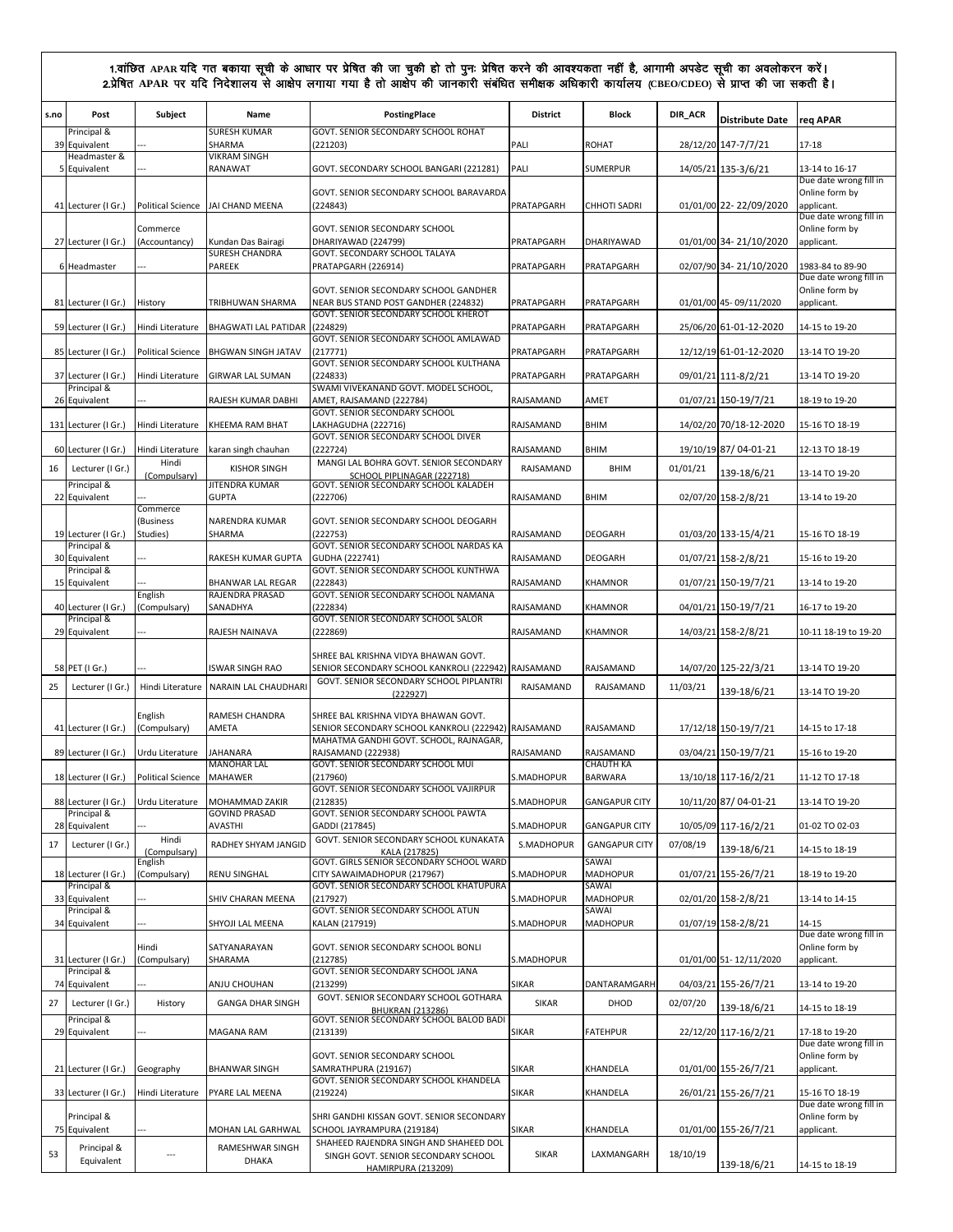| s.no | Post                                    | Subject                           | Name                              | PostingPlace<br>GOVT. SENIOR SECONDARY SCHOOL ALAKHPURA                                        | <b>District</b> | <b>Block</b>         | DIR_ACR  | <b>Distribute Date</b> | req APAR                                               |
|------|-----------------------------------------|-----------------------------------|-----------------------------------|------------------------------------------------------------------------------------------------|-----------------|----------------------|----------|------------------------|--------------------------------------------------------|
| 72   | Lecturer (I Gr.)                        | History                           | <b>BHANWAR SINGH</b>              | GODARAN (213207)                                                                               | <b>SIKAR</b>    | LAXMANGARH           |          | 01/07/21 158-2/8/21    | 13-14 to 19-20                                         |
| 12   | Principal &<br>Equivalent               | ---                               | LAXMI SHARMA                      | SMT.NARAYANI DEVI MODI GOVT. GIRLS SENIOR<br>SECONDARY SCHOOL CHHAWANI<br>NEEMKATHANA (219314) | SIKAR           | <b>NEEM KA THANA</b> | 27/12/20 | 142-28/6/21            | 13-14 to 14-15                                         |
|      | 66 Lecturer (I Gr.)                     | Mathematics<br>(Science Stream)   | <b>SURAJ BHAN YADAV</b>           | SHRI JAGANNATHA DIWAN GOVT. SENIOR<br>SECONDARY SCHOOL PATAN SIKAR (219288)                    | <b>SIKAR</b>    | <b>PATAN</b>         |          | 01/01/00 101-21/1/21   | Due date wrong fill in<br>Online form by<br>applicant. |
|      | 36 Lecturer (I Gr.)                     | History                           | ANJANA MATHUR                     | GOVT. GIRLS SENIOR SECONDARY SCHOOL BAJAJ<br><b>ROAD SIKAR (219154)</b>                        | <b>SIKAR</b>    | PIPRALI              |          | 01/07/15 108-29/1/21   | 08-09 to 14-15                                         |
|      |                                         |                                   |                                   | PANNALAL CHITLANGIA GOVT. SENIOR                                                               |                 |                      |          |                        |                                                        |
|      | 44 Lecturer (I Gr.)                     | English<br>(Compulsary)           | SONIA SHARMA                      | SECONDARY SCHOOL KOTWALI ROAD SIKAR<br>(219152)<br>GOVT. SENIOR SECONDARY SCHOOL BAJOR         | <b>SIKAR</b>    | PIPRALI              |          | 02/07/21 150-19/7/21   | 14-15 TO 19-20                                         |
|      | 72 Lecturer (I Gr.)<br>Headmaster &     | History                           | RAJ SHARMA                        | (213392)<br>GOVT. SECONDARY SCHOOL NANGAL BHIM                                                 | <b>SIKAR</b>    | PIPRALI              |          | 01/01/20 150-19/7/21   | 19-20                                                  |
|      | 6 Equivalent                            |                                   | BANWARI LAL PALIWAL               | (219342)                                                                                       | <b>SIKAR</b>    | <b>SHRI MADHOPUR</b> |          | 01/07/20 125-22/3/21   | 13-14 TO 19-20                                         |
|      | 21 Lecturer (I Gr.)                     | Hindi Literature                  | KAMLESH KUMAR<br><b>GURJAR</b>    | GOVT. SENIOR SECONDARY SCHOOL LOTANA<br>(213857)                                               | <b>SIROHI</b>   | PINDWARA             |          | 19/06/21 147-7/7/21    | 16-17 to 19-20                                         |
|      | 101 Lecturer (I Gr.)                    | English<br>(Compulsary)           | DEVDA KALYAN SINH                 | GOVT. SENIOR SECONDARY SCHOOL DATTANI<br>(214000)                                              | <b>SIROHI</b>   | <b>REODAR</b>        |          | 02/01/16 70/18-12-2020 | 09-10 to 15-16                                         |
|      |                                         |                                   |                                   | GOVT. GIRLS SENIOR SECONDARY SCHOOL                                                            |                 |                      |          |                        |                                                        |
|      | 75 Lecturer (I Gr.)                     | History<br>English                | INDIRA KHATRI                     | SIROHI (213957)<br>GOVT. SENIOR SECONDARY SCHOOL NASIRDA                                       | <b>SIROHI</b>   | <b>SIROHI</b>        |          | 01/07/21 158-2/8/21    | 13-14 to 19-20                                         |
|      | 15 Lecturer (I Gr.)<br>Principal &      | (Compulsary)                      | <b>GHEESA LAL PHAKEER</b>         | (222152)<br>GOVT. SENIOR SECONDARY SCHOOL DOONI                                                | TONK            | DEOLI                |          | 01/07/15 16-14/09/2020 | 14-15                                                  |
|      | 78 Equivalent                           |                                   | BHANWAR LAL KUMHAR                | (222135)                                                                                       | TONK            | DEOLI                |          | 13/02/16 111-8/2/21    | 08-09 to 14-15                                         |
|      | Principal &<br>47 Equivalent            |                                   | OM PRAKASH SHARMA                 | GOVT. SENIOR SECONDARY SCHOOL TORDI<br>(221907)                                                | TONK            | <b>MALPURA</b>       |          | 14/02/21 121-3/3/21    | 13-14 TO 19-20                                         |
|      | Headmaster &<br>9 Equivalent            |                                   | DASHRATH LAL SHARMA               | GOVT. SENIOR SECONDARY SCHOOL CHAINPURA<br>(221906)<br>GOVT. SENIOR SECONDARY SCHOOL NEWAI     | <b>TONK</b>     | <b>MALPURA</b>       |          | 02/07/20 133-15/4/21   | 13-14 to 19-20                                         |
|      | 57 Lecturer (I Gr.)                     | Urdu Literature                   | SARWAT ALI KHAN                   | (222076)                                                                                       | TONK            | <b>NEWAI</b>         |          | 25/03/21 155-26/7/21   | 15-16 to 19-20                                         |
|      | Principal &<br>76 Equivalent            | ---                               | RAJESH KUMAR<br>NAGVANSH          | GOVT. SENIOR SECONDARY SCHOOL BIDOLI<br><b>NEWAI TONK (222028)</b>                             | TONK            | <b>NEWAI</b>         |          | 22/10/16 155-26/7/21   | 2009-10                                                |
|      | 73 Lecturer (I Gr.)                     | History                           | RAJENDRA KUMAR<br>KUMAWAT         | <b>GOVT. SENIOR SECONDARY SCHOOL</b><br>TODARAISINGH (222118)                                  | TONK            | TODARAISINGH         |          | 12/07/21 150-19/7/21   | 13-14 to 19-20                                         |
|      |                                         |                                   |                                   | MAHATMA GANDHI GOVT. GIRLS SENIOR                                                              |                 |                      |          |                        |                                                        |
|      | 40 Lecturer (I Gr.)                     | History<br>Commerce               | RAZIA SULTANA                     | SECONDARY SCHOOL GULZAR BAGH TONK<br>(222021)                                                  | TONK            | <b>TONK</b>          |          | 16/01/21 133-15/4/21   | 13-14 TO 19-20                                         |
| 10   | Lecturer (I Gr.)                        | (Business<br>Studies)             | MANGAL RAM MEENA                  | GOVT. SENIOR SECONDARY SCHOOL DARBAR<br><b>TONK (222022)</b>                                   | <b>TONK</b>     | <b>TONK</b>          | 15/01/21 | 139-18/6/21            | 14-15 TO 19-20                                         |
| 18   | Lecturer (I Gr.)                        | History                           | PREM SATIWAL                      | GOVT. SENIOR SECONDARY SCHOOL<br>MEHANDWAS (221992)                                            | <b>TONK</b>     | <b>TONK</b>          | 08/12/18 | 145-5/7/21             | 11-12 TO 17-18                                         |
|      | 6 Lecturer (I Gr.)                      | Chemistry<br>(Science Stream)     | SAJLA AGARWAL                     | MAHATMA GANDHI GOVT. GIRLS SENIOR<br>SECONDARY SCHOOL GULZAR BAGH TONK<br>(222021)             | TONK            | <b>TONK</b>          |          | 01/07/21 147-7/7/21    | 13-14 TO 19-20                                         |
|      |                                         |                                   |                                   | GOVT. GIRLS SENIOR SECONDARY SCHOOL NEW                                                        |                 |                      |          |                        |                                                        |
|      | 42 Lecturer (I Gr.)                     | History<br>English                | MOHAMMED IRFAN                    | <b>TONK (222018)</b><br>GOVT. SENIOR SECONDARY SCHOOL BANETHA                                  | TONK            | <b>TONK</b>          |          | 21/12/20 155-26/7/21   | 13-14 to 19-20                                         |
|      | 48 Lecturer (I Gr.)                     | (Compulsary)                      | <b>BHERU LAL REGAR</b>            | (222178)                                                                                       | TONK            | UNIYARA              |          | 01/07/21 158-2/8/21    | 17-18 to 19-20<br>Due date wrong fill in               |
|      | 78 Principal                            | ---<br>English                    | OM PRAKASH JAIN                   | GOVT. SENIOR SECONDARY SCHOOL TILANJU<br>(221926)<br>GOVT. SENIOR SECONDARY SCHOOL PEEPLU      | <b>TONK</b>     |                      |          | 01/01/00 29-12/10/2020 | Online form by<br>applicant.                           |
|      | 102 Lecturer (I Gr.)                    | (Compulsary)                      | RAZIUDDIN KHAN                    | (222000)                                                                                       | <b>TONK</b>     |                      |          | 10/11/20 70/18-12-2020 | 13-14 TO 19-20                                         |
|      | 20 Lecturer (I Gr.)                     | Geography                         | RAMESH CHANDRA<br>KOTHARI         | GOVT. SENIOR SECONDARY SCHOOL RAMA<br>(214907)                                                 | <b>UDAIPUR</b>  | <b>BADGAON</b>       |          | 22/12/19 96/ 11-1-21   | 12-13 TO 18-19                                         |
|      | 9 Lecturer (I Gr.)                      | <b>Economics (Arts</b><br>Stream) | <b>ASHA SARUPRIA</b>              | GOVT. SENIOR SECONDARY SCHOOL SUKHER<br>(214896)                                               | <b>UDAIPUR</b>  | <b>BADGAON</b>       |          | 08/12/20 121-3/3/21    | 13-14 TO 19-20                                         |
|      |                                         | Hindi                             | <b>BHANWAR LAL</b><br>MEGHWAL     | GOVT. SENIOR SECONDARY SCHOOL BEDLA<br>(214901)                                                | <b>UDAIPUR</b>  | <b>BADGAON</b>       |          | 12/01/18 123-10/3/21   |                                                        |
| 29   | 10 Lecturer (I Gr.)<br>Lecturer (I Gr.) | (Compulsary)<br>English           | ARCHANA SHRIMALI                  | GOVT. SENIOR SECONDARY SCHOOL BEDLA                                                            | <b>UDAIPUR</b>  | <b>BADGAON</b>       | 15/12/20 | 142-28/6/21            | 11-12 TO 17-18                                         |
| 39   | Lecturer (I Gr.)                        | (Compulsary)<br>History           | <b>KUSUM LATA</b>                 | (214901)<br>GOVT. SENIOR SECONDARY SCHOOL CHIRWA -                                             | <b>UDAIPUR</b>  | <b>BADGAON</b>       | 11/04/21 | 142-28/6/21            | 18-19 to 19-20<br>14-15 TO 19-20                       |
|      |                                         |                                   | POKHARANA                         | <b>BADGAOV (214894)</b>                                                                        |                 |                      |          |                        |                                                        |
|      | 44 Lecturer (I Gr.)                     | Mathematics                       | (Science Stream) SUNIL KUMAR JAIN | GOVT. SENIOR SECONDARY SCHOOL KHERODA<br>(223197)                                              | UDAIPUR         | <b>BHINDER</b>       |          | 02/07/20 125-22/3/21   | 14-15 TO 19-20                                         |
|      | Principal &<br>77 Equivalent            |                                   | SAJJAN SINGH YADAV                | GOVT. SENIOR SECONDARY SCHOOL DHAWADIYA<br>(223168)                                            | <b>UDAIPUR</b>  | <b>BHINDER</b>       |          | 01/07/21 155-26/7/21   | 17-18 to 19-20                                         |
|      | 51 Lecturer (I Gr.)                     | English<br>(Compulsary)           | MANJU CHHIPA                      | UGRASEN KUMARI GOVT. GIRLS SENIOR<br>SECONDARY SCHOOL KANORE (223218)                          | UDAIPUR         | <b>BHINDER</b>       |          | 10/07/21 158-2/8/21    | 13-14 to 19-20                                         |
|      | 99 Lecturer (I Gr.)                     | Sociology                         | OMPRAKASH SHRIMALI                | GOVT. SENIOR SECONDARY SCHOOL AASAWARA<br>(223186)                                             | <b>UDAIPUR</b>  | <b>BHINDER</b>       |          | 02/07/20 158-2/8/21    | 13-14 to 19-20                                         |
|      |                                         |                                   |                                   | GOVT. SENIOR SECONDARY SCHOOL ALSIGARH                                                         |                 |                      |          |                        |                                                        |
|      | 74 Lecturer (I Gr.)<br>Headmaster &     | History                           | KANTI LAL MEGHWAL<br>SHANKER LAL  | (223244)<br>GOVT. GIRLS SECONDARY SCHOOL DEBARI                                                | <b>UDAIPUR</b>  | GIRWA                |          | 14/02/20 61-01-12-2020 | 14-15 to 19-20                                         |
|      | 10 Equivalent                           | Economics                         | PANCHAWAT                         | (223235)                                                                                       | <b>UDAIPUR</b>  | <b>GIRWA</b>         |          | 05/12/19 87/04-01-21   | 12-13 to 18-19<br>Due date wrong fill in               |
|      | 13 Lecturer (I Gr.)                     | (Commerce<br>Stream)              | PRABHAWATI SOLANKI                | GOVT. GIRLS SENIOR SECONDARY SCHOOL<br>BHUPALPURA GIRWA UDAIPUR (223299)                       | <b>UDAIPUR</b>  | GIRWA                |          | 01/01/00 96/ 11-1-21   | Online form by<br>applicant.                           |
|      |                                         | Chemistry                         |                                   | SWAMI VIVEKANAND GOVT. SENIOR SECONDARY                                                        |                 |                      |          |                        |                                                        |
|      | 10 Lecturer (I Gr.)                     |                                   | (Science Stream) SUMAN RATHOD     | SCHOOL ZAWAR MINES (223263)                                                                    | <b>UDAIPUR</b>  | GIRWA                |          | 06/10/19 108-29/1/21   | 12-13 TO 18-19                                         |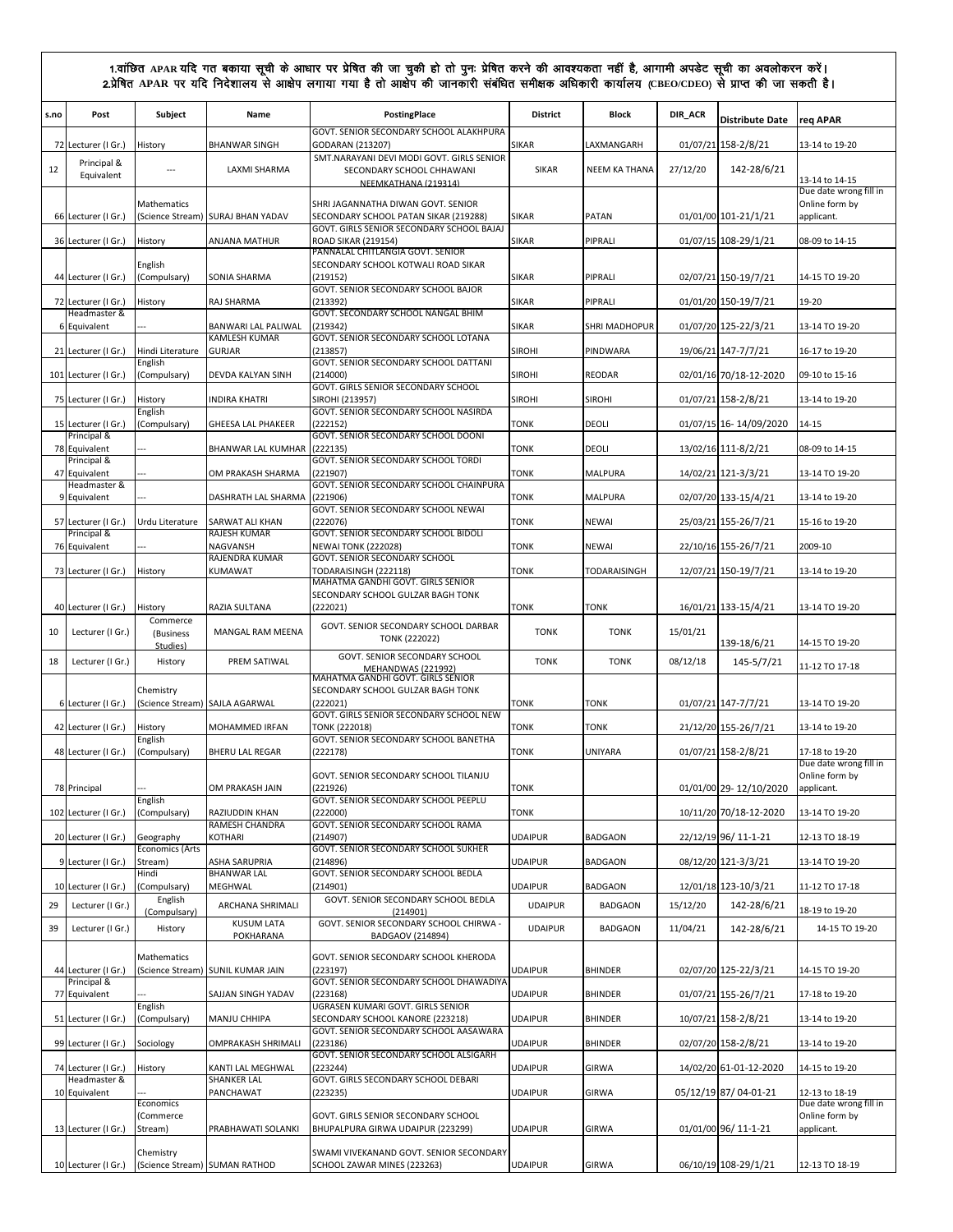| s.no | Post                               | Subject                            | Name                                    | PostingPlace                                                                                              | <b>District</b> | <b>Block</b>   | DIR_ACR  | <b>Distribute Date</b> | req APAR                                               |
|------|------------------------------------|------------------------------------|-----------------------------------------|-----------------------------------------------------------------------------------------------------------|-----------------|----------------|----------|------------------------|--------------------------------------------------------|
|      | 36 Lecturer (I Gr.)                | Hindi Literature                   | <b>VIJAY PANDEY</b>                     | GOVT. SENIOR SECONDARY SCHOOL<br>SAVINAGRAM NELA (223233)                                                 | <b>UDAIPUR</b>  | <b>GIRWA</b>   |          | 27/09/19 111-8/2/21    | 12-13 TO 18-19                                         |
|      | 54 Lecturer (I Gr.)                | <b>Political Science</b>           | NEELAM POUDIYA                          | GOVT. GIRLS SENIOR SECONDARY SCHOOL<br><b>SUNDERWAS (223308)</b>                                          | <b>UDAIPUR</b>  | GIRWA          |          | 26/03/19 111-8/2/21    | 14-15 TO 18-19                                         |
|      | 55 Lecturer (I Gr.)                | <b>Political Science</b>           | PRITHVIRAJ MEGHWAL                      | GOVT. SENIOR SECONDARY SCHOOL PADUNA<br>(223257)                                                          | <b>UDAIPUR</b>  | <b>GIRWA</b>   |          | 31/12/20 111-8/2/21    | 13-14 TO 19-20                                         |
|      | 26 Lecturer (I Gr.)                | Urdu Literature                    | SHAHEDA PARVEEN                         | GOVT. SENIOR SECONDARY SCHOOL<br>KANWARPADA (223305)                                                      | <b>UDAIPUR</b>  | GIRWA          |          | 01/01/00 119-22/2/21   | Due date wrong fill in<br>Online form by<br>applicant. |
|      | 22 Lecturer (I Gr.)                | Geography                          | NIRAJ SINGH KHUNTAILA                   | GOVT. SENIOR SECONDARY SCHOOL SAVINA<br>KHEDA (223314)                                                    | <b>UDAIPUR</b>  | <b>GIRWA</b>   |          | 14/02/21 125-22/3/21   | 13-14 TO 19-20                                         |
|      |                                    |                                    | OM PRAKASH SINGH                        | GOVT. SENIOR SECONDARY SCHOOL UMARDA                                                                      |                 |                |          |                        | Due date wrong fill in<br>Online form by               |
|      | 18 Lecturer (I Gr.)                | Geography                          | SOLANKI<br>PRAMOD KUMAR                 | GIRWA (223229)<br>GOVT. SENIOR SECONDARY SCHOOL JAWAR                                                     | <b>UDAIPUR</b>  | GIRWA          |          | 01/01/00 129-1/4/21    | applicant.                                             |
|      | 35 Lecturer (I Gr.)                | History                            | AMETA                                   | (223261)                                                                                                  | <b>UDAIPUR</b>  | <b>GIRWA</b>   |          | 24/02/20 129-1/4/21    | 13-14 TO 19-20                                         |
| 24   | Lecturer (I Gr.)                   | <b>Biology (Science</b><br>Stream) | <b>TRIPTI CHATURVEDI</b>                | GOVT. SENIOR SECONDARY SCHOOL GURU<br>GOVIND SINGH CHETAK CIRCLE (223319)                                 | <b>UDAIPUR</b>  | <b>GIRWA</b>   | 21/12/18 | 142-28/6/21            | 12-13 to 15-16                                         |
| 38   | Lecturer (I Gr.)                   | Hindi Literature                   | <b>UPENDER SINGH</b><br><b>ADHIKARI</b> | GOVT. SENIOR SECONDARY SCHOOL BHOIYON KI<br>PACHOLI (223226)                                              | <b>UDAIPUR</b>  | GIRWA          | 04/02/21 | 142-28/6/21            | 14-15 TO 19-20                                         |
| 19   | Lecturer (I Gr.)                   | History                            | <b>SAROJ JAIN</b>                       | GOVT. GIRLS SENIOR SECONDARY SCHOOL<br>JAGDISH CHOWK (223313)                                             | <b>UDAIPUR</b>  | <b>GIRWA</b>   | 30/01/21 | 145-5/7/21             | 18-19 to 19-20                                         |
|      | 30 Lecturer (I Gr.)                | History                            | RAKESH KUMAR<br>SHARMA                  | GOVT. SENIOR SECONDARY SCHOOL GURU<br>GOVIND SINGH CHETAK CIRCLE (223319)                                 | <b>UDAIPUR</b>  | <b>GIRWA</b>   |          | 02/07/20 147-7/7/21    | 13-14 to 19-20                                         |
|      |                                    | English                            |                                         | SHRI KHUBILAL NAGDA GOVT. SENIOR                                                                          |                 |                |          |                        |                                                        |
|      | 42 Lecturer (I Gr.)                | (Compulsary)                       | RENUKA AGRAWAL<br>SHAMBHU SINGH         | SECONDARY SCHOOL SISARMA GIRWA (223251)<br>SINDHI BHASAI GOVT. SENIOR SECONDARY                           | <b>UDAIPUR</b>  | <b>GIRWA</b>   |          | 01/07/21 150-19/7/21   | 14-15 TO 19-20                                         |
|      | 64 Lecturer (I Gr.)                | Hindi Literature                   | <b>ASOLIA</b>                           | SCHOOL PRATAP NAGAR (223309)                                                                              | <b>UDAIPUR</b>  | <b>GIRWA</b>   |          | 01/07/21 150-19/7/21   | 13-14 TO 19-20                                         |
|      | 77 Lecturer (I Gr.)<br>Principal & | Mathematics                        | (Science Stream) SUNIL KUMAR GANG       | GOVT. SENIOR SECONDARY SCHOOL FATEH<br>SURAJPOLE UDAIPUR (223293)<br>GOVT. SENIOR SECONDARY SCHOOL PATIYA | <b>UDAIPUR</b>  | GIRWA          |          | 01/07/21 150-19/7/21   | 13-14 to 19-20                                         |
|      | 78 Equivalent                      |                                    | MEENAKSHI SHARMA                        | (214872)                                                                                                  | <b>UDAIPUR</b>  | GOGUNDA        |          | 20/03/21 155-26/7/21   | 13-14 to 19-20                                         |
|      | Principal &<br>60 Equivalent       |                                    | SHANKAR LAL BARBAR                      | GOVT. SENIOR SECONDARY SCHOOL BAGHPURA<br>(223371)                                                        | <b>UDAIPUR</b>  | JHADOL (PH)    |          | 01/01/00 108-29/1/21   | Due date wrong fill in<br>Online form by<br>applicant. |
|      | 19 Lecturer (I Gr.)                | Geography                          | Chhabi Lal Tabiyar                      | GOVT. SENIOR SECONDARY SCHOOL KATTAR<br>KHERWARA UDAIPUR (225343)                                         | <b>UDAIPUR</b>  | KHERWARA       |          | 01/10/16 96/ 11-1-21   | 09-10 to 15-16                                         |
|      | 34 Lecturer (I Gr.)                | Geography                          | RAM LAL PATEL                           | GOVT. SENIOR SECONDARY SCHOOL ASARIWARA<br>(223457)                                                       | <b>UDAIPUR</b>  | KHERWARA       |          | 02/01/21 101-21/1/21   | 13-14 TO 19-20                                         |
|      | 14 Lecturer (I Gr.)                | <b>Economics (Arts</b><br>Stream)  | LALURAM BHIL                            | GOVT. SENIOR SECONDARY SCHOOL JAWAS<br>(223445)                                                           | <b>UDAIPUR</b>  | KHERWARA       |          | 08/11/18 108-29/1/21   | 11-12 TO 17-18                                         |
|      | 4 Lecturer (I Gr.)                 | English<br>(Compulsary)            | <b>ISHWAR LAL PATEL</b>                 | GOVT. SENIOR SECONDARY SCHOOL BHANDA<br>(223422)                                                          | <b>UDAIPUR</b>  | KHERWARA       |          | 07/07/18 115-11/2/21   | 11-12 TO 17-18                                         |
|      | 7 Lecturer (I Gr.)                 | Geography                          | MOHAN LAL BHIL                          | GOVT. SENIOR SECONDARY SCHOOL<br>BAWALWARA (223430)                                                       | <b>UDAIPUR</b>  | KHERWARA       |          | 21/07/18 123-10/3/21   | 11-12 TO 17-18                                         |
|      | 47 Lecturer (I Gr.)                | English                            | <b>BASU LAL BHIL</b>                    | GOVT. SENIOR SECONDARY SCHOOL KANBAI<br>(223440)                                                          | <b>UDAIPUR</b>  | KHERWARA       |          |                        |                                                        |
|      |                                    | (Compulsary)                       | RAMESH CHANDRA                          | GOVT. SENIOR SECONDARY SCHOOL KOT                                                                         |                 |                |          | 08/01/21 158-2/8/21    | 14-15 to 19-20                                         |
|      | 38 Lecturer (I Gr.)                | History                            | MEGHWAL<br>VAKTAWAR SINGH               | (223280)<br>GOVT. SENIOR SECONDARY SCHOOL SAKRODA                                                         | <b>UDAIPUR</b>  | KURABAD        |          | 01/07/20 96/ 11-1-21   | 13-14 TO 19-20                                         |
|      | 20 Lecturer (I Gr.)                | History                            | <b>DEORA</b>                            | (223238)<br>GOVT. SENIOR SECONDARY SCHOOL KALIBHINT                                                       | <b>UDAIPUR</b>  | <b>KURABAD</b> |          | 08/01/21 119-22/2/21   | 13-14 TO 19-20                                         |
|      | 36 Lecturer (I Gr.)<br>Principal & | Hindi Literature                   | HEERA SHANKAR JOSHI                     | (223597)<br>GOVT. SENIOR SECONDARY SCHOOL TEKAN                                                           | <b>UDAIPUR</b>  | LASADIYA       |          | 14/02/20 125-22/3/21   | 14-15 TO 18-19                                         |
|      | 70 Equivalent                      |                                    | JAISINGH MEENA                          | (223590)<br>GOVT. SENIOR SECONDARY SCHOOL                                                                 | <b>UDAIPUR</b>  | LASADIYA       |          | 08/12/19 129-1/4/21    | 14-15 to 18-19                                         |
|      | 11 Lecturer (I Gr.)                | Geography                          | <b>BANWARI LAL PAREEK</b>               | FATEHNAGAR NEAR ROADWAYS BUS STAND<br>WARD NO 19 (223141)                                                 | <b>UDAIPUR</b>  | MAVLI          |          | 14/02/20 119-22/2/21   | 12-13 TO 18-19                                         |
| 15   | Lecturer (I Gr.)                   | Hindi<br>(Compulsary)              | JAY KANVER ASHIYA                       | GOVT. GIRLS SENIOR SECONDARY SCHOOL<br>FATEHNAGAR (223142)                                                | <b>UDAIPUR</b>  | MAVLI          | 02/07/20 | 139-18/6/21            | 13-14 TO 19-20                                         |
| 41   | Principal &                        | $\overline{\phantom{a}}$           | CHANDURAM SETHI                         | GOVT. GIRLS SENIOR SECONDARY SCHOOL                                                                       | <b>UDAIPUR</b>  | MAVLI          | 02/07/20 | 139-18/6/21            | 13-14 to 16-17                                         |
| 25   | Equivalent<br>Lecturer (I Gr.)     | Sanskrit<br>Literature             | ROSHAN LAL PALIWAL                      | FATEHNAGAR (223142)<br>GOVT. SENIOR SECONDARY SCHOOL SANWAD<br>(223143)                                   | <b>UDAIPUR</b>  | MAVLI          | 15/05/20 | 145-5/7/21             | 13-14 to 19-20                                         |
|      | 30 Lecturer (I Gr.)                | Physics (Science<br>Stream)        | SONAL JAIN                              | GOVT. SENIOR SECONDARY SCHOOL BHUDHAR<br>(223607)                                                         | <b>UDAIPUR</b>  | RISHABHDEV     |          | 08/11/20 121-3/3/21    | 13-14 TO 19-20                                         |
|      | 43 Lecturer (I Gr.)                | History                            | ASHOK KUMAR PANDE                       | UMASHANKAR BHATT GOVT. SENIOR<br>SECONDARY SCHOOL INTALIKHERA (223552)                                    | <b>UDAIPUR</b>  | SALUMBAR       |          | 20/12/19 58-24/11/2020 | 14-15 to 18-19                                         |
|      | 44 Lecturer (I Gr.)                | History                            | SUBHASH CHANDRA<br>TRIVEDI              | GOVT. SENIOR SECONDARY SCHOOL DAGAR<br>(223551)                                                           | <b>UDAIPUR</b>  | SALUMBAR       |          | 05/12/19 58-24/11/2020 | 15-16 TO 18-19                                         |
|      | 23 Lecturer (I Gr.)                | Geography                          | GOPAL KRISHNA AMETA                     | GOVT. SENIOR SECONDARY SCHOOL KEJAD<br>(223461)                                                           | <b>UDAIPUR</b>  | SARADA         |          | 08/02/21 125-22/3/21   | 13-14 TO 19-20                                         |
|      | 26 Lecturer (I Gr.)                | Hindi Literature                   | NIDHI BHATT                             | GOVT. SENIOR SECONDARY SCHOOL PARSAD<br>(223470)                                                          | <b>UDAIPUR</b>  | SARADA         |          | 31/12/20 129-1/4/21    | 15-16 to 19-20                                         |
|      |                                    | <b>Biology (Science</b>            |                                         | GOVT. SENIOR SECONDARY SCHOOL AMARPURA                                                                    |                 |                |          |                        |                                                        |
|      | 33 Lecturer (I Gr.)                | Stream)                            | ANJANA JAIN                             | (223481)                                                                                                  | <b>UDAIPUR</b>  | SARADA         |          | 14/12/20 150-19/7/21   | 13-14 to 19-20<br>Due date wrong fill in               |
|      | Principal &<br>23 Equivalent       |                                    | KAMAL KUMAR JOSHI                       | GOVT. SENIOR SECONDARY SCHOOL ADWAS<br>(223474)                                                           | <b>UDAIPUR</b>  | SARADA         |          | 01/01/00 158-2/8/21    | Online form by<br>applicant.                           |
|      | 133 Lecturer (I Gr.)               | Hindi Literature                   | RAJENDRA TRIVEDI                        | GOVT. SENIOR SECONDARY SCHOOL INTALI<br>GAON (223516)                                                     | <b>UDAIPUR</b>  | SEMARI         |          | 14/02/20 70/18-12-2020 | 13-14 TO 19-20                                         |
|      |                                    |                                    |                                         |                                                                                                           |                 |                |          |                        |                                                        |